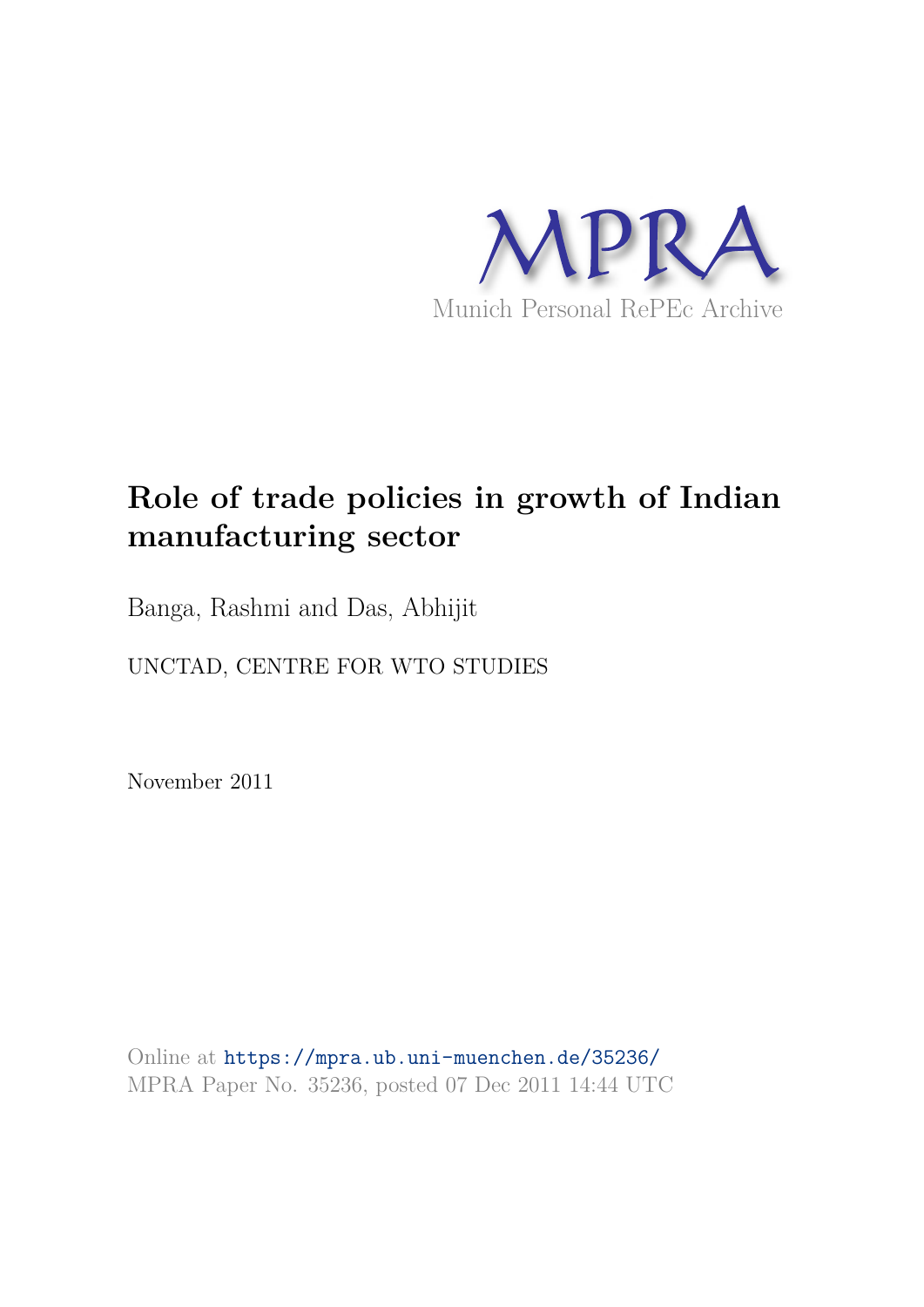# Role of Trade Policies in Growth of Indian Manufacturing Sector

#### Rashmi Banga\* and Abhijit Das\*\*

Abstract: Indian manufacturing sector witnessed an unprecedented growth in the decade of 2000. Not only did the average annual growth touch  $8\%$ , there was a stupendous rise in growth of real exports and real imports of manufactures in this decade. This is also the decade when the average annual growth of real per capita income was the highest  $(5.6\%)$ . In this scenario, the paper examines three issues: firstly, the role played by trade polices and reforms in the growth of the manufacturing sector. Secondly, whether this growth was an export-led growth? And thirdly, what are the successful stories at the industry level. Structural breaks are identified in growth rate of manufacturing sector and growth rates of real exports and real imports using Additive Outliers (AO) and Innovative Outliers (IO) tests. The results show that the reforms of 1991 played a more crucial role than the reforms of 1980s in causing structural break in overall manufacturing growth. Changes in export and import policies which were brought about in 2001 and 2002 led to structural breaks in real exports and real imports of the sector. Time series analysis is undertaken and Vector Error Correction model is estimated using two different specifications to test whether manufacturing growth is an export-led growth or not. Granger causality tests are undertaken to check the causality. The results show that growth of Indian manufacturing sector is not an export-led growth but has been induced by domestic demand and import growth. Motor vehicles and food and food products industries are identified as successful stories with respect to growth in value added and growth in trade while electrical machinery and, chemicals and chemical products with some others are identified as industries which need to be closely monitored as they may have the danger of possible hollowing out.

Key Words: Indian manufacturing sector: Indian manufacturing growth: reforms of 1991: structural break; IO and AO; VECM for Indian manufacturing; Export Led Growth; Hollowing out JEL classification: F13, F14, L6, O24, O25,

<sup>\*</sup> Rashmi Banga, ECIDC, UNCTAD, Geneva, rashmi.banga@unctad.org

<sup>\*\*</sup> Abhijit Das, Head, Centre for WTO Studies, New Delhi, headwto@iift.ac.in

The views expressed are personal. The authors are grateful to Dinesh Kumar for compiling the data for the paper.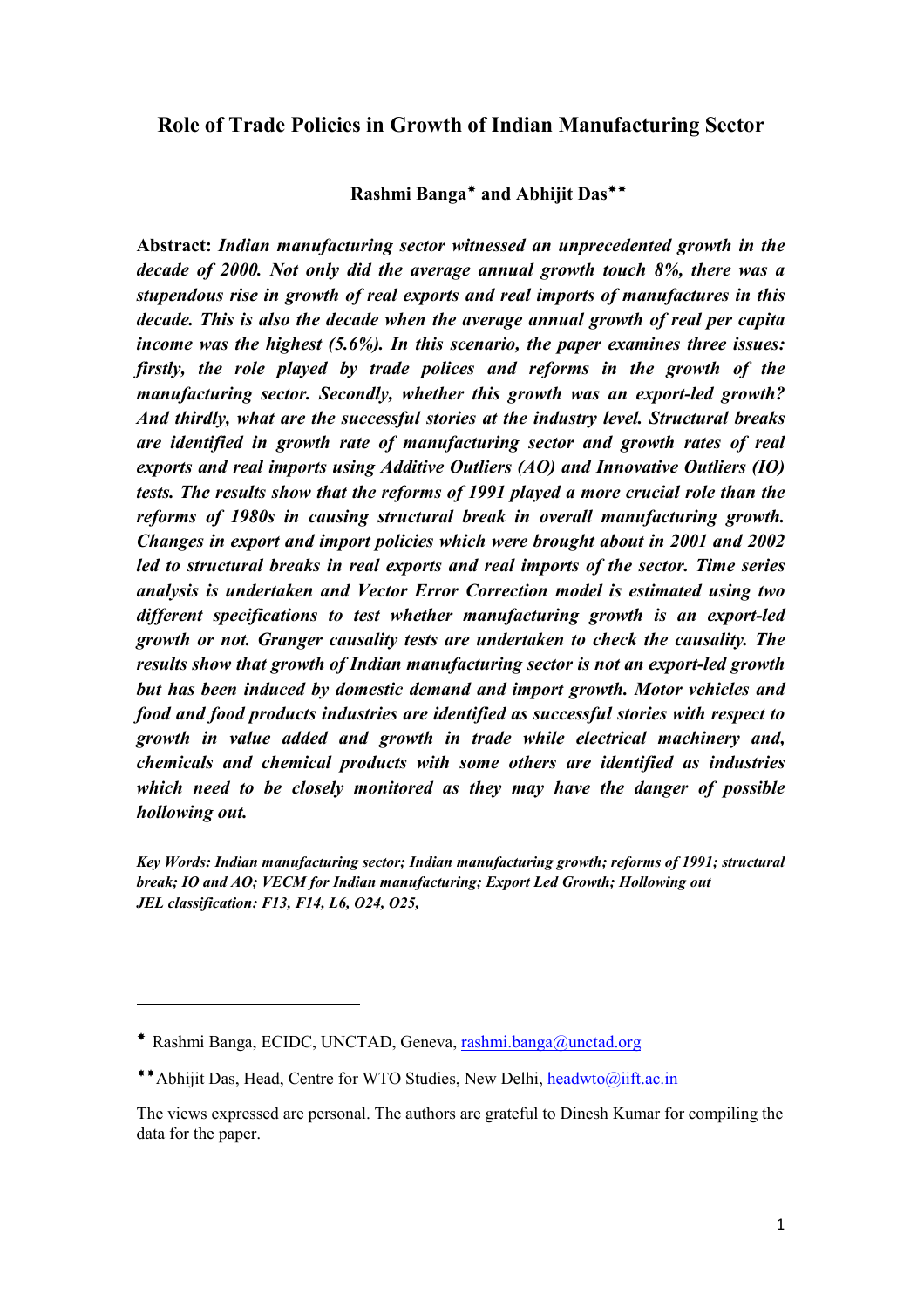#### 1. Introduction

Manufacturing sector in India, as compared to the other sectors, has always been the main focus of liberalisation policies. From import substitution policies of 1950s to export promotion strategies of 1980s and to major tariff liberalisation of 1990s, the sector has experienced a wide variety of policy interventions. However, this sector has also been a sector of major concern for India due to its sticky growth rates, decade after decade, and persistently low contribution to total output and employment in the economy. The sector's average annual growth rate remained around 5.8% in 1950s and 1960s, falling to 5% in 1970s and returning back to 5.8% in 1980s<sup>1</sup>. The sector's contribution to GDP varied from 12% to 14% from 1960s till 1980s and its contribution to total employment was has remained low with negative growth in 1980s (-0.12% per annum).

The reforms of 1990s were accompanied by an improvement in the value added growth rate of manufacturing sector as it touched 6%. Growth of employment increased to 2.9% per annum.<sup>2</sup> This led to a whole stream of literature which estimated and assessed the impact of liberalisation on growth of output and productivity of the sector. But in spite of the reforms, it is argued that protection to the sector remained high. Many products, especially intermediate products and consumer durables continued to enjoy high tariffs. Further, protection to the sector was provided in many other forms as well, which included non tariff barriers, quantitative restrictions (QRs), licensing regime and selective protection which resulted in high magnitude and high variance in protection rates.

But, in the beginning of 2000 a careful dismantling of protection started. This was initiated by the reduction in the tariffs. The weighted average of tariffs declined steadily from 24% in 2001 to 7% in 2009. The weighted average of tariffs were also brought down for the consumer goods from 32% in 1999 to 9.5% in 2009. But more importantly, quantitative restrictions were removed for all items in 2001. During the decade of 2000, through many complementary policies, protection to the

l

<sup>&</sup>lt;sup>1</sup> Source: Central Statistical Organisation, National Accounts Statistics

 $2$  Tendulkar (2000)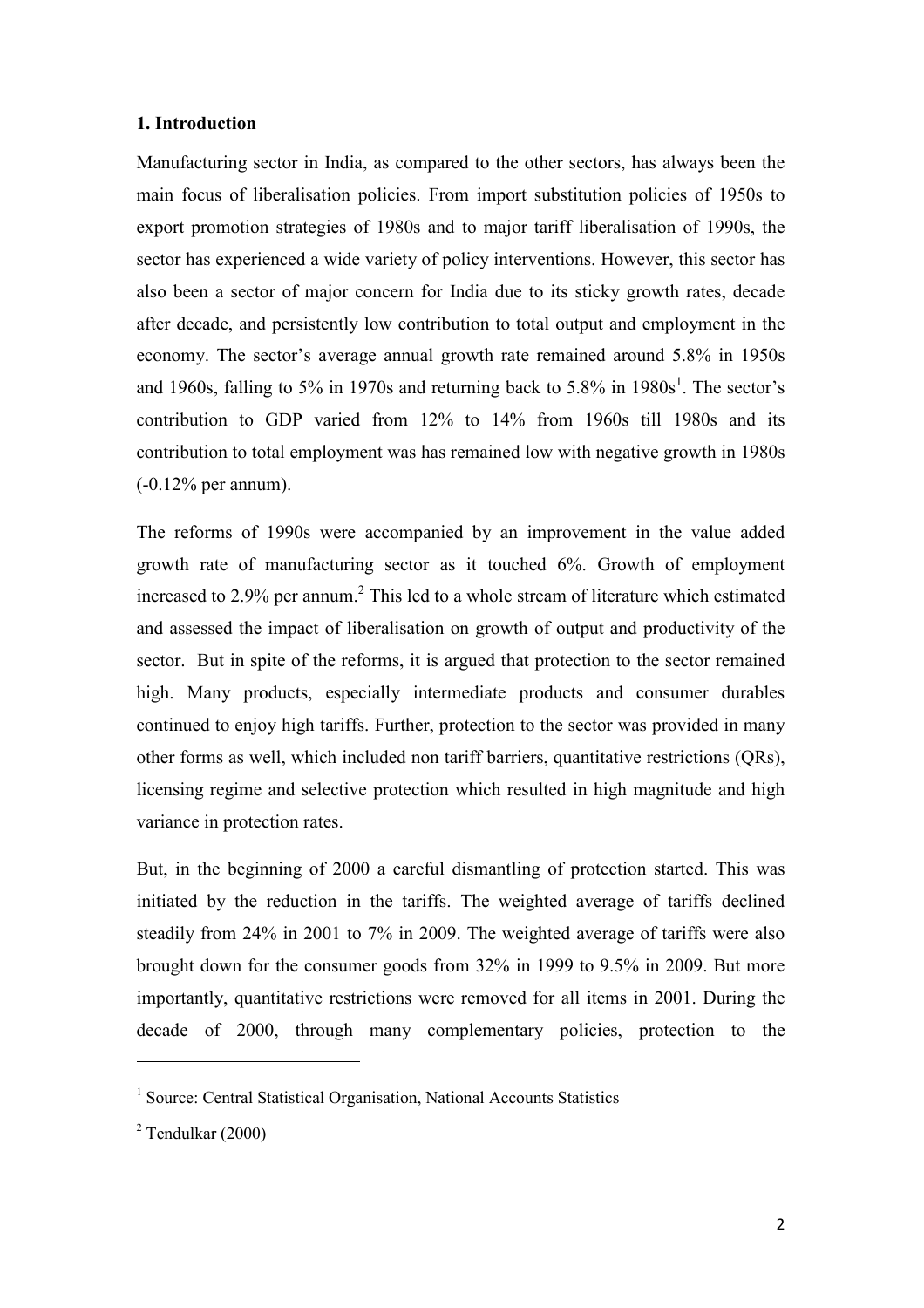manufacturing sector was lowered. Along with this important steps were taken to boost exports of manufacturing sector. These included discontinuing actual user conditions on Open General Licence imports and items were shifted from Restricted to Limited Permissible lists and further from Limited Permissible to Open General License scheme. For the manufacturing sector, the obligation of importing Open General License items via EXIM scrip was also abolished in a phased manner.

Correspondingly, manufacturing sector witnessed the most important breakthrough in its growth rate in the decade of 2000. The decadal average annual growth rate of the sector touched 8%. The sector also witnessed a spurt in its imports as well as exports. Average annual growth rate of manufacturing real exports<sup>3</sup> surged from  $5\%$  in 1980s to 9.7% in 1990s and increased further to 12% in 2000s. Average annual growth rate of real imports increased from 5.4% 1980s to 11% in 1990s but then surged to around 16% in 2000s. Though the sector's contribution to total GDP did not increase much (mainly because of a much higher growth of services sector) its contribution to total employment witnessed a rise in the post 2005 period.

The impressive performance of manufacturing sector in the post liberalisation period accompanied by important changes in the trade policies may indicate that that much of the growth of manufacturing sector can be attributed to the liberalisation polices. However, the post liberalisation period, especially the decade of 2000, was also a period of an unprecedented growth of the Indian economy as a whole. This growth was mainly spearheaded by the services sector growth. GDP grew at an average annual growth rate of 7% in 2000s as compared to 5% in the 1990s. More importantly, there was a rise in average annual growth of per capita income. These two factors contributed significantly to domestic demand expansion. Given this scenario, the extent to which libralisation policies may have contributed to the growth process of manufacturing sector becomes an extremely important question to address. It is an important issue not only for India in terms of future policy directions but is also important for other developing countries which have limited policy tools to address their growth concerns and are looking at India's liberalisation and growth experience for some important lessons.

 $\overline{\phantom{a}}$ 

<sup>&</sup>lt;sup>3</sup> Deflated by Export Unit Value Index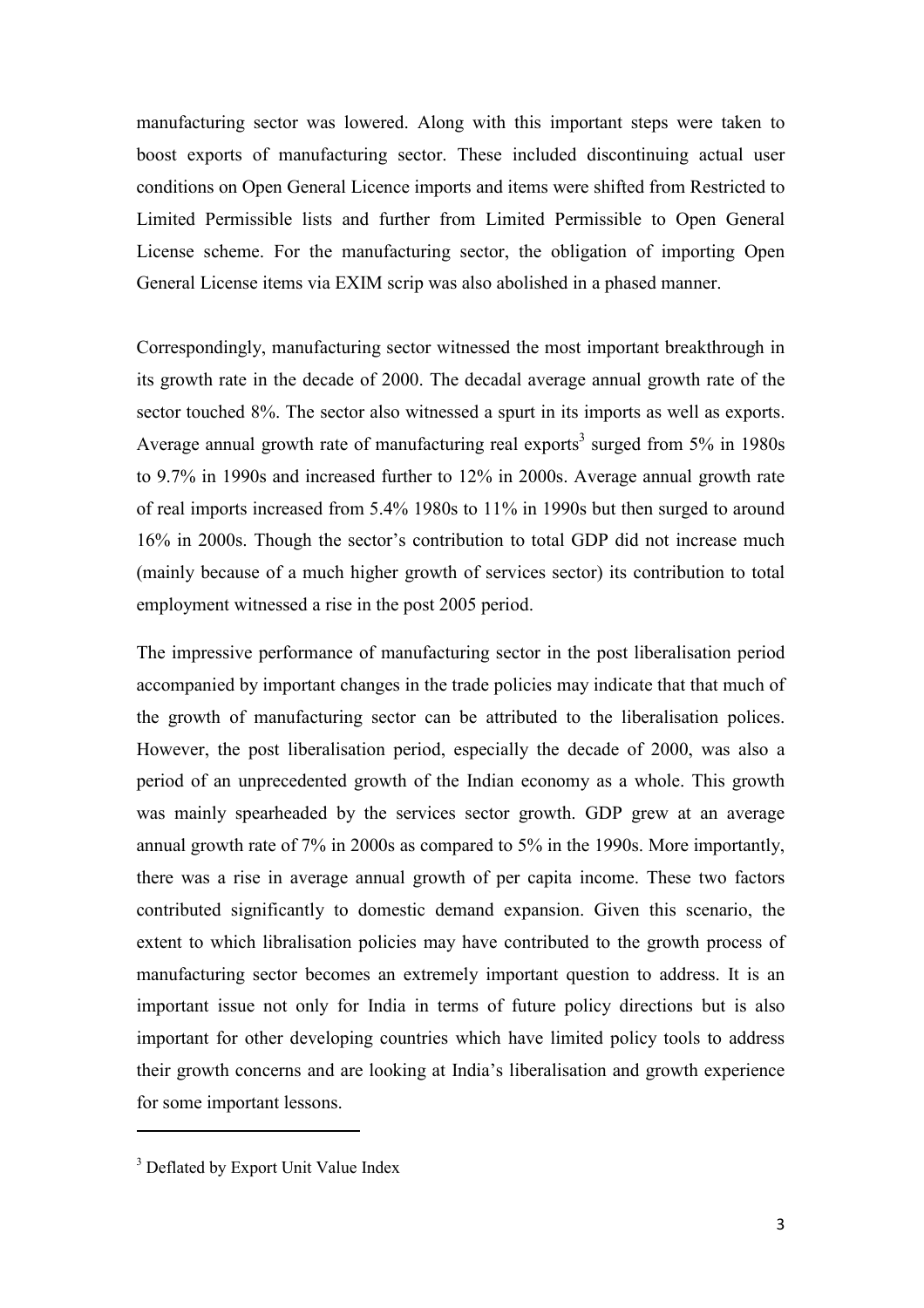In this context, we attempt to find answers to the following questions:

- 1. Did liberalisation policies lead to a structural break in the growth of manufacturing sector?
- 2. Has India's manufacturing growth been an export-led growth or an importinduced growth? What has been the role played by domestic demand?
- 3. What are the successful and not so successful stories with respect to trade policies and growth within the manufacturing sector?
- 4. What could be the broad lessons from India's experience of liberalisation with respect to manufacturing sector?

To answer the above questions we use different methodologies. The impact of trade policies on manufacturing sector is assessed by identifying the years of structural break in the growth of manufacturing sector in the period 1950-51 to 2008-09. Identification of years of structural break has been fairly commonly used in the literature to identify which set of liberalisation polices coincide with the shift in the growth trajectory of the sector. We also identify the years of structural break in the growth in real exports and real imports. This is done to further narrow down the subsets of polices within broad set of liberalisation policies that may have been more effective in leading to structural breaks in growth of exports and imports.

Two kinds of structural breaks in the growth rate of manufacturing sector have been identified to examine whether liberalisation policies were effective. These are a gradual shift in the mean of the series (Innovational Outliers) and a *sudden change* in the mean of the series (Additive Outliers) using Clemente et al. (1998) tests.

The question whether growth in manufacturing sector has been an export-led growth or an import-induced growth is address by estimating short term and long term relationship between manufacturing growth, export growth and import growth. Causality tests are undertaken to reveal the cause and effect relationships between manufacturing sector growth and growth of exports and imports. A mulitivariate cointegration analysis is carried out by estimating Vector Error Correction Model (VECM) and Granger non-causality tests based on VAR are undertaken for testing causality in the relationships.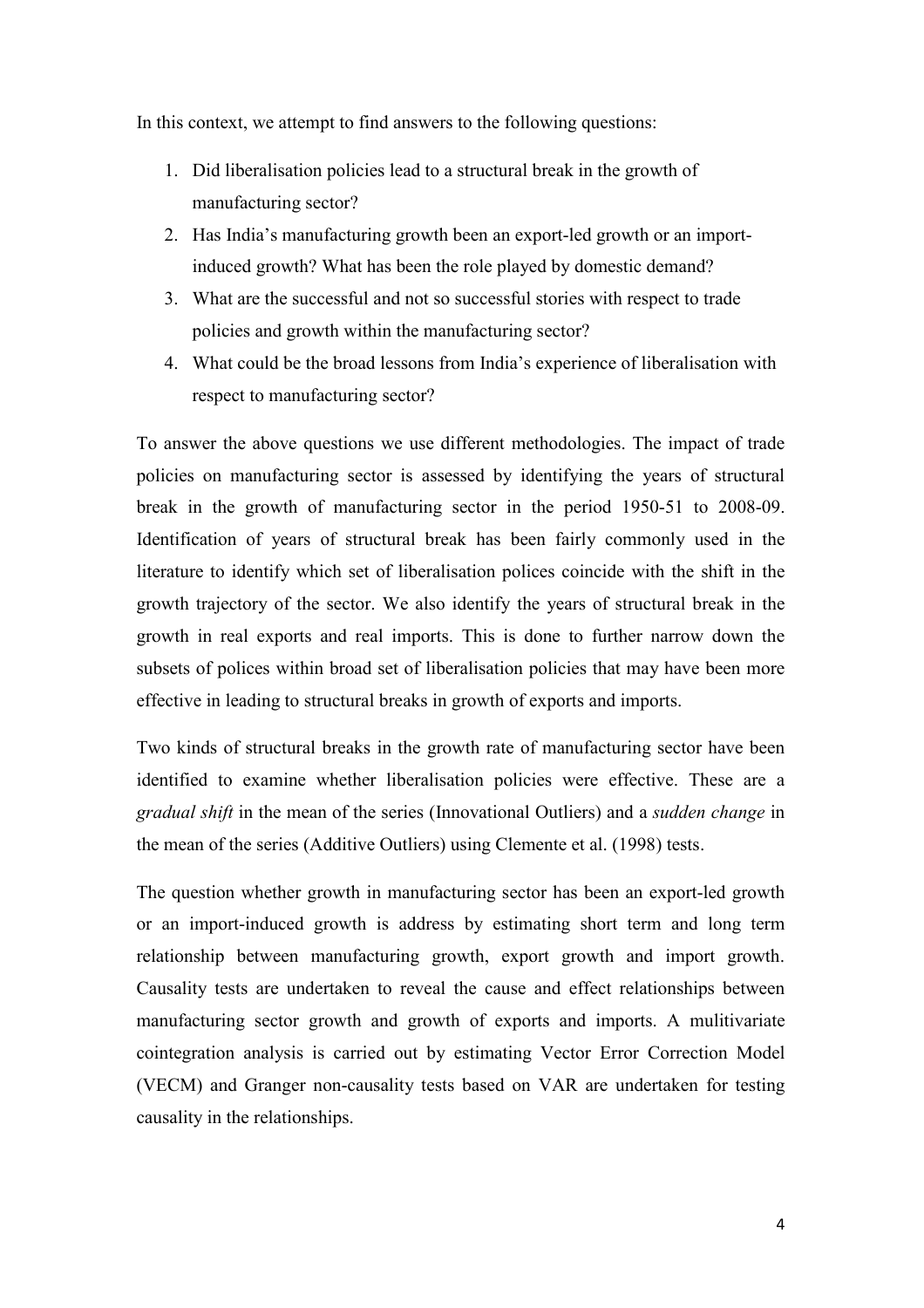A industry level analysis is undertaken based on trade and production data for the organised manufacturing sector to identify industries which may have benefitted from liberalisation policies and those which may not have. Broad conclusions are drawn from the arrived results.

#### 2. Cautious Liberalisation and Change in the Composition of Trade

#### 2.1 Reforms of 1991: Cautious and Selective

liberalisation polices in India are found to be generally in tandem with the industrial policies followed over the years. This may not be the case in many other developing countries. The Industrial Policy of 1948 laid emphasis on heavy protection to Indian industry as it aimed at building a strong heavy capital goods industrial base in the economy. However, faced with low growth rate and lack of capability of the sector to be able to build a strong industrial base, the Industrial Policy of 1956 encouraged foreign capital. It was envisaged that foreign capital would bring better technology and lead to spill over effects on the domestic industry. But the still sticky growth of the sector for the next two decades led to a change in the attitudes and direction of the industrial policy and the Industrial Policy of 1980 encouraged export-oriented industries and import of technology and raw materials.

The deteriorating balance of payments situation and the economic crisis of 1991 led to a drastic change in the orientation of Industrial Policy of 1991, which emphasised along with other reforms, automatic approvals for FDI in many industries, especially in export-oriented industries and encouraged foreign technology agreements. An important step taken in the industrial policy which affected trade was abolition of Phased Manufacturing Programmes, which were imposed on industrial firms and required them to source their parts and components from domestic producers rather than using imported parts and components.

In line with the industrial policy, trade policies followed a broad based liberalisation strategy. Prior to the tariff reforms of the 1990s, the Indian tariff system was complex due to the existence of a large number of exemption notifications applicable to all three types of duties: basic, auxiliary and additional duty. Due to exemptions, the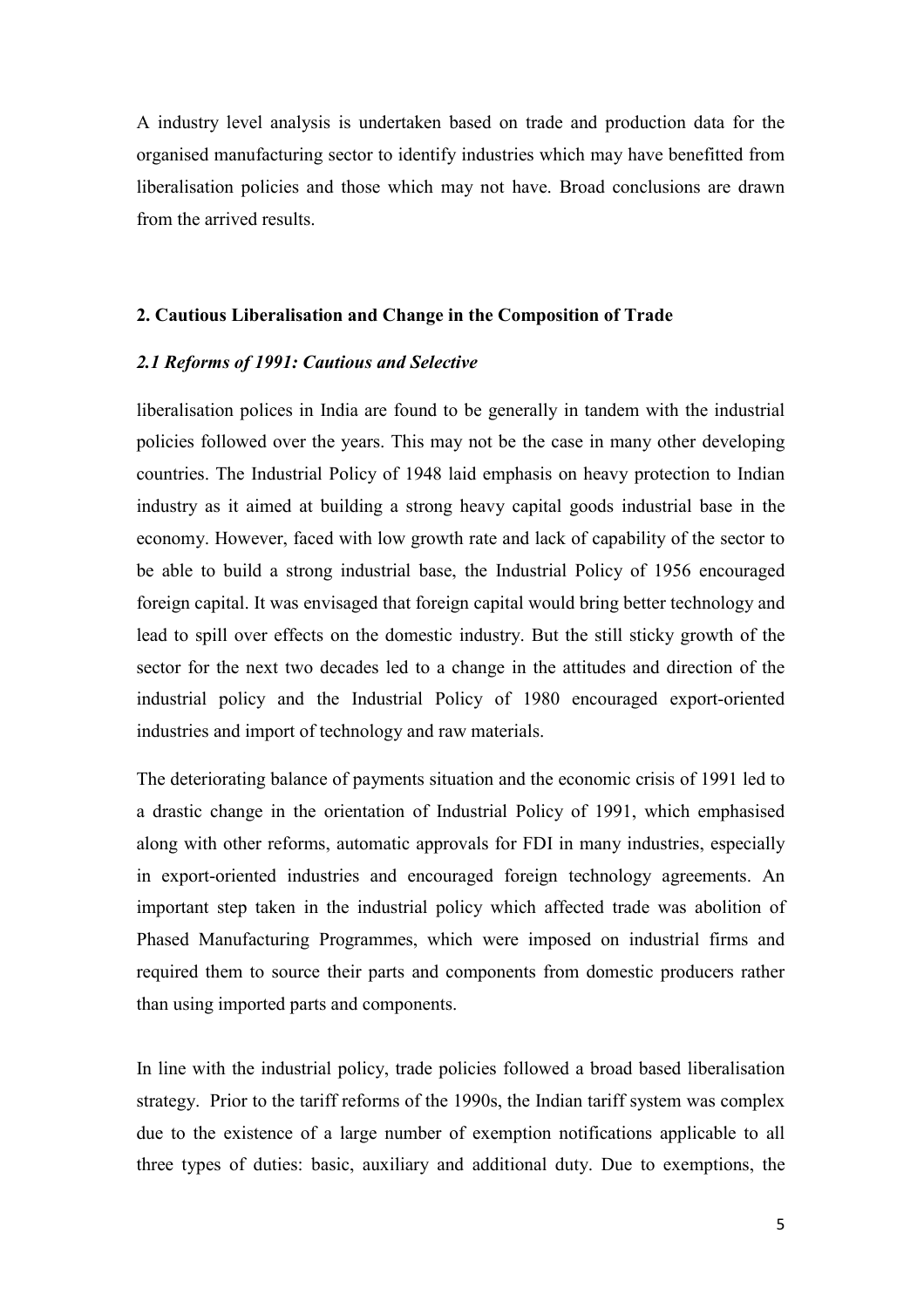effective rate of duty varied widely between very similar products. Even for the same product, the rate of customs duty applicable varied according to user, end-use of the product and the country from which it was imported (Goldar, Narayana and Saleem 1992, Goldar 2002). High tariffs rates on a large number of products and tariff peaks along with other non tariff barriers provided high effective rate of protection (ERP) and high import coverage ratio. In the period 1986-90, average ERP for the manufacturing sector as a whole was 125.9% while import coverage ratio was 91.6% (Das 2003).

In 1991 imports were regulated by means of a narrow positive list of freely importable items. Items not in the positive list were either prohibited for imports or could be imported subject to compliance with the requirements of a complex licencing system. The overall approach to import management was selective and geared to curtailment of non-essential and low-priority imports, with particular emphasis to discourage inventory build-up of imported inputs through use of fiscal and monetary modes of regulation. Although multilateral trade rules of GATT in general prohibited QRs on importation or exportation of any product, these rules provided exceptions to this fundamental principle on Balance of Payment grounds. India resorted to the BOP exception and maintained QRs on imports on almost 80% of products, prior to the economic reforms of 1991. This edifice of regulated trade was gradually dismantled through tariff reforms and simplification in import procedures and requirements.

The reforms of 1991 brought some major changes in the existing tariff structure. Average and weighted tariffs declined from 81.9% and 49.5% in 1990 to 57.4% and 27.8% in 1991 (Table 1). The peak duty rate was lowered gradually from > 200% in 1990 to 35% in 1999. A number of other changes were made to simplify the system in terms of fewer rates, lower tariff differential within products and many exemptions which related to end-use were removed. One of the most important steps undertaken in 1992 was to shift the basis of regulating imports from a positive list of freely importable items to a limited negative list approach in 1992. This implied that with the exception of products listed in negative list, all other products could be freely imported.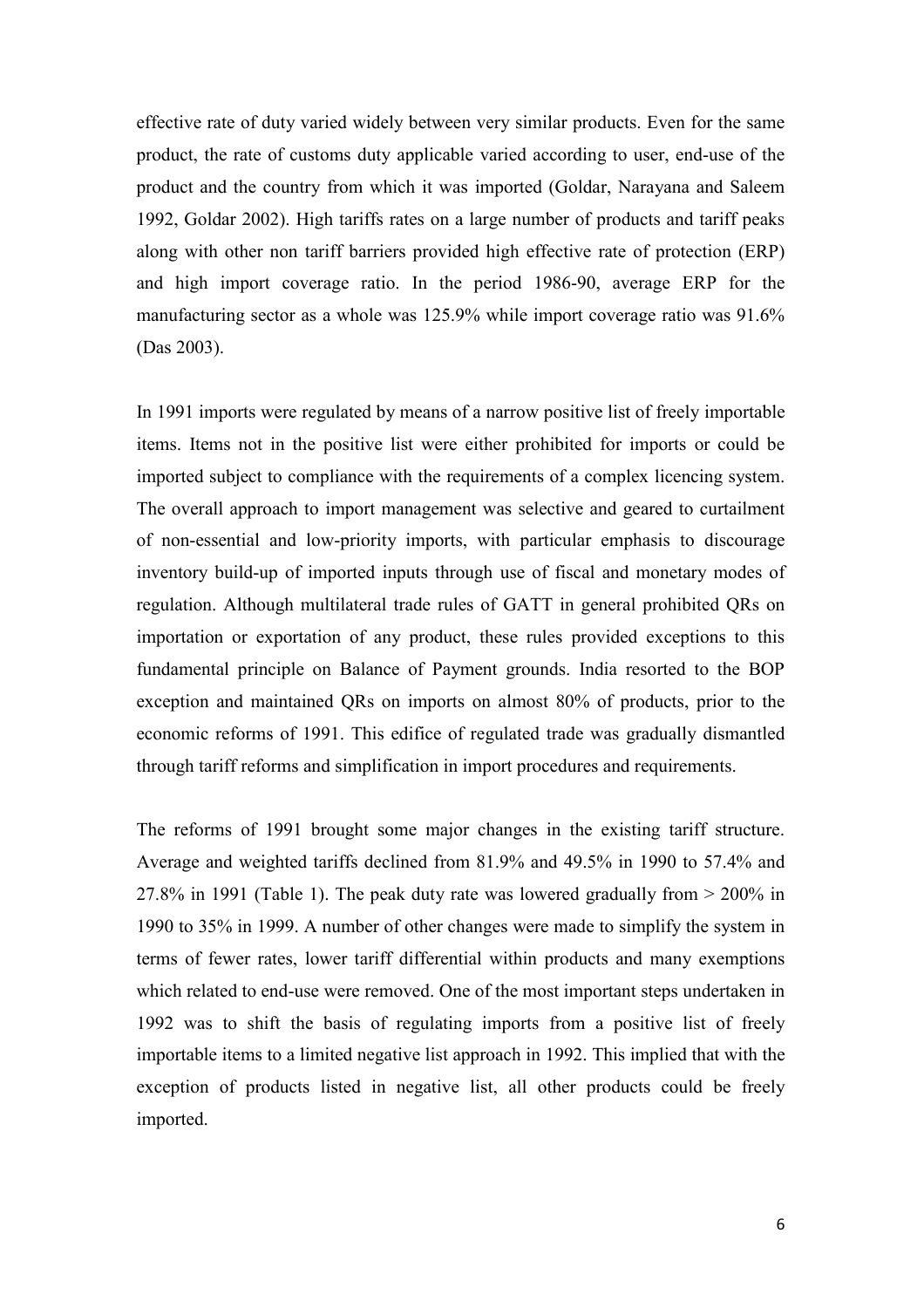The EXIM policy of 1992 substantially eliminated licensing and discretionary controls on trade and provided further impetus to exports. Apart from consumer goods, almost all capital goods, raw materials and intermediate goods could be freely imported subject only to payment of customs duty. For consumer goods, a major step taken was to allow their imports under Special Import Licence (SIL) issued to certain categories of exporters, including deemed exporters, trading/export houses, and manufacturers who had acquired ISO 9000 or BIS 14000 certification of quality. The special import licensees were freely transferable.

During 1995-96 the definition of consumer goods was changed to suit the needs of importers, so as to allow them to freely import parts, components and spares of consumer goods as well. These were earlier restricted to the extent that these could be imported without a licence only by actual users. Further, the list of freely importable consumer goods was expanded to include 78 items, which included natural essential oils, instant coffee, refrigerated trucks, cranes and other utility vehicles.

By 1995 more than 3000 tariff lines covering raw materials, intermediates and capital goods were freed of import licensing requirements, supplementary licenses for all importers except small-scale industries were abolished. In 1996, 300 items could be imported under Special Import License. Further, studies estimating the ERP and import coverage ratios show that as compared to the 1980s, ERP declined in the decade of 1990s. It declined from 125.9% in 1986-90 to 80.2% in 1990-95 period and further to 40.4 % in 1996-2000 while import coverage ratio declined from 96.1% in 1986-90 to 37.9% in 1990-95 period and further to 24.8% in 1996-2000 (Das 2003).

#### **2.2 Dismantling of Protection in 2000s**

Although, the reforms of 1991 brought in some important changes in the tariff regime and simplified many administrative and import controls, but these reforms were not uniform across the board and continued to provide selective protection. Import restrictions on capital goods, raw materials and components were liberalised on a fast track, while import restrictions were maintained for most of the consumer goods. India continued to maintain quantitative restrictions on a large number of consumer goods. Consequently, during this period of liberalisation, the consumer goods sector was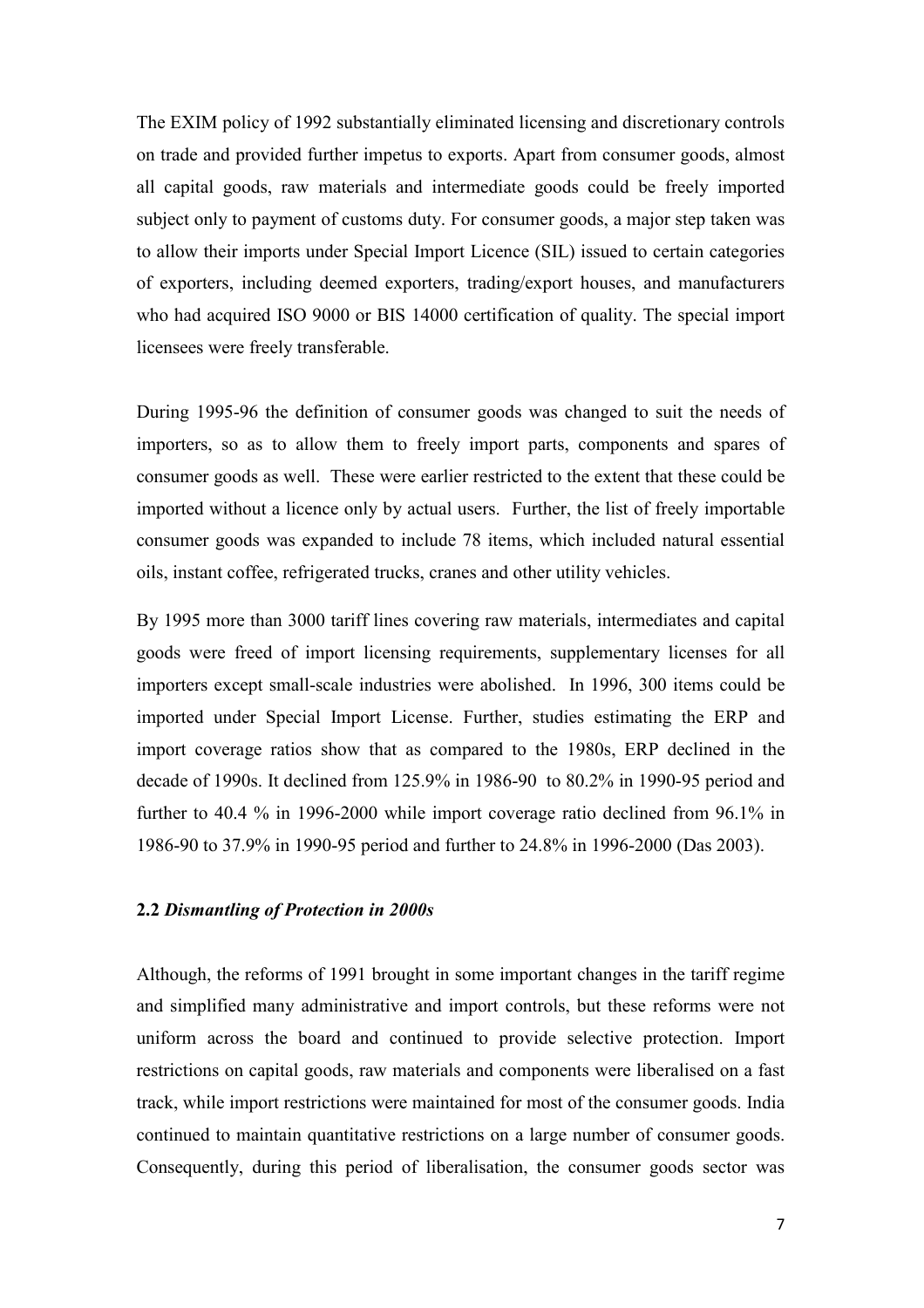somewhat insulated from competition. In 1996, when the tariff line-wise import policy was first announced, around 40 per cent of the total tariff lines were still under QRs.

Studies that estimated nominal and effective rate of protection during the 1990s (Goladr and Hasheem 1992, Gang and Pandey 1998, Das 2003) find that the effective rate of protection was still high in the 1990s. For the entire period 1980-2000, average effective rate of protection remained as high as 87.4 % for consumer goods and 112% for intermediate goods and 95% for the sector as a whole (Das 2003). Some important export incentives were announced like enhancement of Import Replenishment (REP) license entitlements to 30 per cent across-the-board for all merchandise exporters, which was later raised to 40 per cent for some sectors.

In March 2000, after losing the WTO dispute against the United States on QRs, the EXIM Policy announced removal of QRs on 714 items and the residual 715 items were liberalised by  $1<sup>st</sup>$  April, 2001. Therefore it was only after a decade of liberalisation reforms that QRs were totally dismantled.

The reduction in average tariffs and Peak tariffs in India, though substantial, also happened in a phased manner i.e., over almost two decades. Table 1 depicts average tariffs and Peak tariffs for different years in the post liberalisation period. Till about 2004, the average tariffs remained above 20%.

| Tariff Year | Simple | Weighted | Peak Tariffs |
|-------------|--------|----------|--------------|
| 1990        | 81.69  | 49.55    | Exceeded     |
| 1992        | 57.45  | 27.89    | 150          |
| 1997        | 30.08  | 19.92    | 85           |
| 1999        | 33     | 28.61    | 35           |
| 2001        | 31.06  | 24.76    | 30           |
| 2004        | 27.87  | 20.95    | 25           |
| 2005        | 15.38  | 11.97    | 15           |
| 2007        | 13.22  | 8.6      | 12.5         |
| 2008        | 9.1    | 5.91     | 10           |
| 2009        | 9.43   | 7.21     |              |

Table 1: Average Tariffs and Peak Tariffs for Industrial Products 1990-2008

Source: World Integrated Solutions and various Economic Survey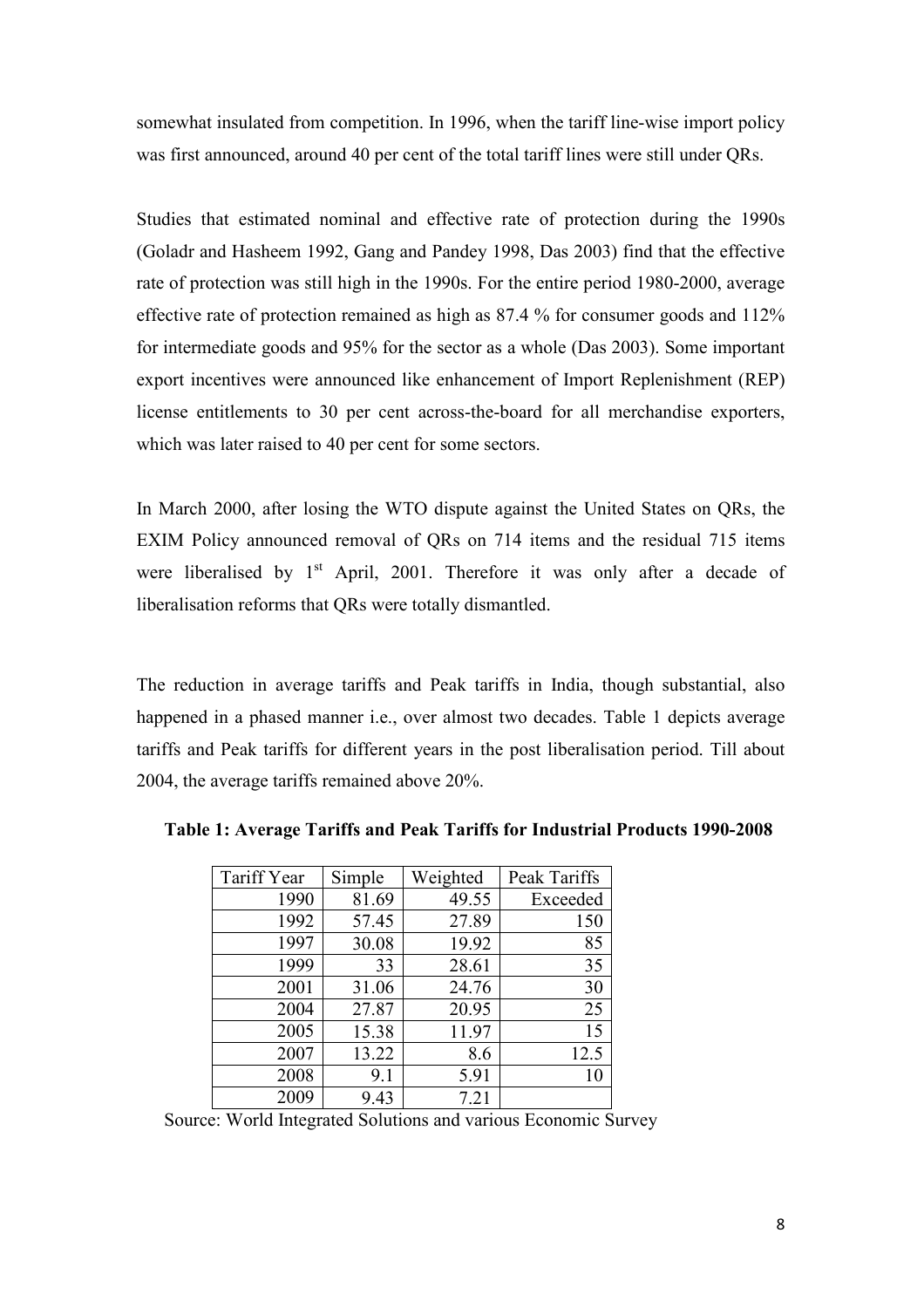In terms of simple averages, the industrial tariffs fell from a very high 82% in 1990 to 33% in 1999 and further to 9% in 2009 for all manufactured products. In terms of weighted average, the tariffs fell from around 50% in 1990 to 29% in 1999 and reached 7% in 2009. Peak tariffs in industrial products were cut down from over 200% in 1990 to about 30% in 2001.

Tariff protection declined much more slowly for consumer goods as compared to raw materials and intermediate products. Tariffs on capital goods were brought down much faster (Figure 1). Though nominal tariff on consumer goods were reduced in line with those on other goods, the effective rate of tariffs on consumer goods may actually have increased for much of the nineties because the remaining import restriction/QRs kept the effective rate of tariff protection on final consumer goods high.

Figure 1 Tariff Liberalisation for Capital goods, Consumer goods and Industrial **Supplies** 



Source: World Integrated Trade Solutions

Cautious liberalisation was followed across industries as well. Industries which were relatively more protected and where weighted tariffs were above 40% in 1990, like food and kindred products, textile mill products and apparel and related products, their weighted tariffs remained above 40% till about 2000. Tariffs were brought down to 10% and below across the board after 2001 (Table 2).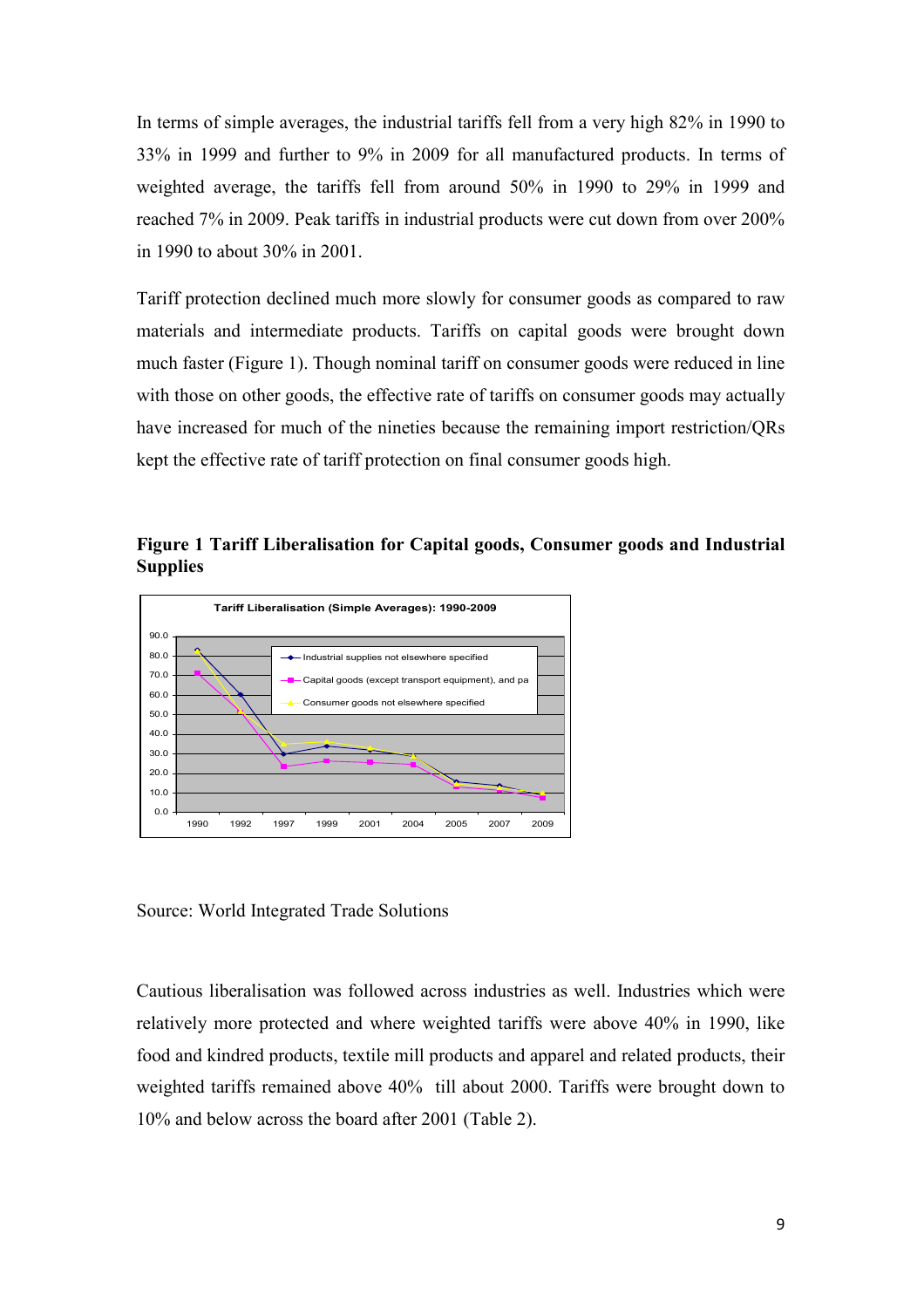|                            | Simple Average |      |      | Weighted Average |      |      | Nbr of<br>Domestic<br>Peaks |              |
|----------------------------|----------------|------|------|------------------|------|------|-----------------------------|--------------|
| <b>Product Name</b>        |                |      |      |                  |      |      |                             |              |
|                            | 1996           | 2000 | 2008 | 1996             | 2000 | 2008 | 1996                        | 2008         |
| Food and kindred products  | 54.2           | 37.7 | 37.7 | 41.2             | 38.9 | 11.7 | 132                         | 2003         |
| Tobacco manufactures       | 52             | 35.6 | 35.6 | 52               | 38.5 | 32.3 | $\Omega$                    | 20           |
| Textile mill products      | 50.1           | 9.4  | 9.4  | 45.7             | 27.9 | 9.2  | $\Omega$                    | $\Omega$     |
| Apparel and related        |                |      |      |                  |      |      |                             |              |
| products                   | 50.7           | 10   | 10   | 51.5             | 37.6 | 10   | $\theta$                    | $\theta$     |
| Lumber and wood            |                |      |      |                  |      |      |                             |              |
| products, except furniture | 26.7           | 9.0  | 9.0  | 13.7             | 7.7  | 5.6  | $\Omega$                    | $\theta$     |
| Furniture and fixtures     | 46.9           | 9.9  | 9.9  | 46               | 34.8 | 10   | $\Omega$                    | $\theta$     |
| Paper and allied products  | 29.7           | 9.6  | 9.6  | 8.2              | 16.1 | 7.3  | $\Omega$                    | $\theta$     |
| Printing, publishing, and  |                |      |      |                  |      |      |                             |              |
| allied products            | 26.4           | 8.1  | 8.1  | 22.5             | 24.9 | 8.3  | $\Omega$                    | $\Omega$     |
| Chemicals and allied       |                |      |      |                  |      |      |                             |              |
| products                   | 39.8           | 8.3  | 8.3  | 35.7             | 32.5 | 6.6  | $\theta$                    | 152          |
| Petroleum refining and     |                |      |      |                  |      |      |                             |              |
| related products           | 20.6           | 8.1  | 8.1  | 12.1             | 17.3 | 6.9  | $\Omega$                    | $\mathbf{0}$ |

Table 2: Reduction in Tariffs and Number of Domestic Peaks: 1996-2008

Source: World Integrated Solutions

# 2.3 Export Promotion Policies

The reforms of 1985 emphasised on export promotion of the manufacturing products. In an attempt to boost exports, several incentives were provided and schemes introduced. These included Cash Compensatory Support, Replenishment import license, duty drawback, duty free licenses and income tax exemption on profits of exports. Export processing zones provided further support to the exporters for sourcing their raw materials and marketing their products. Import of capital goods and parts and accessories was made easier by exempting them from import licensing and lowering their import tariffs.

The reforms of 1991, differed in nature with respect to export promotion schemes. They abolished the Cash Compensatory Support and repalced the Replenishment import license with EXIM scrips which allowed import of a much wider range of intermediate products. This scheme was later abolished and more incentives was provided for exports. Exporters were allowed to keep a certain percentage of their foreign exchange earned. Further, export promotion goods scheme whereby imports were linked to export obligations.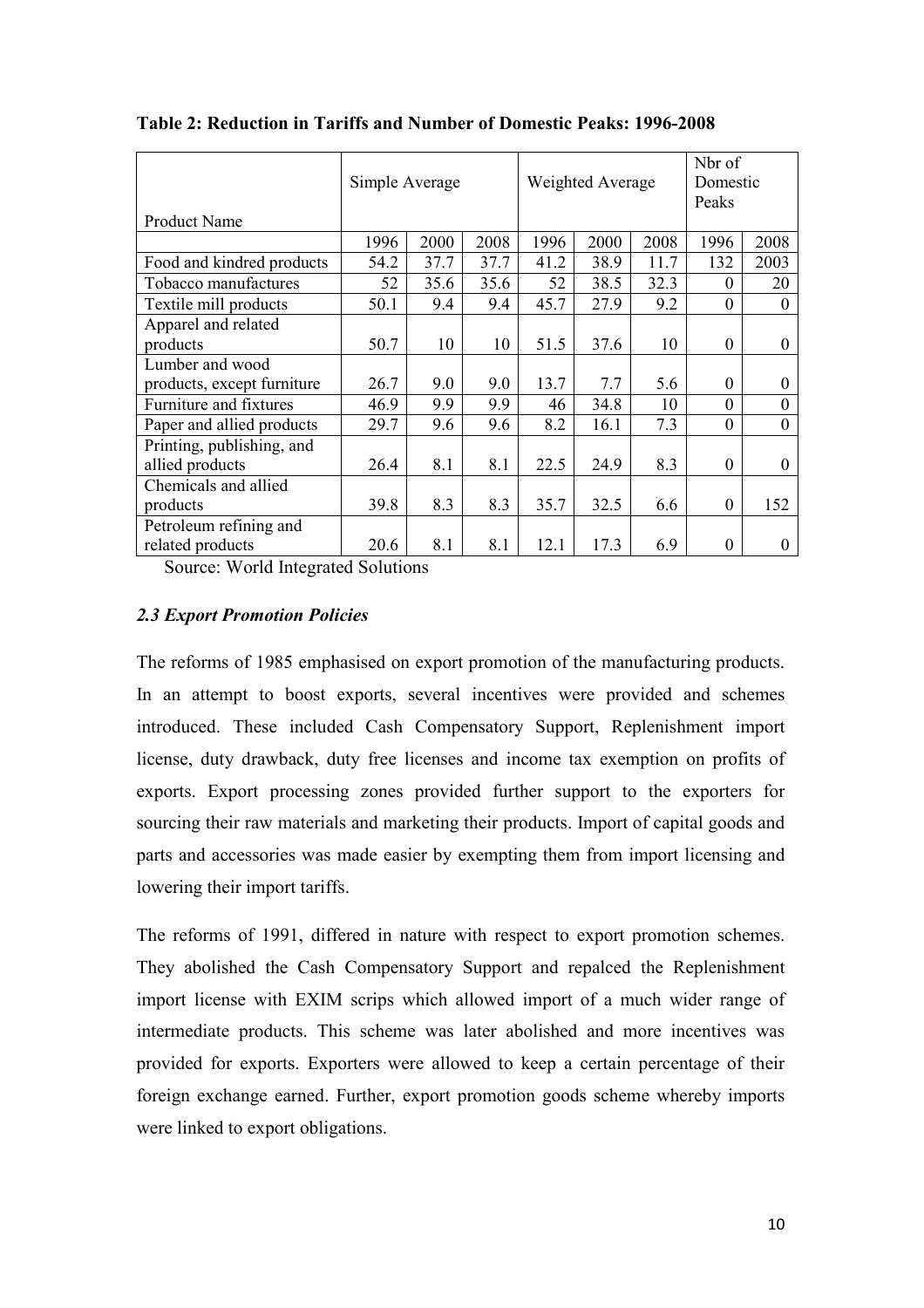An important step in promotion of exports was taken around the beginning of 2000s. These were changes brought in the policy of reserving production of certain items for the small-scale sector. About 800 items were covered by this policy since the late 1970s, where units producing these items were reserved under the category of small scale, which was defined as units where investment in plant and machinery could not exceed \$ 250,000. To boost efficiency and exports, some exportable products were removed from the reserved list in 2001 and 2002. These products included garments, shoes, toys and auto components. Further the investment limit was increased.

#### **2.4 Composition of Real Exports and Real Imports**

l

Given the fact that tariff liberalisation was selective and gradual and protection remained relatively high in the decade of 1990s, followed by substantial tariff reduction across the board in the decade of 2000, it would be interesting to see the the way in which exports and imports responded to the liberalisation policies.

Trends in total real imports and real exports<sup>4</sup> of manufactured products in India show that (Figure 2) both real exports and real imports of manufactures grew faster in the decade of 2000. Real exports grew at an average annual growth rate of 10.7% in 1990s and 10.2% in 2000-2009 while real imports grew at an average annual growth rate of 13.3% respectively. Imports of manufactures therefore rose mush faster as compared to exports of manufactures in last decade<sup>5</sup>.

<sup>&</sup>lt;sup>4</sup> Exports are deflated by export unit value index and imports by import unit value index with 1978-79 as base year. Data for exports and imports of manufactured products is drawn from Reserve Bank of India, Handbook of Statistics.

 $<sup>5</sup>$  A cross check on the growth was undertaken using ratio of manufacture exports and imports to total</sup> merchandise exports and imports from World Development Indicators. This ratio was applied to India's

merchandise exports/imports in local currency. The current price series arrived at was deflated be export/import unit value indices. The trend appeared to be the same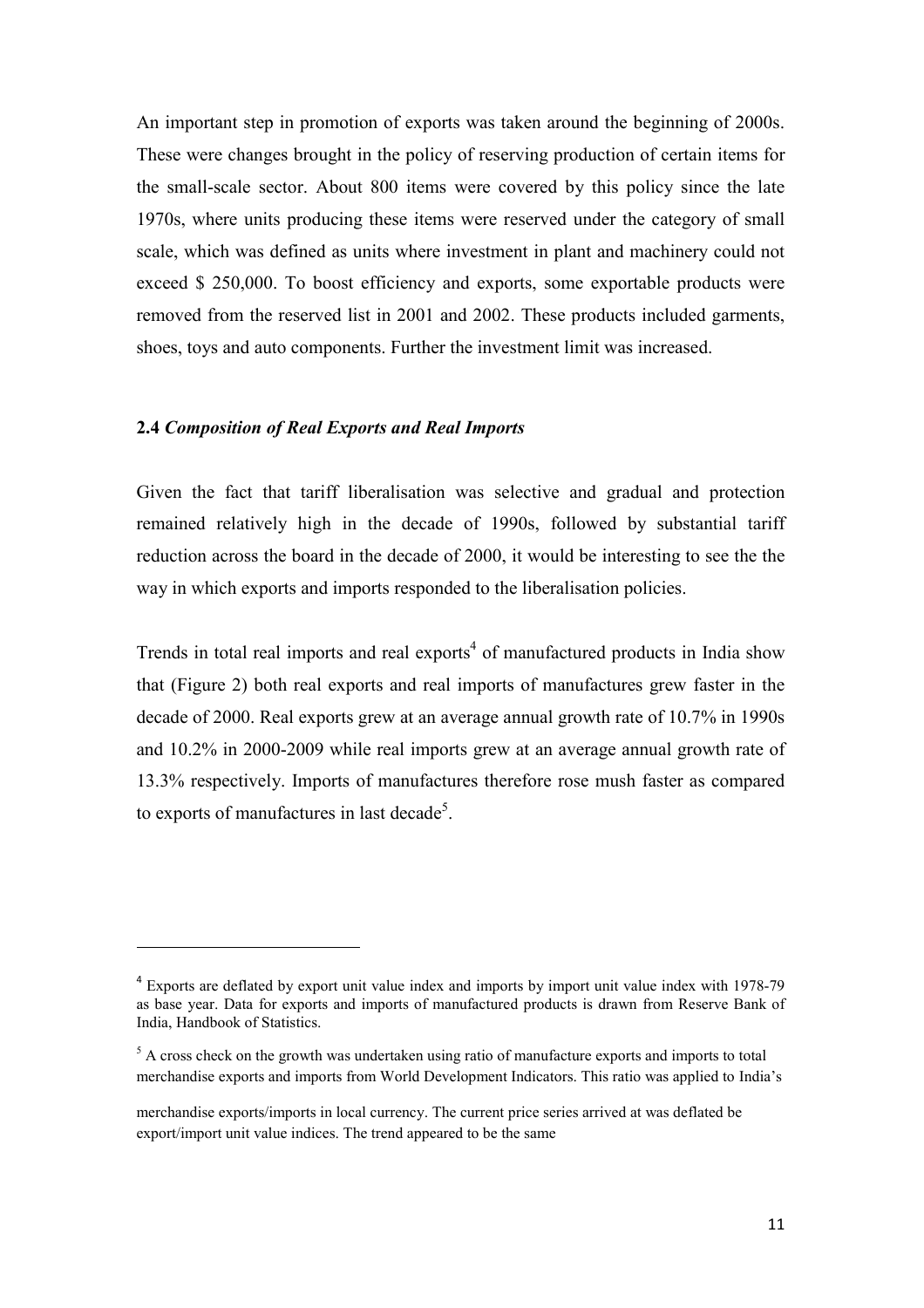

Figure 2: Real Exports and Real Imports of Manufactures in India

Source: Directorate General of Commercial Intelligence and Statistics (RBI- Handbook of Statistics)

Faster liberalisation of capital goods increased the import share of these products. However, the share of capital goods become almost stagnant (around 20 %) since the year 2003. Imports of intermediate goods (35%) and imports of raw materials (28%) dominated India's imports in the manufacturing sector since 1990 (Figure 3). By 2000, together the share of raw materials and intermediate goods reached 70% while that of consumer goods and capital goods was around 15% each. With the policy changes like removal of QRs and grant of incentives for importing capital goods, by 2009, share of capital goods in total imports increased to 22 % with share of raw materials and intermediates of around 35% each.

In spite of all the efforts put in since independence in terms of import liberalisation and other reforms, capital goods industry in India has not been able to achieve the levels of competitive advantages which would enable higher growth of its exports (Figure 3). Exports from manufacturing sector in 1988 were dominated by intermediate products (43%) and consumer durables (35%) and this continued till 2009 when the share of consumer goods increased to 45% while that of intermediate products declined to 32%. Share of capital goods increased from 6% to 13%.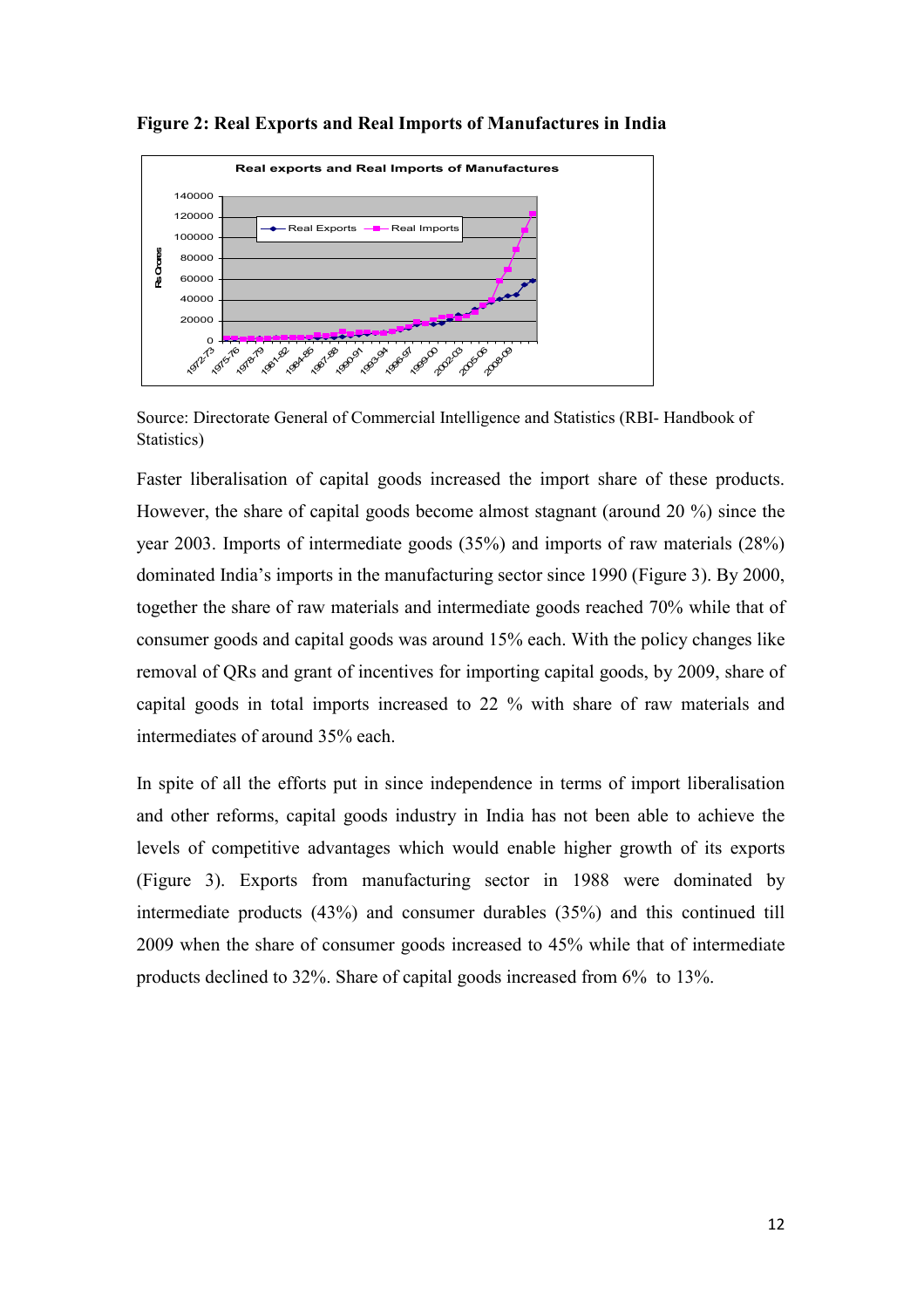

# Figure 3: Imports and Exports of Manufacturing Sector

Source: COMTRADE, World Integrated Trade Solutions

What follows from the above discussion is that the liberalisation polices followed since the 1980s gained speed in 1990s and resulted in higher growth of real exports and real imports of manufactures in 1990s as compared to 1980s. However, the effective dismantling of protection started only since early 2000 which were followed by a much higher growth of imports as compared to exports of manufactures.

Further, sectoral distribution of India's exports and imports reveals some valuable information. In terms of exports, four industries comprised around 80% of total exports in 1970s. These were textile products, food products and beverages, basic metals and leather and leather products. Over time, share of these industries in export basket has declined and other industries have gained shares like petroleum products, chemical and chemical products, non-metallic mineral products, wearing apparels, motor vehicles and electrical machinery and apparatus. India has been able to diversify its export basket with the traditional top four exporting industries losing share from 70% in 1970s to around 20% in 2009 (Table 3).

Emphasis was laid on establishing a sound industrial base in India in the industrial policies and trade policies of 1960s and 70s, accordingly in terms of imports of manufactures, in 1970 the top four industries where imports were high were industries like machinery and equipment, basic metals and chemical and chemical products. With the changing scenario of the Indian manufacturing sector in 1980s, the share of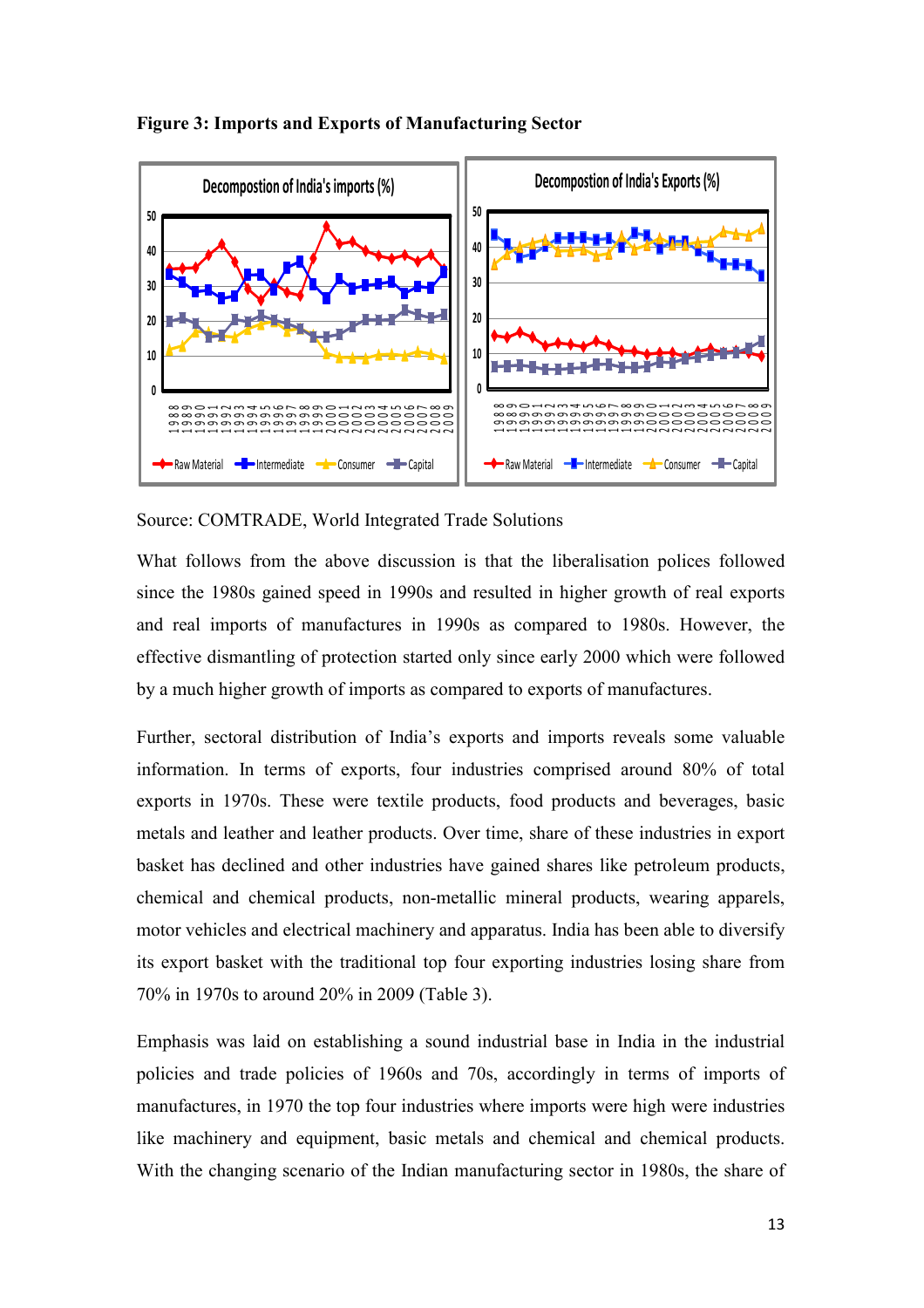petroleum products rose significantly from 7% in 1970 to 34% in 2009. Import basket comprising manufactures has also diversified over time. In 2009, import shares are almost same for machinery and equipment and chemicals and chemical products. These rose for electrical machinery and apparatus, non-metallic mineral products, motor vehicles and also food products. This indicates that there was a rise in import competition faced by the Indian manufacturing sector with import liberalisation in the past two decades (Table 4).

|                                       | 1970           | 1980           | 1990 | 2000 | 2009 |
|---------------------------------------|----------------|----------------|------|------|------|
| <b>TOTAL</b>                          | <b>100</b>     | 100            | 100  | 100  | 100  |
| COKE, PETROLEUM PRODUCTS              | 1              | 0.5            | 3.1  | 3.7  | 14.8 |
| NON-METALLIC MINERAL                  | 3.3            | 9.3            | 16.8 | 19   | 11.4 |
| CHEMICALS AND CHEMICAL                | 3.9            | 5.8            | 9.5  | 10.9 | 11.1 |
| <b>BASIC METALS</b>                   | 18.6           | 8.3            | 6.2  | 5.8  | 10.4 |
| WEARING APPAREL, DRESSING &           | 2              | 9.4            | 15.3 | 15.3 | 7.5  |
| <b>TEXTILES PRODUCTS</b>              | 27.3           | 19.4           | 16.2 | 14.5 | 6.5  |
| MOTOR VEHICLES, TRAILERS AND          | $\overline{2}$ | 3.5            | 2.3  | 2.4  | 6.3  |
| ELECTRICAL MACHINERY AND              | 1.2            | $\overline{2}$ | 1.7  | 2.3  | 5.8  |
| MACHINERY AND EQUIPMENT               | $\overline{2}$ | 3.7            | 3.8  | 3.1  | 4.5  |
| <b>FOOD PRODUCTS AND</b>              | 19.8           | 18.8           | 9.2  | 7.5  | 3.4  |
| <b>FABRICATED METAL PRODUCTS</b>      | 1.8            | 3.2            | 2.1  | 2.7  | 1.8  |
| <b>LEATHER &amp; RELATED PRODUCTS</b> | 6.4            | 6              | 6.1  | 2.9  | 1.3  |
| <b>TOBACCO &amp; RELATED PRODUCTS</b> | 2.4            | 2.5            | 0.9  | 0.5  | 0.6  |
| <b>OTHERS</b>                         | 8.3            | 7.6            | 6.7  | 9.4  | 14.6 |

Table 3 Sectoral Contribution to Total Manufactures Exports

Source: World Integrated Trade Solutions, UNCTAD

# Table 4: Sectoral Contribution to Total Manufacturing Imports

|                              | 1970 | 1980       | 1990 | 2000       | 2009 |
|------------------------------|------|------------|------|------------|------|
| <b>TOTAL</b>                 | 100  | <b>100</b> | 100  | <b>100</b> | 100  |
| COKE, PETROLEUM PRODUCTS     | 7.7  | 44.6       | 27.3 | 39.6       | 34   |
| MACHINERY AND EQUIPMENT      | 16.2 | 7.3        | 9.6  | 8.6        | 9.9  |
| CHEMICALS AND CHEMICAL       | 12.8 | 10.8       | 12.3 | 9.3        | 9.9  |
| ELECTRICAL MACHINERY AND     | 4.3  | 2.2        | 4.4  | 5.1        | 9.3  |
| <b>BASIC METALS</b>          | 15.7 | 10.6       | 10.6 | 5.7        | 8.2  |
| NON-METALLIC MINERAL         | 2.1  | 5          | 9.1  | 112        | 6.8  |
| MOTOR VEHICLES, TRAILERS AND | 3    | 3.8        | 3.9  | 2.2        | 4.7  |
| <b>FOOD PRODUCTS AND</b>     | 3.1  | 7.6        | 11   | 3.3        | 2.8  |
| <b>TEXTILES PRODUCTS</b>     | 8.3  | 1.8        | 2.1  | 2.6        | 1.3  |
| PAPER AND PAPER PRODUCTS     | 2.3  | 1.6        | 2.1  | 1.5        | 0.9  |
| <b>OTHERS</b>                | 24.5 | 4.7        | 17.5 | 10.9       | 12.2 |

Source: World Integrated Trade Solutions, UNCTAD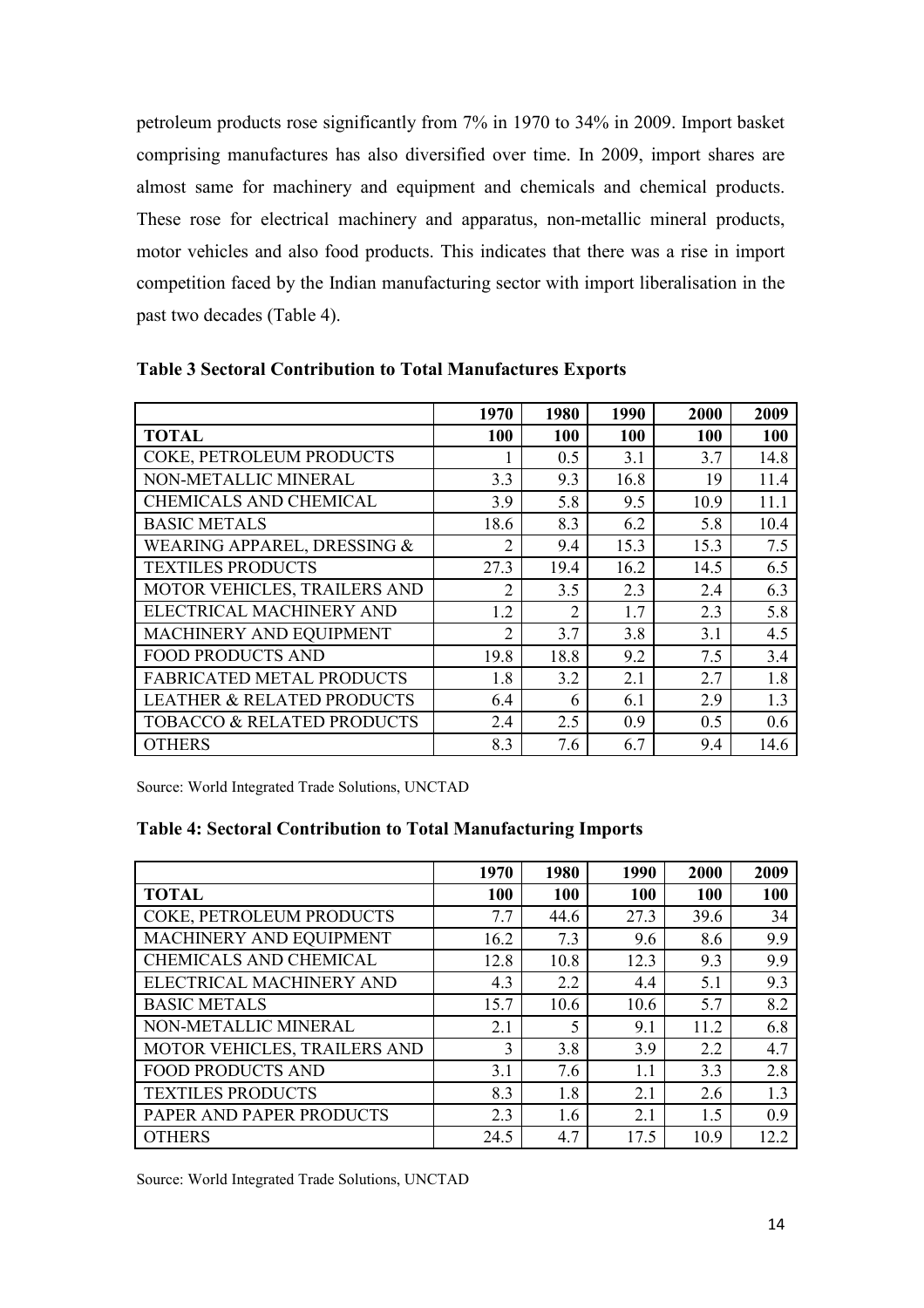What we now examine is whether the change in the policy regimes coincides with any structural breaks experienced by the manufacturing sector.

# 3. Structural Breaks in Manufacturing Growth

Manufacturing sector in India recorded its highest ever decadal growth rate in the decade of 2000. Following the global economic crisis in 2007, growth of this sector dipped but it revived and clocked above 8% in 2009-10 and 2010-11.<sup>6</sup>

To trace the growth path of the manufacturing sector in India, it is important to know that the sector has a dualistic character with a large unregistered/ unorganised sector (employing around 80% of total manufacturing employment and producing around 30% of total manufacturing output) coexisting with registered/organised sector. Output of manufacturing sector therefore depends on the additive outputs of the two sub sectors.

In the past six decades, the share of unorganised sector in total value added by manufacturing sector has declined from 59% in 1950-51 to 32% in 2008-09. In the post 1990 period, the growth in organised manufacturing sector has been higher than the growth in the unorganised sector (Figure 4). Most of the studies confine themselves to examining the growth of the organised sector, mainly because of lack of time series data for the unorganised sector. We examine the growth in total manufacturing sector as well as organised manufacturing sector.





Source: Central Statistical Organisation, GDP by Economic Activity at 1999-2000 constant prices

 $\overline{\phantom{a}}$ 

<sup>6</sup> http://indiabudget.nic.in/es2010-11/echap-01.pdf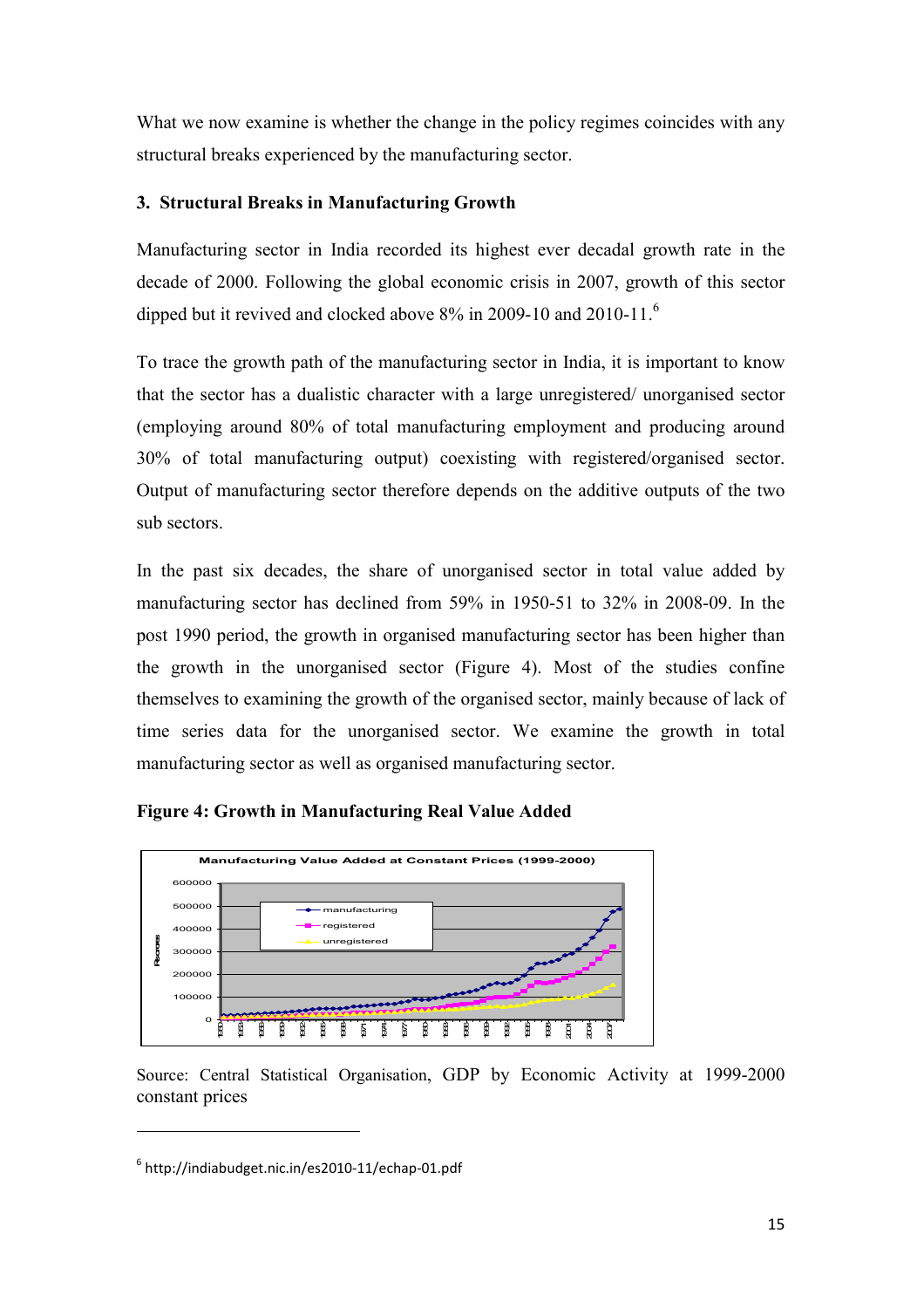The average annual growth of real value added in total manufacturing sector increased from 5.6% in 1950s and 1960s to 6.0% in 1980s after declining to 4.2% in the 1970s. The growth dipped again in 1990s but revived to 7.4% in 2000-1 to 2008-09. Average annual growth was highest in the decade of 2000s for both organised as well as the unorganised manufacturing sectors. It increased to 7.8% for the organised manufacturing sector and 6.6% for the unorganised manufacturing sector. In 2000s, both the organised and unorganised sectors experienced their highest average annual growth rates in real value added as compared to the earlier decades (Table 5).

Table 5: Decadal Growth (%) in Value Added in Manufacturing Sector of India at 1999-2000 Constant prices

|           | <b>Manufacturing Sector</b> | Organised                   | Unorganised                 |
|-----------|-----------------------------|-----------------------------|-----------------------------|
|           |                             | <b>Manufacturing Sector</b> | <b>Manufacturing Sector</b> |
| 1950s     | 5.6                         | 6.3                         | 5.0                         |
| 1960s     | 5.7                         | 7.0                         | 3.9                         |
| 1970s     | 4.2                         | 4.1                         | 4.3                         |
| 1980s     | 6.0                         | 8.0                         | 3.4                         |
| 1990s     | 5.4                         | 5.9                         | 4.4                         |
| 2000-2007 | 7.4                         | 7.8                         | 6.6                         |

Source: CSO, GDP at constant prices (1999-2000) by economic activity. Note: Growth rates for each year is arrived at by taking natural logs and then difference from the subsequent year. For total Manufacturing Value Added the period is 2000-2008

Rise in average annual growth in the real value added of the organised manufacturing sector in 1980s and then a fall in the decade of 1990s has been an area of much debate and discussions in India. The reforms of 1990s were expected to propel growth in the manufacturing sector but they were accompanied by a fall in the decadal growth rate. Studies using different methodologies and periodization have analysed the impact of these reforms on growth and productivity of the sector. A major area of contention in this literature is whether liberalisation reforms of 1980s led to productivity growth in the manufacturing sector or were 1990s reforms more effective in terms of raising productivity growth and hence overall growth of the sector.

Goldar and Mitra (2002) and Trivedi et al (2011) provide an extensive review of this literature. According to Trivedi (2011) a consensus seems to have emerged from the literature on this issue as most of the studies, using different methodologies and data sources, find that total factor productivity growth (TFPG) decelerated during the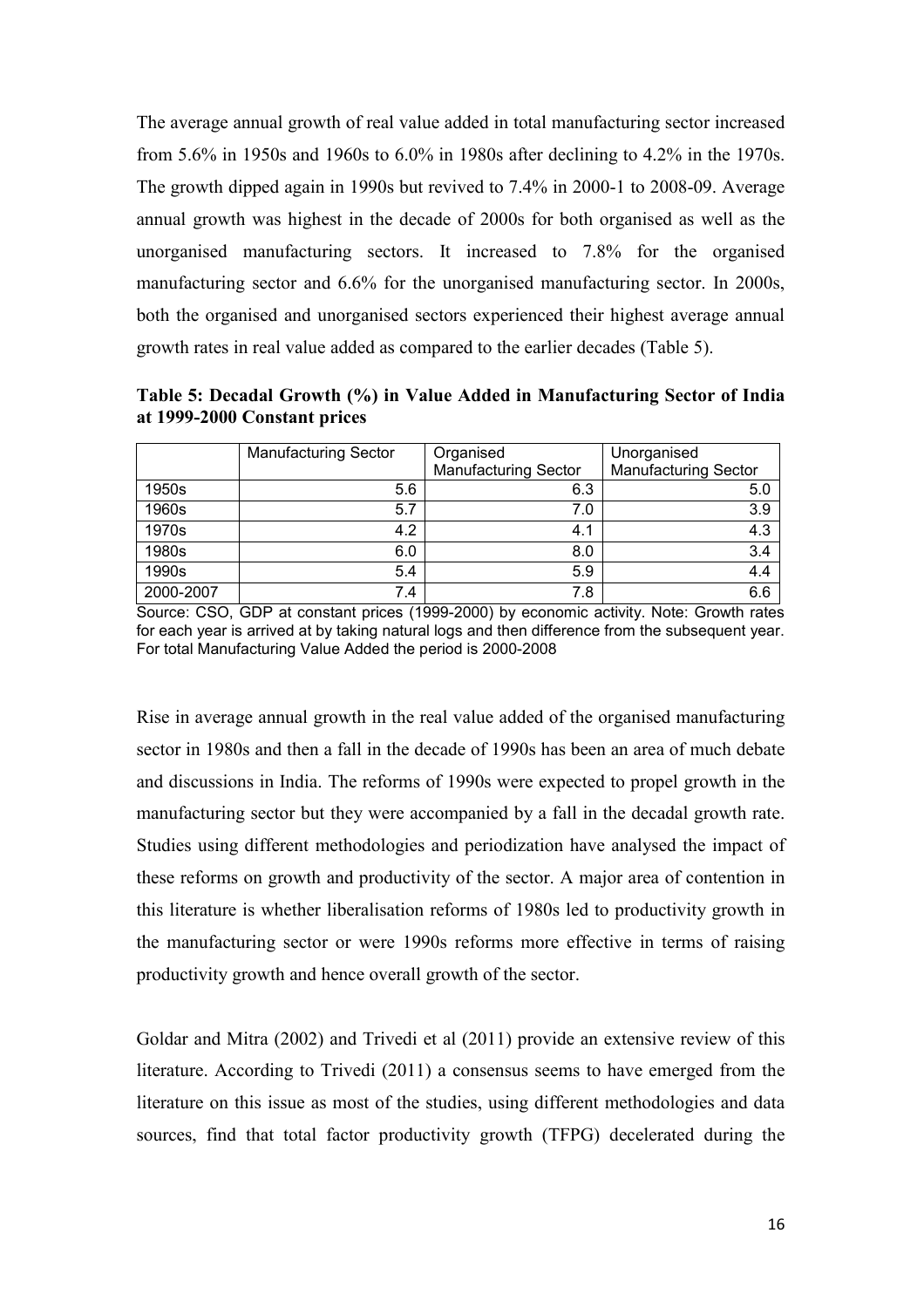1990s as compared to 1980s. This may have been the major cause for a dip in the overall growth rate of the sector in 1990s.

Studies estimating productivity growth in the decade of 2000s are limited. Virmani and Hashim (2011) estimate total factor productivity growth for the period 1981-82 to 1990-91, 1991-92- 1997-98 and 2002-03 to 2007-08 and find TFPG to decelerate from 0.61% in 1980s to 0.25% in 1990s but increase to 1.41% in 2000s. They term this as the "*J-curve of Productivity Growth*" where productivity growth first declines and then rises with a lag after major liberalisation reforms are undertaken since this requires a structural transformation of the economy.

What becomes clear from this literature is that liberalisation and related reforms played a very important role in the growth of manufacturing sector. However, since these reforms have been spread over two and a half decades (1985 onwards) and differ in nature, magnitude and their within the sector impact, studies using different periods of analysis have arrived at conflicting results with respect to impact of reforms on productivity and overall growth of the sector. In this context, it becomes utmost important to identify the year of structural break in the growth of the manufacturing sector. This will help in identifying which set of liberalisation polices was more effective in generating growth. This may be of interest not only to Indian policymakers but also to other developing countries.

With respect to the overall GDP growth of Indian economy, many studies have identified the year of structural break (e.g., Balakrishnan 2007, Virmani 2006, Ghatak 1997). However with respect to manufacturing sector, very few studies exist which have tested for the structural breaks. Virmani (2005) tests for structural break in growth of value added of manufacturing sector for the period 1965 to 2003 and finds a potential structural break in the year 1981. He concludes that the removal of some of the barriers to growth imposed during 1965-1980 had a greater role to play in the acceleration of manufacturing growth from 1981-82 than simulation of new growth impulses from 1981-82. However, Wallack (2003) does not find any significant structural break in industrial growth for the period 1951-2001. These studies have used some variants of Chow Tests which requires knowing the number of breakpoints and their exact location in the data series. More importantly, Chow test is a multivariate test and can identify structural break only with reference to a regression equation.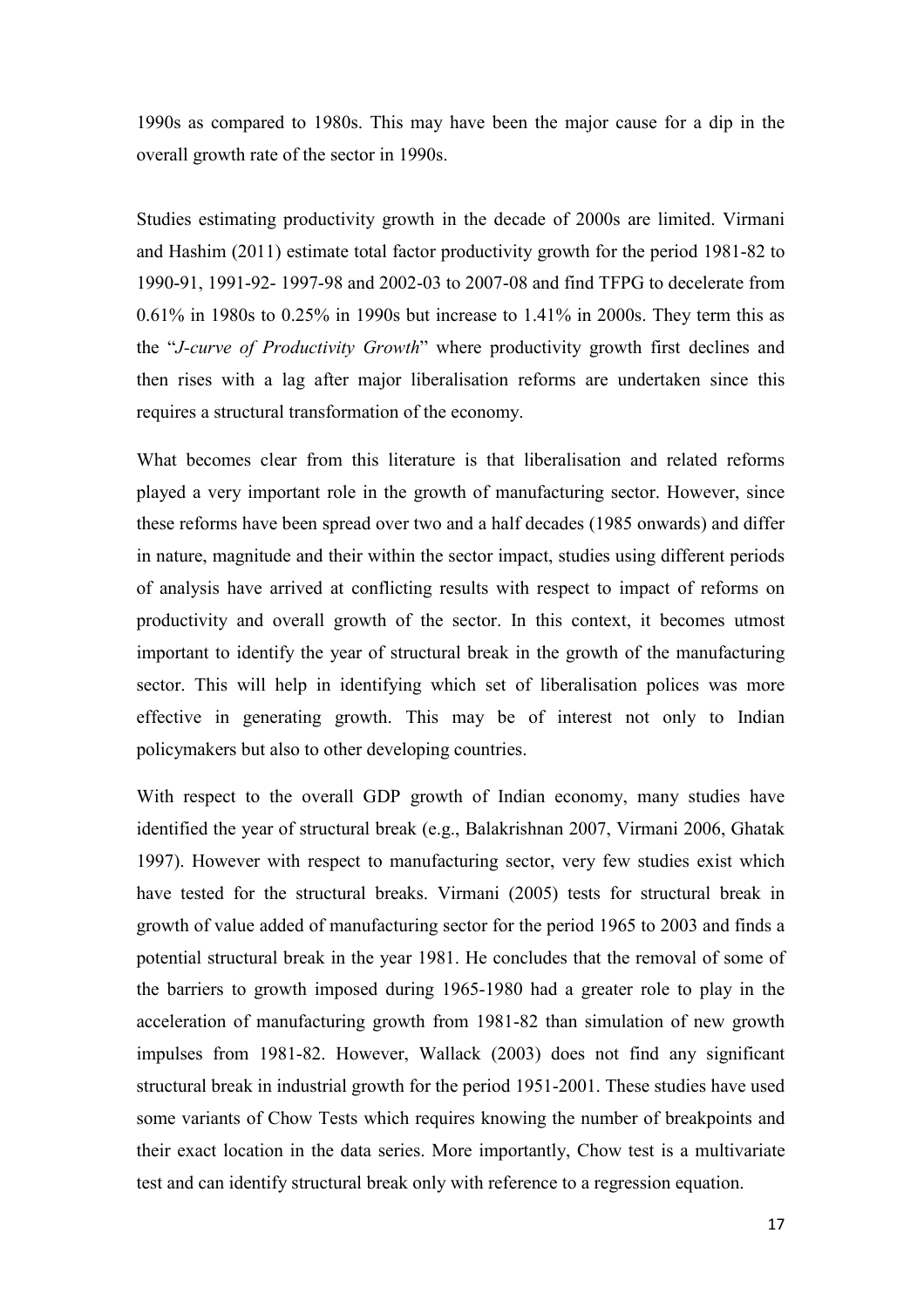To identify the structural breaks, we use tests developed by Clement et al 1998, which identify multiple structural breaks in the series. Two kinds of structural breaks are identified, "sudden shift" or instantaneous shock that shifts the mean of the series through AO (Additive Outliers) model and "*gradual shift"* i.e., when the shock persist and dynamically adds to change the mean of the series over the rest of the period through IO (Innovational Outliers)<sup>7</sup> model. One important advantage of these models are that they are able to identify more than one structural break in the series and also able to identify the years of the break. Structural breaks with respect to gradual shifts (IO model) are considered to be more apt for tracking the policy impacts as compared to AO models as these breaks show that whatever change happened during that year adds to the future growth of the series.

We apply these tests to identify structural breakpoints in the growth of real value added in total manufacturing sector and organised manufacturing sector. The period of analysis is 1950-51 to 2008-09 for the total manufacturing sector. One of the limitations of data on value added in total manufacturing sector is that it uses single deflation method in arriving at the value added. Using a double deflation method, we arrive at value added of organised manufacturing sector. The data for the organised sector is drawn from Annual Survey of Industries for the period 1981-82 to 2008-09.

The results of the  $AO^8$  and  $IO^9$  models for total manufacturing sector show that the sudden break points in growth of value addition came in the years 1977 and 1997, while the structural break in the growth of real value added of manufacturing sector that added dynamically to the rest of the series and led to a gradual shift of the *mean of the series came in 1991* (Table 6 and Figure 5). The year 1974 is also identified as a break point but is not found to be statistically significant. The two results together provide an important insight. The reforms of 1980s do not appear to have led to any sudden shift or gradual shift in value added growth of total manufacturing sector. However, 1991 reforms appear to have played a very important

 $\overline{\phantom{a}}$ 

 $7$  See Perron 2006; Perron and Volelsang 1992 for the underlying models estimated

<sup>&</sup>lt;sup>8</sup> which assumes instantaneous changes in intercept

<sup>&</sup>lt;sup>9</sup> which assumes a gradual change in the intercept and/or slope. The change persists in its effects beyond the initial shock.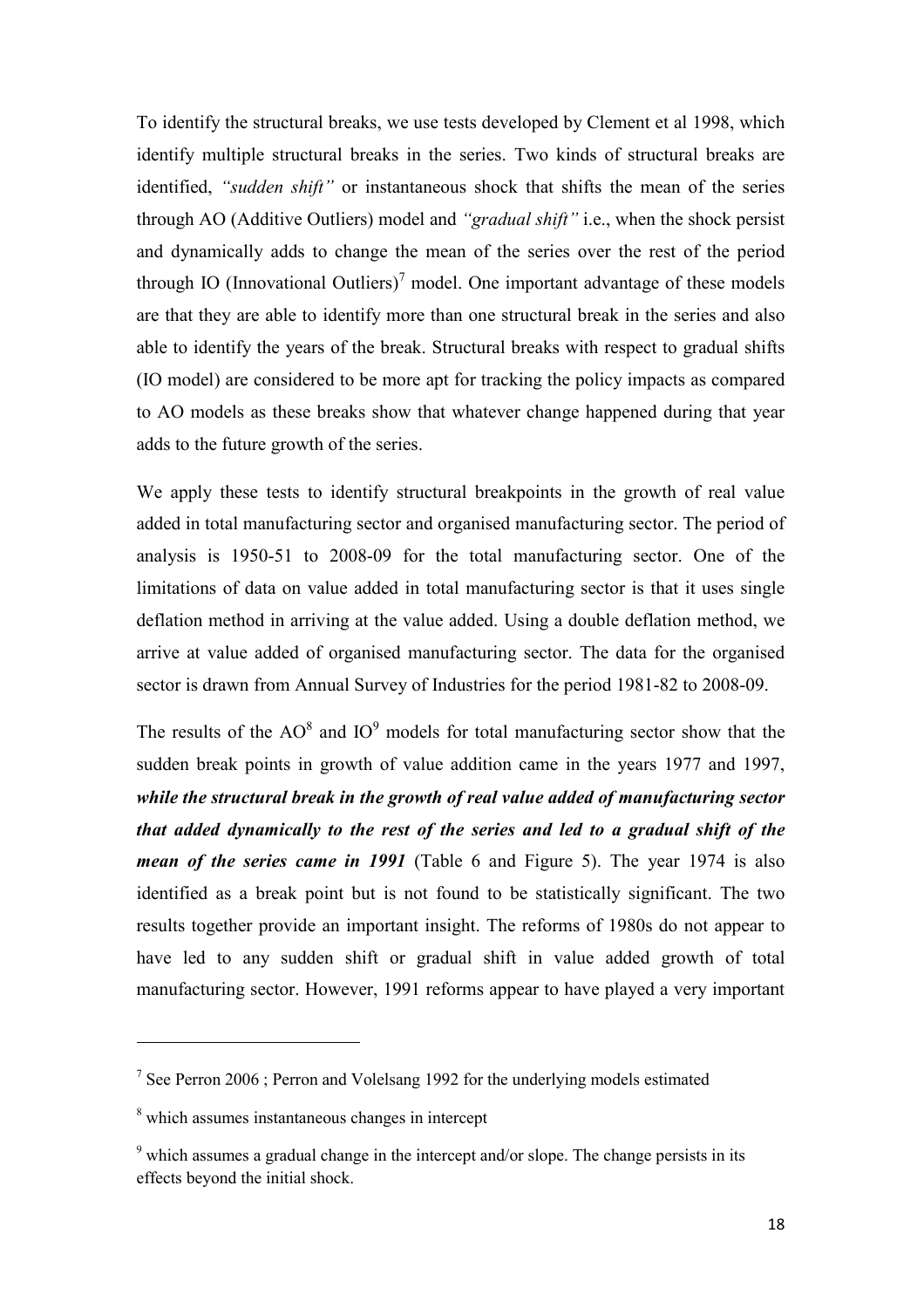role in initiating a shift in the average growth of value added of the manufacturing sector.

 The double deflated value added series arrived for the organised manufacturing sector using data for the period 1981-82 to 2008-09 from Annual Survey of Industries<sup>10</sup> (which is used by most of the studies estimating productivity growth) show that there were two structural breaks in the value added growth of organised manufacturing sector. Sudden breaks in real value added growth of the organised manufacturing sector are found in the years 1991 and 1998, while gradual shifts in the mean of the series came around 1986 and 2001. These results support the results arrived by the studies that find 1980s reform as having played an important role in productivity growth of the organised manufacturing sector.

One of the important policy intervention which may have contributed to the gradual shift in the growth series of organised manufacturing sector is industrial de-licensing initiated in 1980s, which gathered momentum in 1990s. Manufacturing sector in India was significantly shackled by the licensing system that specified the limit of output of each plant. Based on the specified output, every plant was allocated a fixed quantity of crucial inputs such as cement, steel, coal, fuel, furnace oil etc. Industrial de-licensing, initiated in 1984-85 removed constraints on output, inputs, location and technology, allowing the manufacturing sector to take advantage of economies of scale. Free entry into de-licensed industries also enhanced domestic competition. Cumulatively, about 23 % of output had been de-licensed by 1990. The process of de-licensing gathered momentum in 1991, when substantially the entire manufacturing sector, with the exception of 16% of output, was de-licensed. Some of the remaining industries were de-licensed in  $1993 - 94^{11}$ .

Although the structural breaks in the series provide some useful insights to the growth paths and one can relate the identified breaks with the policies adopted during that period, caution needs to be taken with respect to the conclusions drawn. Structural breaks may occur due to combinations of various factors which may be internal as

 $\overline{\phantom{a}}$ 

 $10$  Data provided by Economic and Political Weekly

 $11$ <sup>11</sup> Chamarbagwala and Sharma (2008), Industrial De-Licensing, Trade Liberalisation, and Skill Upgradation in India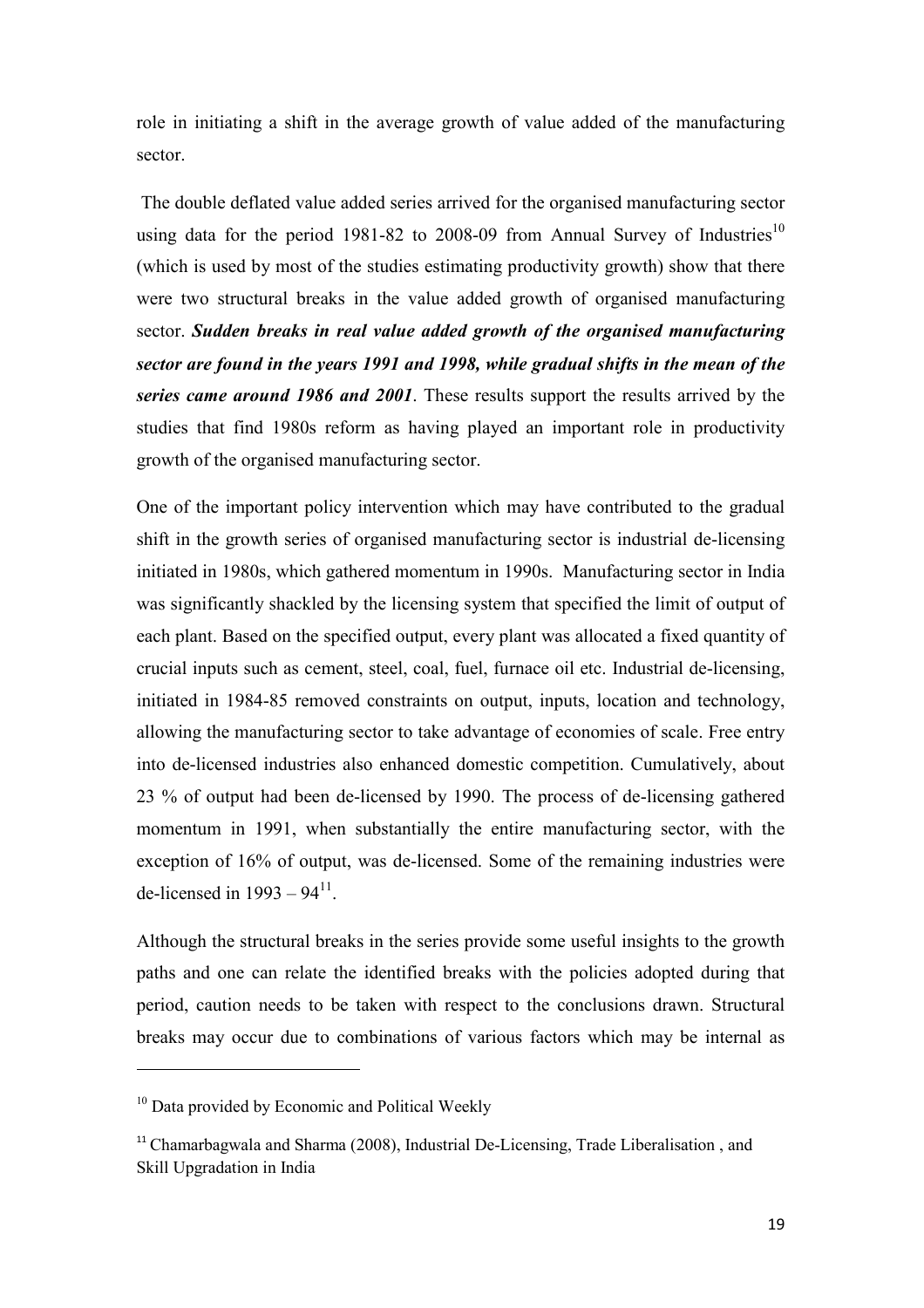well as external to the economy. While important policy changes may occur during the period identified as structural break period, it cannot be conclusively said that the structural break occurred due to the change in the policy regime. But it is plausible that the change which occurs and is sustained is because of the change in the policy regime.

Accordingly, the industrial policy of 1980s, which encouraged export-oriented production and import of technology, appears to have had a greater impact on the organised sector as compared to the unorganised sector. The reforms of 1980s therefore did not appear to have led to major changes in total manufacturing growth. This is also validated by the decadal growth rates of organised and unorganised sectors. The decadal growth in the 1980s increased for the organised sector but declined for the unorganised sector. This is probably the reason for lack of any structural break for total manufacturing sector in the 1980s. But the reforms of 1990s which were relatively broader in scope as compared to reforms of 1980s appear to have growth of organised as well as unorganised sector leading to a structural break with a gradual shift in the mean of the growth of the value added series for the total manufacturing sector.

The structural break that led to a gradual shift in value added growth of organised manufacturing sector in the year 2001 is an important result as in the decade of 2000s growth in organised manufacturing sector has been much higher than the unorganised sector and its contribution to GDP has also risen steadily. Decadal average annual growth rate in value added in total manufacturing has also been highest for 2000s.

In the earlier section, the reforms of 1990s and 2000s were discussed. It was concluded that the reforms of 1990s were much more drastic and broader in scope as compared to the reforms of 1980s but they were also cautious and selective in nature. Though a number of changes were introduced in the tariff structure, the effective rate of protection remained relatively high in this decade and high tariff protection continued for the consumer goods. In the decade of 2000s, the dismantling of protection was much more effective as many non tariff barriers were lowered and quantitative restrictions were removed. Structural break that persists in its effect on total manufacturing sector's growth rate is found to have occurred in 1991 while that in organised sector's growth occurred in 1986 and 2001.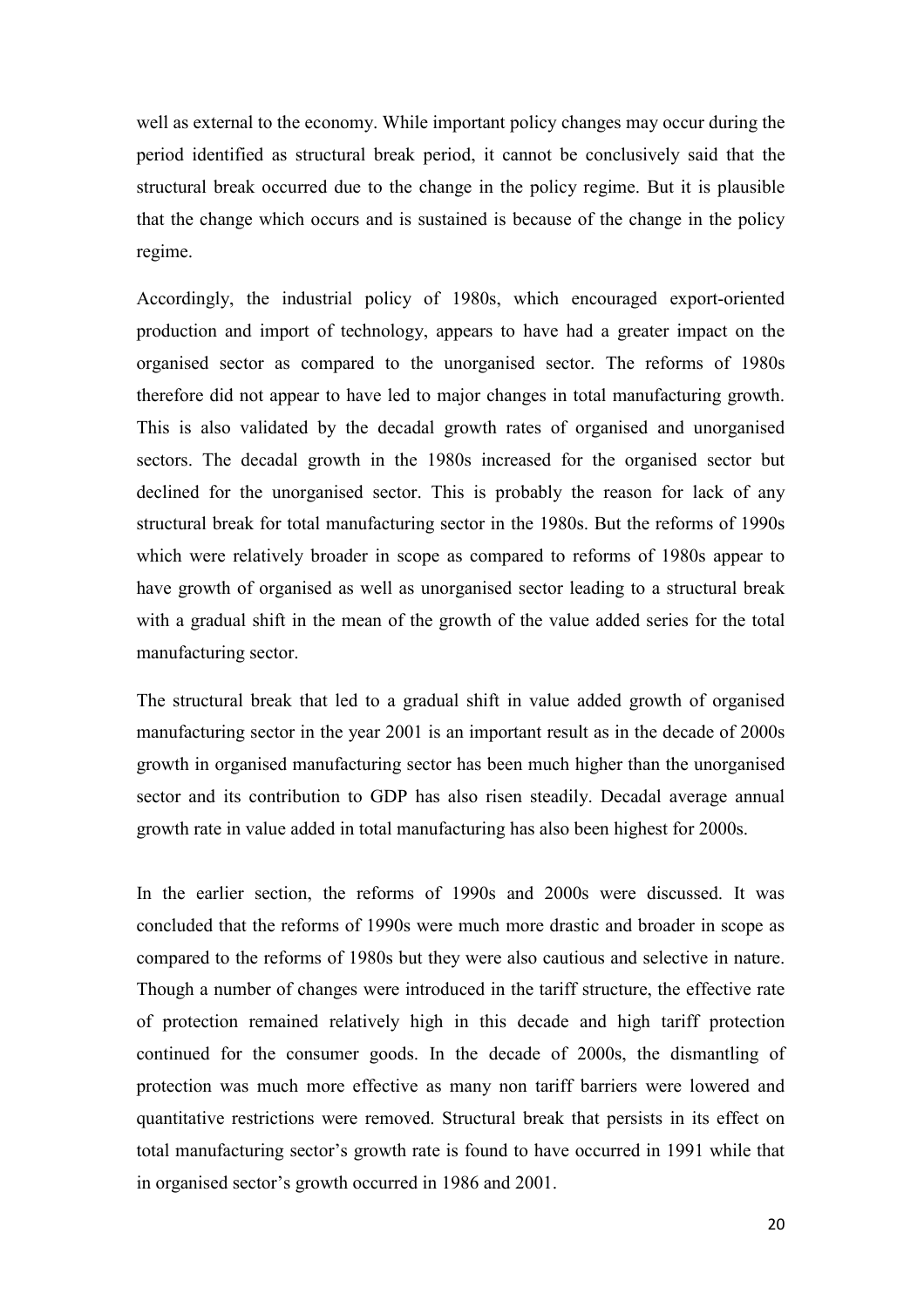| Value Added in                                 | <b>Breakpoints by</b><br><b>AO</b> model | T-Stat    | <b>Breakpoints</b><br>by IO model | T-Stat    |
|------------------------------------------------|------------------------------------------|-----------|-----------------------------------|-----------|
|                                                |                                          | (P-Value) |                                   | (P-Value) |
| <b>Value Added Total</b>                       | 1977                                     | 10.99     | 1974                              | 1.28      |
| <b>Manufacturing</b><br><b>Sector</b>          |                                          | (0.00)    |                                   | (0.20)    |
|                                                | 1997                                     | 6.52      | 1991                              | 2.80      |
|                                                |                                          | (0.00)    |                                   | (0.007)   |
| Value Added in                                 | 1991                                     | 6.29      | 1986                              | 1.98      |
| Organised<br><b>Manufacturing</b>              |                                          | (0.00)    |                                   | (0.06)    |
| <b>Sector using</b><br><b>Double Deflation</b> | 1998                                     | 4.74      | 2001                              | 2.21      |
| <b>Method</b> (based on<br>ASI data)           |                                          | (0.00)    |                                   | (0.03)    |

Table 6: Break Points using AO and IO Models in Real Manufacturing Value 

Figure 5: Structural Breaks in Value Added of Total Manufacturing Sector: IO **-** 

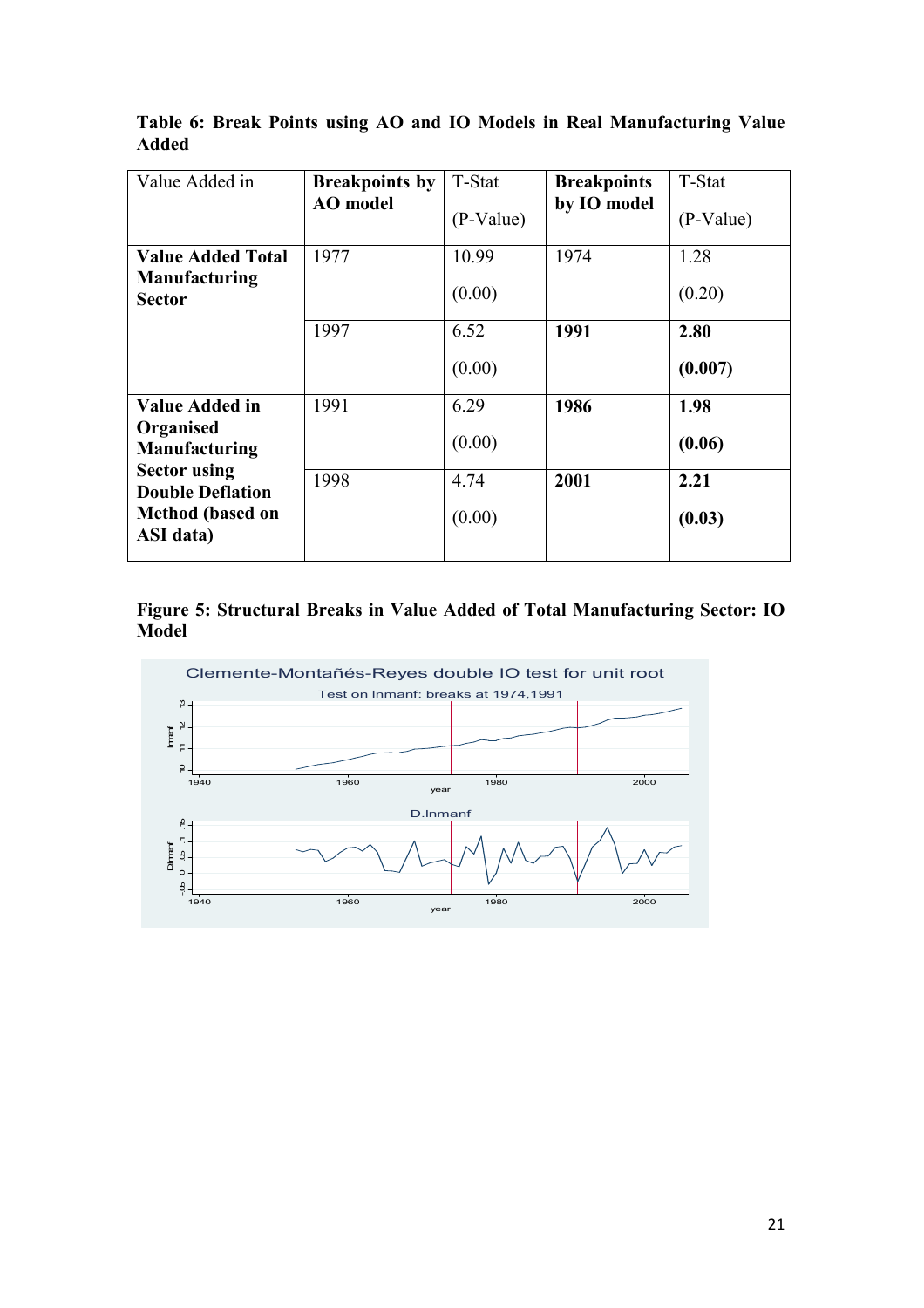

Figure 6: Structural Breaks in Value Added of Organised Manufacturing Sector: **IO** Model

To come to any plausible linkages between the structural breaks and effectiveness of trade policies in the growth of manufacturing sector, it is important to also assess the effectiveness of these policies with respect to increasing exports and imports. We undertake similar analysis with respect to real exports and real imports of manufactures to identify the years of structural breaks in these series. It would be interesting to see if the years of structural breaks in exports and imports growths coincide with the policy changes with respect to tariff liberalisation and export promotion.

The results of AO and IO models show that with respect to the growth of real exports instantaneous breaks came in the years 1996 and 2001 (Table 7 and Figure 7) while *the gradual additive shifts in export growth occurred in 2001. The industrial policy* of export promotion of 1980s does not seem to have played an important role in terms of causing a structural break in export growth but policies followed from 2000 onwards appear to have played a role. Though export promotion has been an objective of trade policy for a long time and incentives have been introduced for export promotion, it is difficult to say that the policy regime changed drastically in the decade of 2000. The role of external demand may have been more important in this decade leading to structural break in the export growth of manufactures. Some of the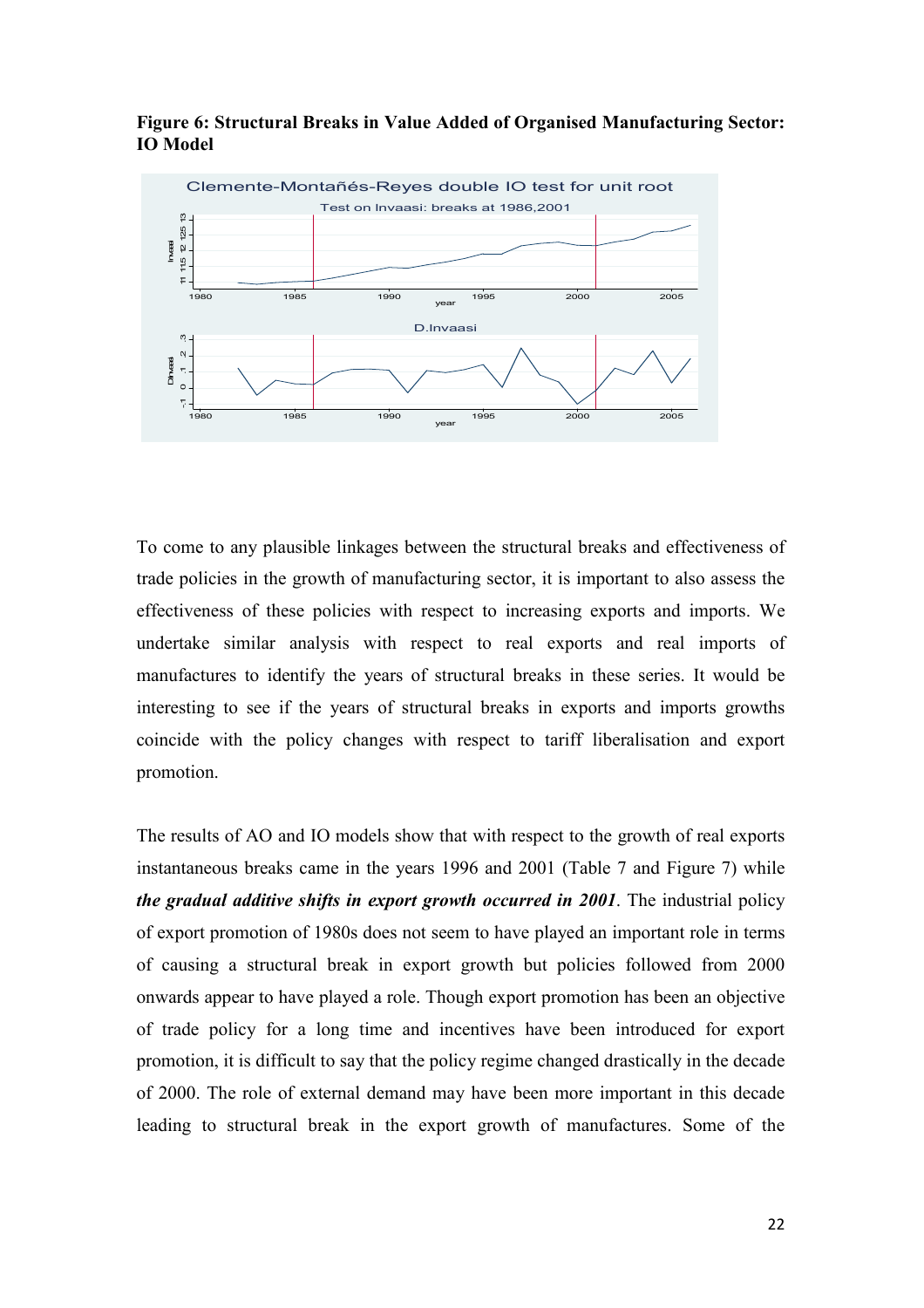important policies which may have contributed were removal of items (garments, shoes, toys and auto components etc) from the small scale reserved list in 2001.

With respect to imports of manufactures, sudden shifts appear in the years 1974 and 2002 while gradual shifts appear post 1975 and 2003 (Table 7 and Figure 8). The additive structural break which led to the gradual shift in real imports came in 2003. Tariff liberalisation gathered speed after 2001 when across the board tariffs in the manufactures, especially consumer durables were brought down to 10%. This period also coincides with the policy of removal of quantitative restrictions (2001 &2002) on consumer durables and a spurt in imports of capital goods and machinery.

|                     | <b>Breakpoints by</b><br><b>AO</b> model | T-Stat<br>$(P-Value)$ | <b>Breakpoints</b><br>by IO model | T-Stat<br>(P-Value) |
|---------------------|------------------------------------------|-----------------------|-----------------------------------|---------------------|
| <b>Real exports</b> | 1996                                     | 2.96<br>(0.01)        | 1974                              | 1.59<br>(0.12)      |
|                     | 2001                                     | 4.96<br>(0.00)        | 2001                              | 3.25<br>(0.00)      |
| <b>Real Imports</b> | 1974                                     | 1.82<br>(0.07)        | 1975                              | 2.05<br>(0.04)      |
|                     | 2002                                     | 8.12<br>(0.00)        | 2003                              | 4.65<br>(0.00)      |

**Table 7 Structural Breaks in Real Exports and Real Imports**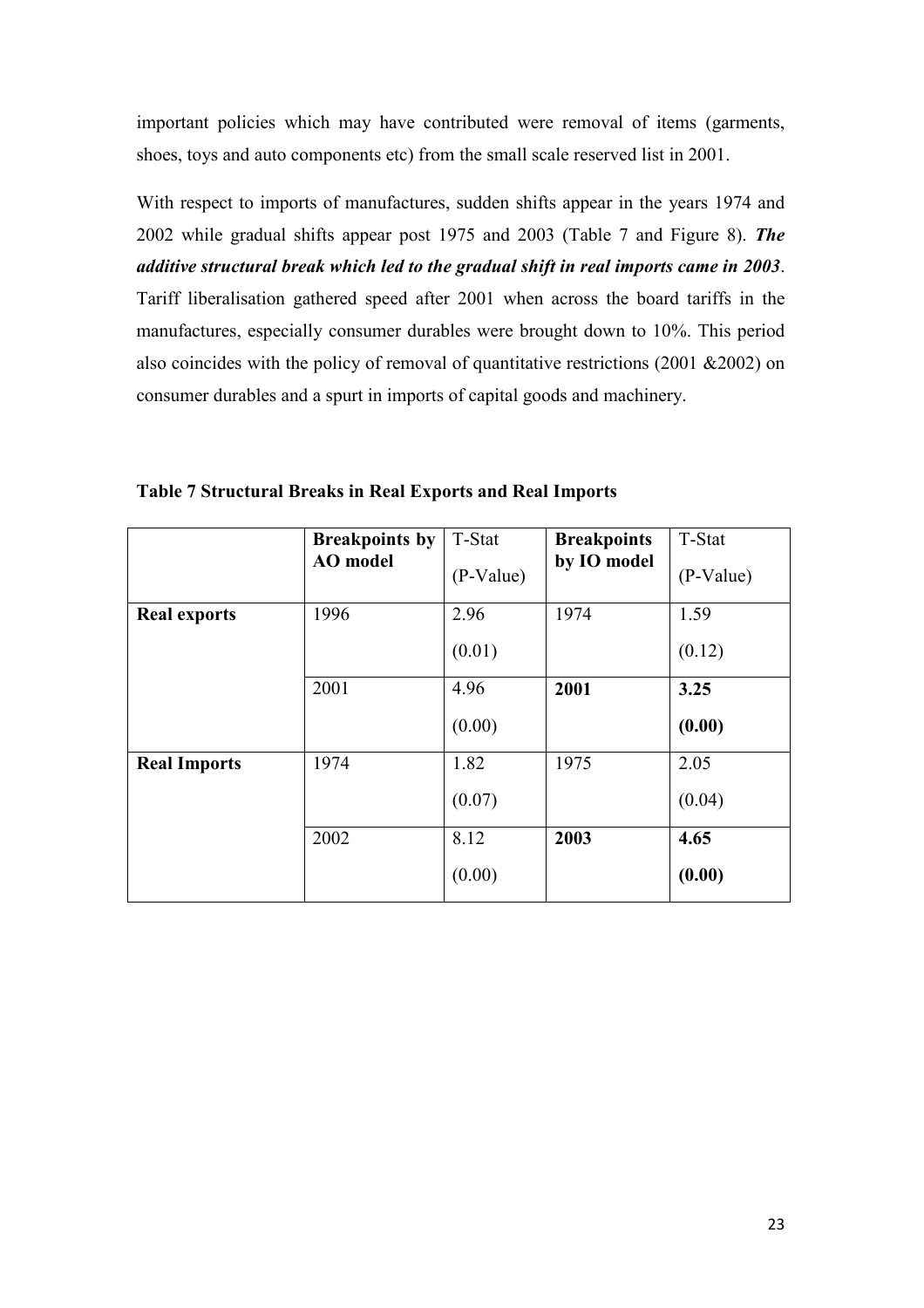

Figure 7: Structural Breaks in Real Exports of Total Manufacturing Sector: IO **-** 

Figure 8: Structural Breaks in Real Imports of Total Manufactures: IO Model



The above results indicate that the value added growth in the total manufacturing sector underwent a structural break in the year1991 which changed the growth trajectory of the sector; the value added growth in the organised sector experienced a similar structural break in 2001. The year 2001 is also found to be an important break point for the growth of real exports while 2003 is an important break point in the growth of real imports. Together these results indicate that though the policies with respect to liberalisation started with the Industrial Policy of 1980, it was only after two decades, i.e., around the beginning of 2000 that more effective trade policies were followed which produced the desired results with respect to exports and imports. Import competition as well as export growth increased in post 2001 period which may have ignited higher value added growth in the organised manufacturing sector.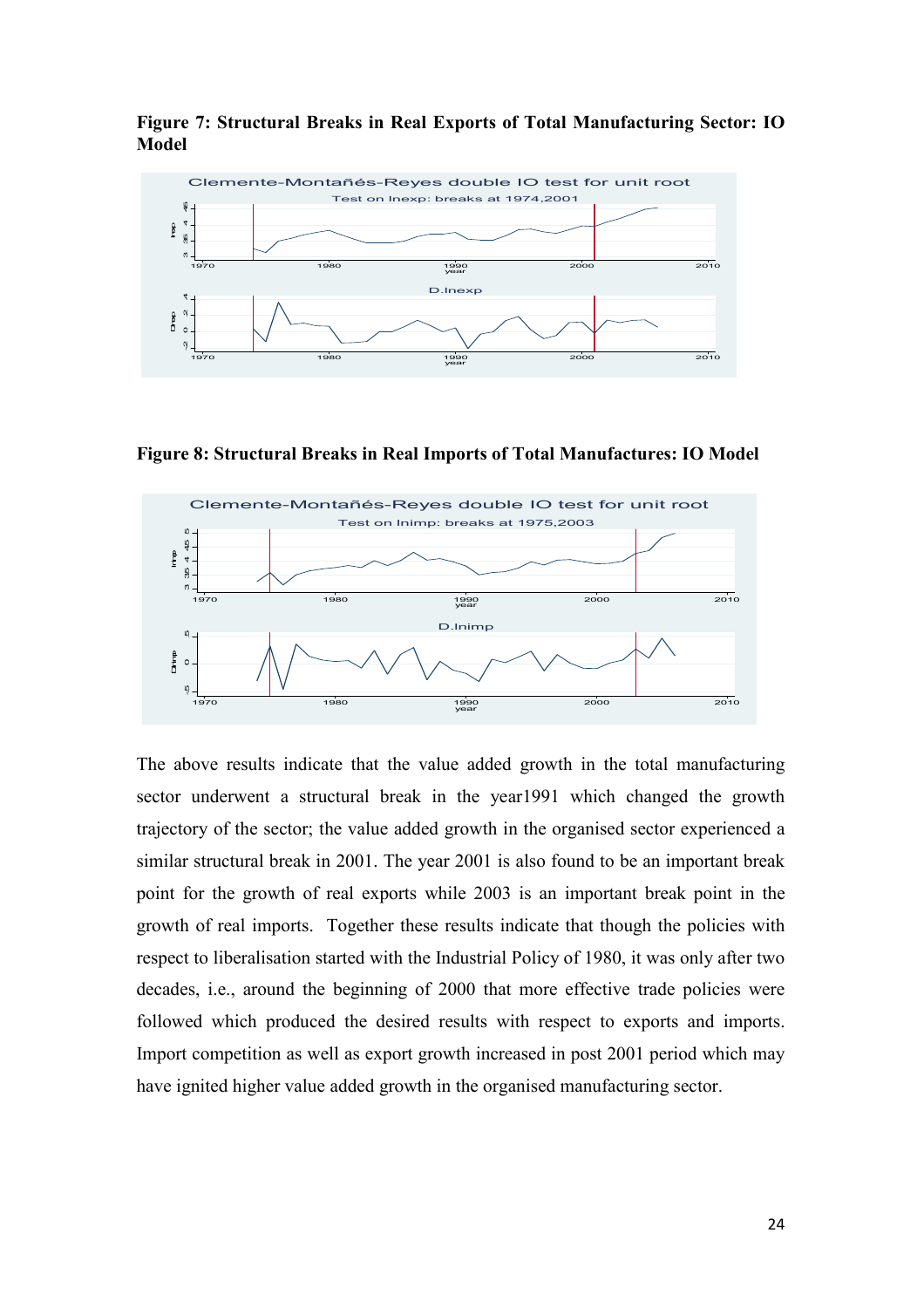# 4. Is Manufacturing Growth an Export-Led Growth or an Import-Induced **-<**

Exports and imports both play an important role in the growth of any sector. However, the relative importance of the two for growth of the economy is an important issue, especially at times of increased volatility in the world economy. Further, knowledge of the direction of causality of the relationship between export/import growth and growth of the sector is necessary for future policy directions.

Export-led Growth (ELG) literature is extensive and is based primarily on the Keynes theory where in a particular economy demand drives the economic system to which supply adjusts as opposed to Say's law wherein supply creates its own demand. It is argued that developing countries lack the demand which is required for growth in the long run. If these countries are producing below their productive capacities (given the surplus labour) then the growth of the economy will be determined by growth of external demand (Thirlwal 1994). To bring about a structural change in the growth trajectory of the developing countries, one of the driving forces suggested is therefore increase in external demand or exports.

The proponents of *Trade as an Engine of Growth* found empirical support in the 1980s through the successful experiences of some countries like Hong Kong, China, Japan, and Republic of Korea, which were able to increase their growth through ELG strategies, and not so successful experiences, mostly in Latin America, where import substituting polices did not yield the desired growth rates (Balassa 1980, Sach And Warner 1995). ELG was proposed to generate higher capacity utilisation, higher economies of scale, improve productivity and lead to better allocation of resources based on comparative advantage. A stream of empirical literature supported this ELG hypothesis (see Blecker 2000 for a comprehensive survey of the literature).

The East Asian economic crisis of 1997 and Global economic crisis of post 2007 have shaken the belief on ELG strategies and has brought the role played by domestic demand in the forefront. It is argued that the domestic demand based growth models can reduce dependency on other markets which may become volatile given the current economic scenario and it may provide cushion against the increasing competition given by Chinese exports in the third country market (Felipe 2003). One of the major criticisms against the ELG strategies is that they lead to creation of excess capacity in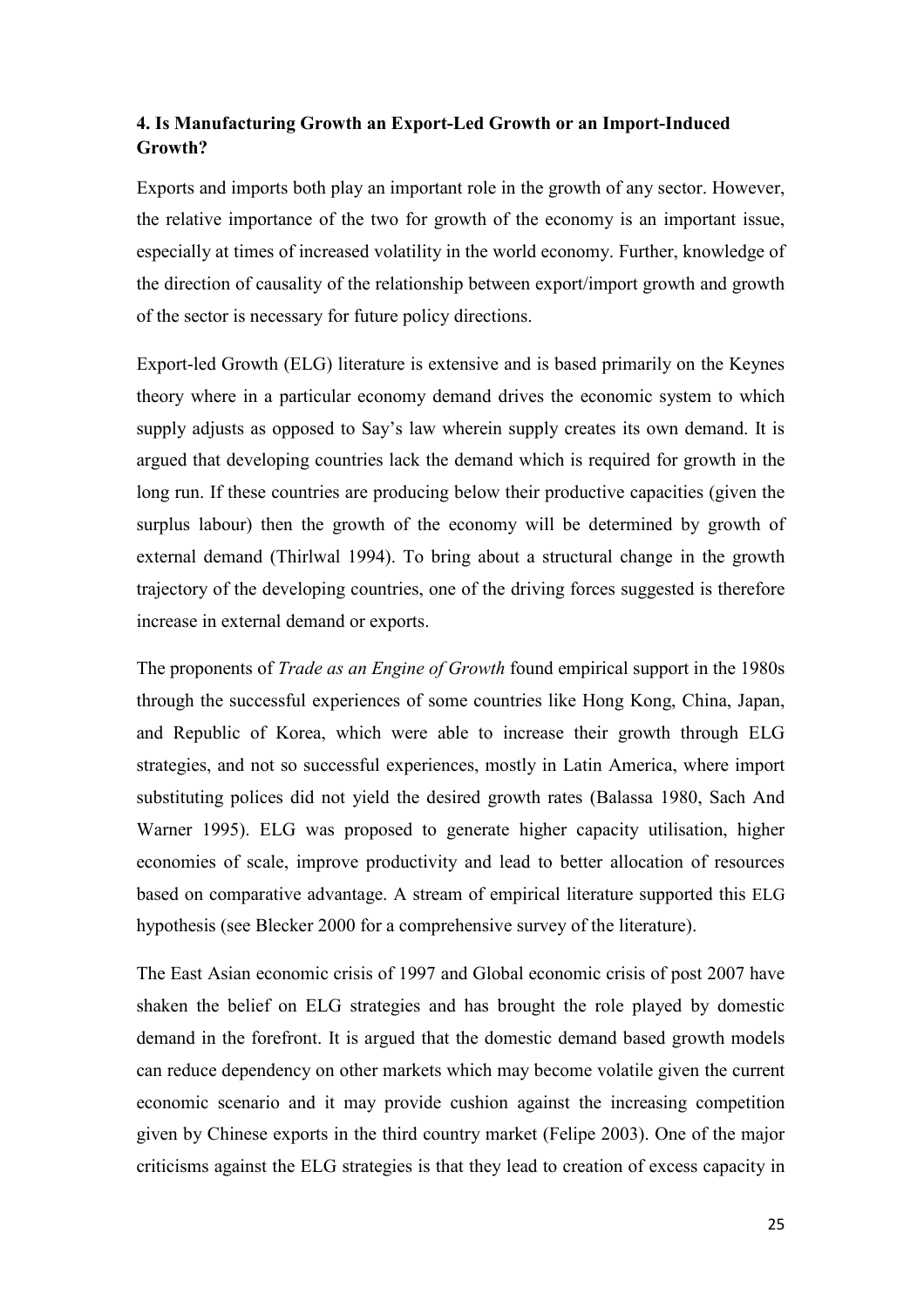manufacturing sector (Kaplinsky 1993, Ertuk, 1999). This excess capacity undermines the financial soundness of investments, as was the case for East Asian economies during the financial crisis. Some of the studies have further questioned the causality of this approach. According to Rodriguez and Rodrik (2000) successful export performance can be a result of successful development rather than the cause.

Along with ELG strategies, import liberalisation has also been proposed as a key to economic growth. Endogenous growth models have emphasized the static as well as dynamic gains arising from imports. (Romer 1987, 1990). Imports of intermediate products can enable creation of new domestic varieties and further boost productivity (Markusen 1989, Grossman and Helpman 1991, Kasahara and Rodrigue 2008). It is argued that imports of consumer durables can lead to increase in domestic competition leading to improved productivity (Melitz and Ottaviano 2007, Helpman and Krugman 1985, Bernard, Redding and Schott 2006), while imports of improved technologies and capital goods can further foster higher efficiency and productivity gains. However, with higher imports there is also a danger of crowding out of domestic investments if the domestic industry is unable to compete. This may lead to reduced output and adversely affect productivity growth.

In the case of India, in the post 1990 period, exports and imports of manufactures have both grown steadily, with imports growing at a much faster rate than exports (Figure 9). At current prices, the ratio of exports to manufacturing output increased from 10% in 1980-81 to around 25% in 2008-09 (Figure 9). At real prices, the ratio was around 16% in 2008-09.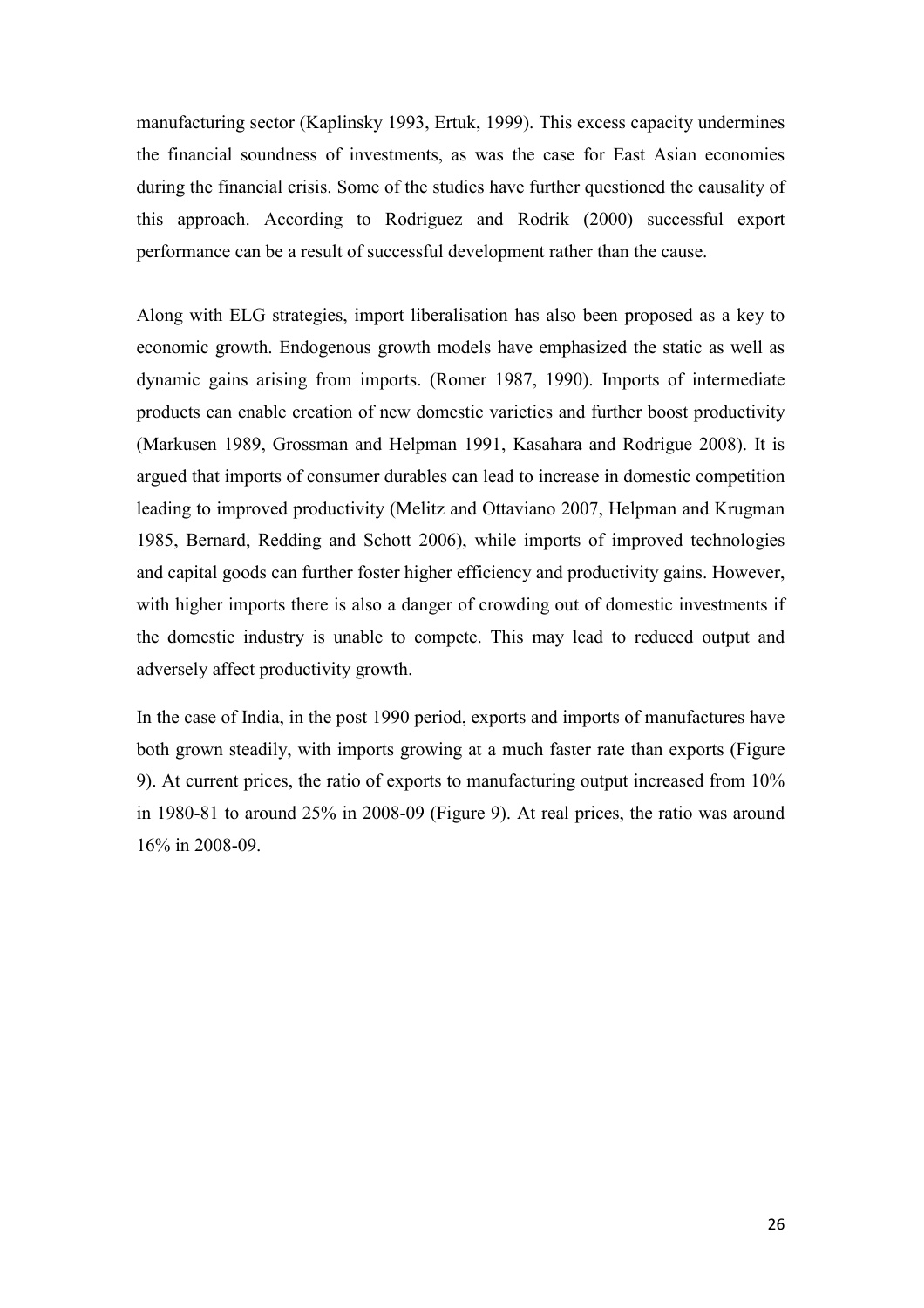### Figure 9: Manufactures Exports and Imports as a Percentage of Organised **Manufacturing Output at Current Prices**



Source: Figures for manufacturing output is taken from Annual Survey of Industries and exports and imports form Reserve Bank of India. All figures are in crores in current prices.

In the post 1990 period, along with the surge in exports and imports, manufacturing sector also experienced a much higher average annual growth rate (Table 8). Although these trends suggest that trade may have led to this growth in the manufacturing sector, but it is important to note that along with trade, domestic economy also experienced its highest ever per annum growth in this decade. A rise in growth of real per capita income from 3.2% in 1980s to 3.6% in 1990s and further to 5.6% in 2000s highlights the growth in domestic demand and corresponding purchasing power.

Table 8: Average Annual Growth Rate in Real Exports, Real Imports, Real Value Added in Manufacturing and Per Capita Income

|               | Growth in<br>Real<br><b>Exports</b> | Growth in Real<br>Imports | Growth in Real Value<br>Added in Organised<br><b>Manufacturing Sector</b> | Growth in Real<br>Per Capita<br>Income |
|---------------|-------------------------------------|---------------------------|---------------------------------------------------------------------------|----------------------------------------|
| 1970s         | 7.5                                 | 1.9                       | 4.1                                                                       | 1.4                                    |
| 1980s         | 7.0                                 | 4.2                       | 8.0                                                                       | 3.2                                    |
| 1990s         | 10.7                                | 13.3                      | 5.9                                                                       | 3.6                                    |
| 2000-<br>2009 | 10.2                                | 21.0                      | 7.8                                                                       | 5.4                                    |

Note: Growth rates for each year is arrived at by taking natural logs and then difference from the subsequent year. For Manufacturing Value Added the period is 2000-2008 Source: Source: Directorate General of Commercial Intelligence and Statistics (RBI- Handbook of Statistics)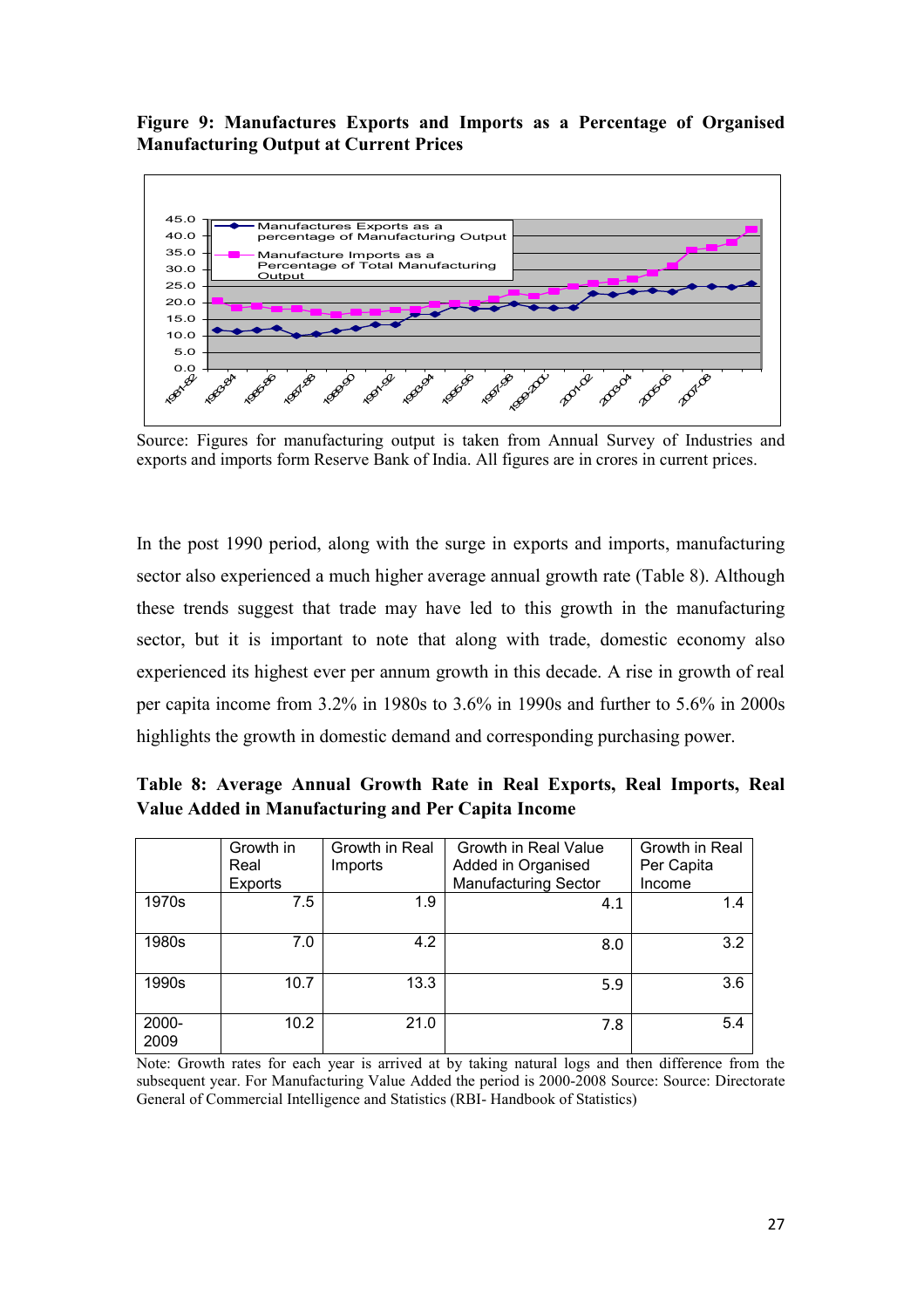Given this economic setting, the evident question which draws attention is the direction of causality in the relationship between growth in exports and imports with growth in manufacturing sector and the role played by rising domestic demand.

With respect to the manufacturing sector in India, impact of liberalisation on growth has been explained in terms of estimating productivity growth in the pre and post liberalisation periods. Different methodologies have been used to arrive at productivity estimates. But very few studies have attempted to estimate the long term and short term relationship and causality of export/import growth and growth in the manufacturing sector. We use the cointegration analysis for identifying the long term and short term relationships and causality between export/import growths with growth in the manufacturing sector. Such an approach has been extensively used in the literature for testing the growth linkages between overall GDP growth and export growth to test ELG.

Studies using this approach for testing ELG hypothesis for the aggregate economy have arrived at mixed results. Numerous empirical studies (e.g., Thorton 1996, Ekanayake 1999, Panas and Vamvoukas 2002) find strong support for the ELG hypothesis. However, there exist an equally large number of studies that are unable to support the ELG hypothesis for the economy as a whole (e.g., Ahmad and Kwan 1991, Rehman and Mustafa 1997, Love and Chandra 2005). Jung and Marshall (1985), for instance, based on the standard Granger causality tests, analyzed the relationship between export growth and economic growth using time-series data for 37 developing countries and found evidence for the export-led growth hypothesis in only four countries. Literature has generated more debate than consensus on this issue. In contrast to the export-led growth hypothesis, neoclassical trade theories typically stress that the causality runs from home-factor endowments and productivity to the supply of exports (e.g. Findlay, 1984).

ELG for India has been tested using time series analysis for the aggregate economy by some studies. Dhawan and Biswal (1999) investigate the ELG hypothesis using a vector autoregressive (VAR) model by considering the relationship between real GDP, real exports and terms of trade during 1961-1993.They employ a multivariate framework using Johansen's cointegration procedure and find a long-run equilibrium relationship between these three variables and the causal relationship from growth in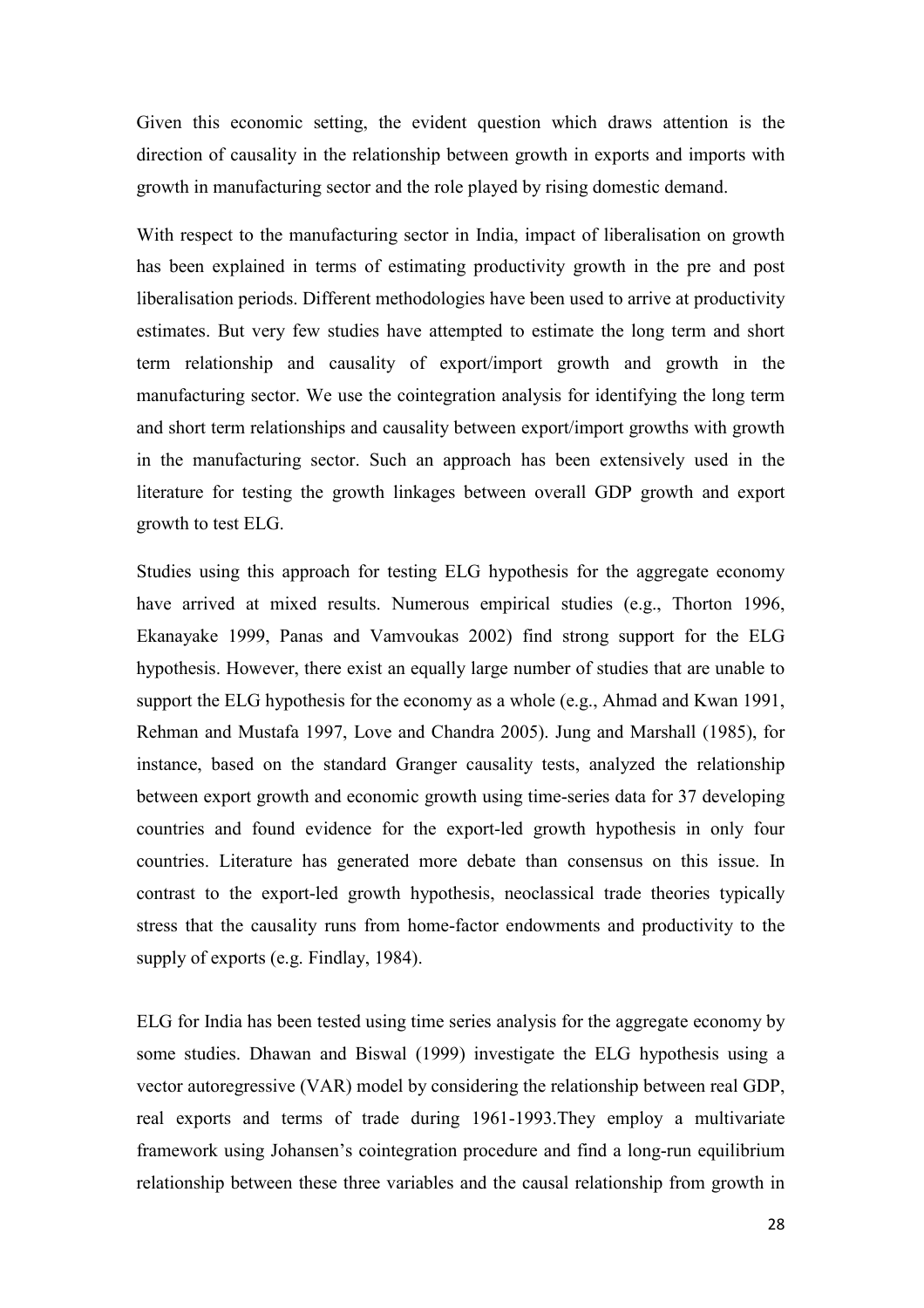GDP and terms of trade to the growth in exports. In the short term they find the causality running from export growth to overall GDP growth. Similar results are found by Sinha (1996) which explores the relationship between openness and GDP growth and finds a two way relationship.

Studies that find support for ELG using cointegration and causality tests for India include Mallick (1996), Ghatak and Price (1997), Nidugala (2001), Krishan et al (2008), Kemal et al. (2002) and Pradhan (2010). Studies that do not find support for ELG for India include Asafu-Adjaye et al. (1999), Anwer and Sampath (2001) and Chandra (2002). Marjit and Raychaudhari (1997) find that GDP growth Granger causes export growth and not the other way around. Sharma and Panagiotidis (2004) also fail to find support for ELG hypothesis for India

For Indian *manufacturing* sector, very limited studies exist, which test for ELG hypothesis by testing for causality. Given the growing importance of services sector in terms of contribution to GDP growth and export growth, analysis at the aggregate economy level may not apply to the manufacturing sector, which may be applicable in many industrialised countries with prominent industrial sectors. The structural breaks in growths of exports, imports and value added in the manufacturing sector in early 2000 makes this sector an important case to test for ELG hypothesis and the role played by imports.

Studies using time series analysis for testing causality either use bivariate approach (e.g., Jung and Marshall 1985, Chow 1987, Ahmad and Kwan 1987) or neoclassical growth accounting technique of production function, which specifies a production function of labor, capital and export levels regressed on real gross domestic product (for example, Michalopoulos and Jay, 1973, Feder, 1982, Balassa, 1985, Rana, 1988 and Ram 1987). We undertake the multivariate cointegration analysis for the organised manufacturing sector using two specifications. *Firstly*, we build a fivevariable VAR model using the augmented production function approach, which has been widely used in this literature (Balassa (1978), Feder (1983), Kavoussi (1984), Ram (1985, 1987), Oschos (1989), Sengupta (1991), Khan and Saquib (1993), Greenway and Sapsford (1994), Shan and Sun 1998., Hachicha (2003), Herzer et al (2007), Lorde (2011).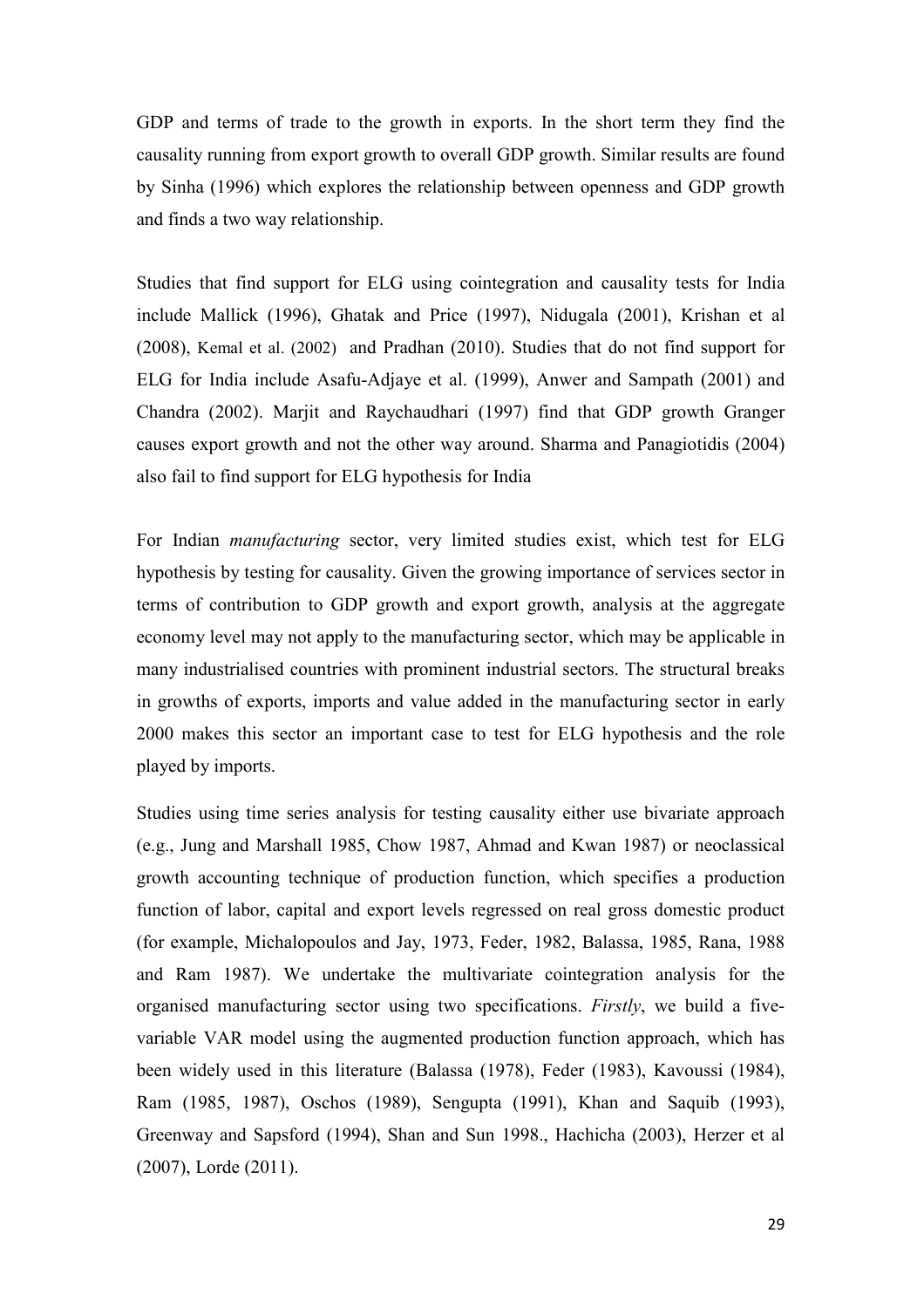In the augmented production function approach, which goes beyond the traditional neo classical theory of production, real output is taken as a function of labour, capital stock, real exports and real imports<sup>12</sup>. The inclusion of exports as an additional input provides an alternative procedure to capture total factor productivity (TFP) growth where following Herzer et al. (2006), it is assumed that total factor productivity can be rewritten as a function of exports  $(Xt)$ , imports  $(Mt)$  and other exogenous factors  $(Ct)$ uncorrelated with  $Xt$  and  $Mt$ .

Some studies have argued that it is necessary to separate the economic influence of exports on output from the influence incorporated into the growth accounting relationship (Heller and Porter, 1978; Islam, 1998; Herzer et al., 2006, Ghatak and Price, 1997). We address this issue by testing both aggregate output and aggregate output net of exports. Output net of exports provides a different interpretation as it would represent output produced for the domestic market. Relationship of exports to 'output net of exports' provides insights into the extent of domestic linkages and spillovers from the exportable sector to the rest of the manufacturing sector (Blecker, 2006). The analysis is undertaken for organised manufacturing sector for the period 1981-82 to 2008-09.

*Secondly*, for testing the ELG hypothesis, growth in organised manufacturing GDP is taken as a function of growth of domestic demand and growth of external demand. This framework for explaining manufacturing growth was first used by Lawrence (1984). Subsequently, this was used by many studies (e.g., Berg and Schmidth 1994, Lee and Cole 1994). Growth in domestic demand is captured by growth in per capita GDP and real imports; while growth in external demand is captured through growth in real exports. The analysis is undertaken for the organised manufacturing sector for period 1970-71 to 2009-10.

 $\overline{\phantom{a}}$ 

<sup>&</sup>lt;sup>12</sup>Inclusion of imports also helps in avoiding spurious causality result, see Riezman and Summers (1996).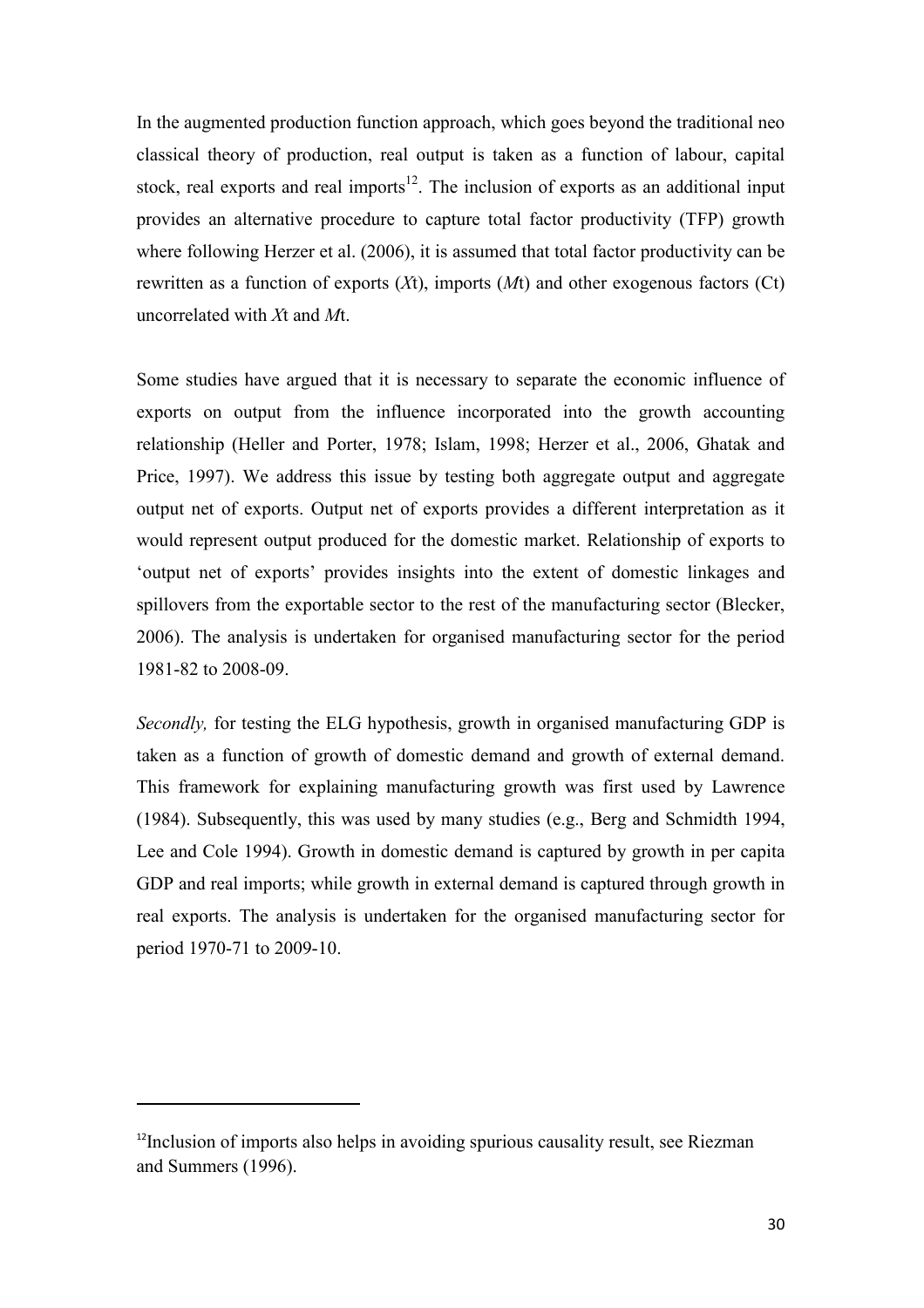For testing these specifications data on output, employment and capital stock is taken from Annual Survey of Industries for the period  $1981-82$  to  $2008-09<sup>13</sup>$ . The EPWRF (2007) database has been used which has been extended for remaining years with data collected directly from the CSO, ensuring the two series matched. Wholesale Price index deflators for manufactures are used to arrive at the constant price series (1993- 94 prices). The capital stock has been represented by the net fixed capital (at constant price) using perpetual inventory method and implicit price deflators are used to deflate the series<sup>14</sup>. Exports and imports of manufactures have been estimated using data provided by Reserve Bank of India (Handbook of Statistics). Export unit value index (1978-79 as base) and import unit value index have been used to arrive at real exports and real import series. Total persons engaged are used as employment in the organised manufacturing sector. The per capita remuneration in each industry was derived from the ASI data and applied to this series.Manufacturing GDP and per capita GDP at constant prices of 1999-2000 are taken from Central Statistical Organisation.

To determine the relationship between output growth and growth of exports and imports, we perform Johansen and Juselius (1990) Multivariate Cointegration test, which involves three steps. First, determine the order of integration for each of the variables under observation. Second, estimate cointegrating regression. Finally, if the time series are cointegrated, then construct the error-correction model (ECM).

To determine whether the series are stationary or not Augmented Dickey-Fuller test and Phillips-Perron test are used. Johansen and Juselius Cointegration Test procedures are used to determine the number of cointegration vectors by estimating trace statistics. Trace statistic investigates the null hypothesis of r cointegrating relations against the alternative of n cointegrating relations, where n is number of variables in the system for  $r = 0, 1, 2...$  n-1. This indicates *long term relationship*. Once the number

l

<sup>&</sup>lt;sup>13</sup> Data for a longer comparable time series is not available from ASI. Many studies have estimated Granger causality and cointegration analysis based on around 30 years of annual data (e.g. Sharma and Panagiotidis, 2005 reinvestigated economic growth sources in India for the periods 1971 to 2000; Asafu-Adjaye et al. (1999) tests ELG for the period 1960-1994; Ghatak and Price (1997) tests the ELG hypothesis for India during 1960-1992. An alternative specification is also tried with a longer time series.

 $14$  The series built by Virmani and Hashim (2011) has been used.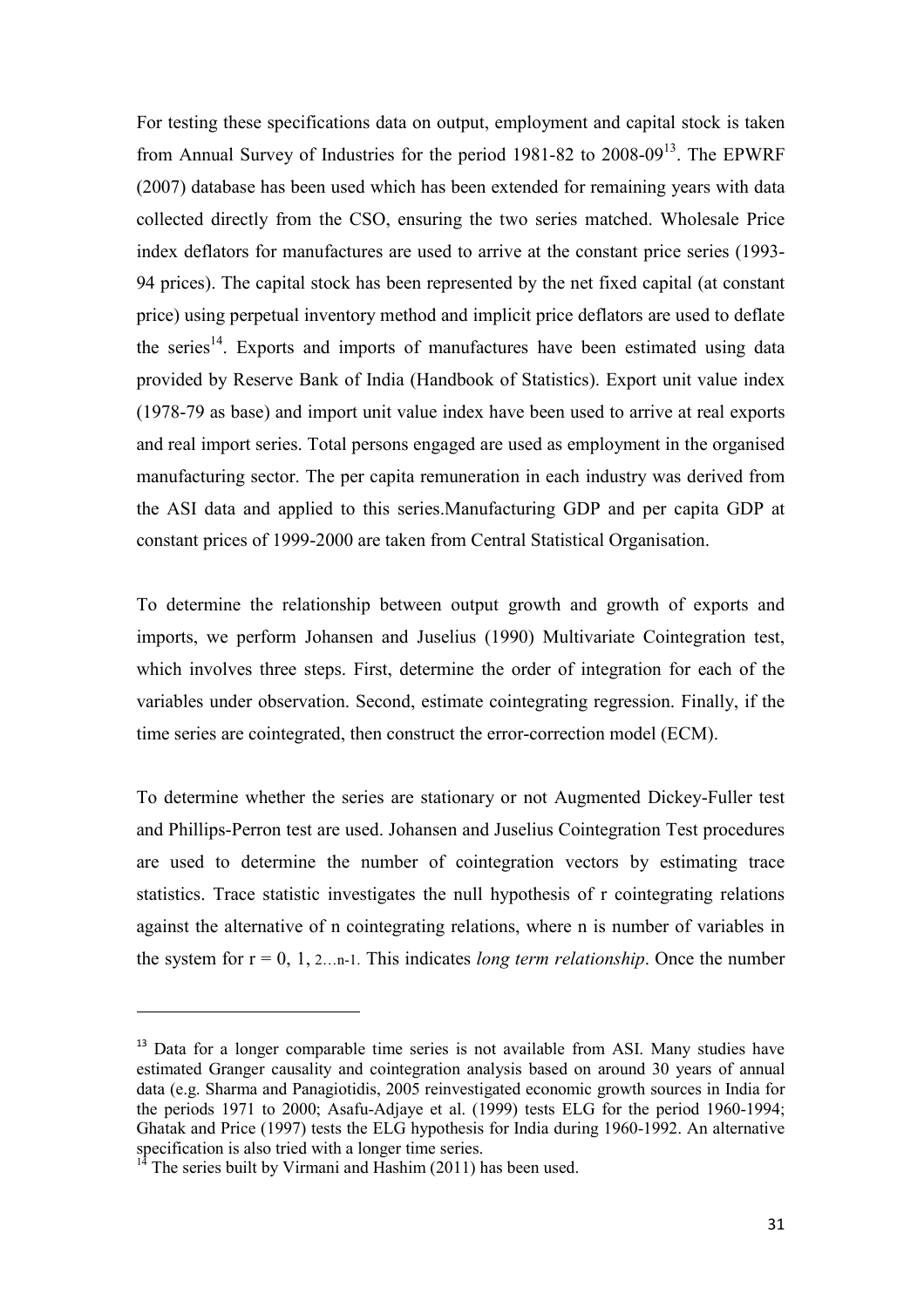of cointegrating relations is determined along with the suitable number of lags, Vector Error Correction model (VECM) is estimated to determine the *short term* relationships. Granger causality based on VAR is estimated to determine the *causality* in the series.

The VECM estimated takes the following form:

$$
\begin{aligned} \Delta L N Y_t & = c_0 + \sum_{i=1}^n \left[ \alpha_i \Delta L K_{t-1} + \beta_i \Delta L L_{t-1} + \delta_i \Delta L M_{t-1} + \gamma_i \Delta L X_{t-1} + \varpi_i \Delta L N Y_{t-1} \right] + \varphi_i E C T_t + u_t \\ \Delta L X_t & = c_0 + \sum_{i=1}^n \left[ \alpha_i \Delta L K_{t-1} + \beta_i \Delta L L_{t-1} + \delta_i \Delta L M_{t-1} + \gamma_i \Delta L X_{t-1} + \varpi_i \Delta L N Y_{t-1} \right] + \varphi_i E C T_t + e_t \end{aligned}
$$

where  $\Delta$  is the difference operator, LN are natural logs, Y is manufacturing real output, K is net fixed capital stock in manufacturing sector, M is real imports of manufactures, X is real exports of manufactures, L is employment in organised manufacturing sector, and the *ECT* is the error correction term which represents the lagged error from the cointegration equation. Since we have relatively small number of observations to test this hypothesis, we use K/L ratio i.e., capital intensity of labour in place of capital stock and labour.

The results with respect to stationarity are reported in the Appendix. The results of stationarity tests show that all series, Real Output, Real Output net of Exports, Real Imports and Real capital-labour ratio are found to be non-stationary in levels and stationary at first difference, which means that they are integrated at an of order of 1, so they are I (1) series. They therefore have a stochastic trend. In addition, the first difference of all the series rejects the unit root hypothesis implying that they become stationary at the first difference.

We first test whether the series are co-integrated and a linear relationship exists between real output, capital intensity of labour, real exports and real imports in the long run using augmented production function. Imports consist of manufactures including, industrial supplies, capital goods, consumer durables and others. We apply the Johansen and Juselius Cointegration Test which is a multivariate unit root test that estimates the cointegrating rank. Appropriate lag length is derived by using Akaike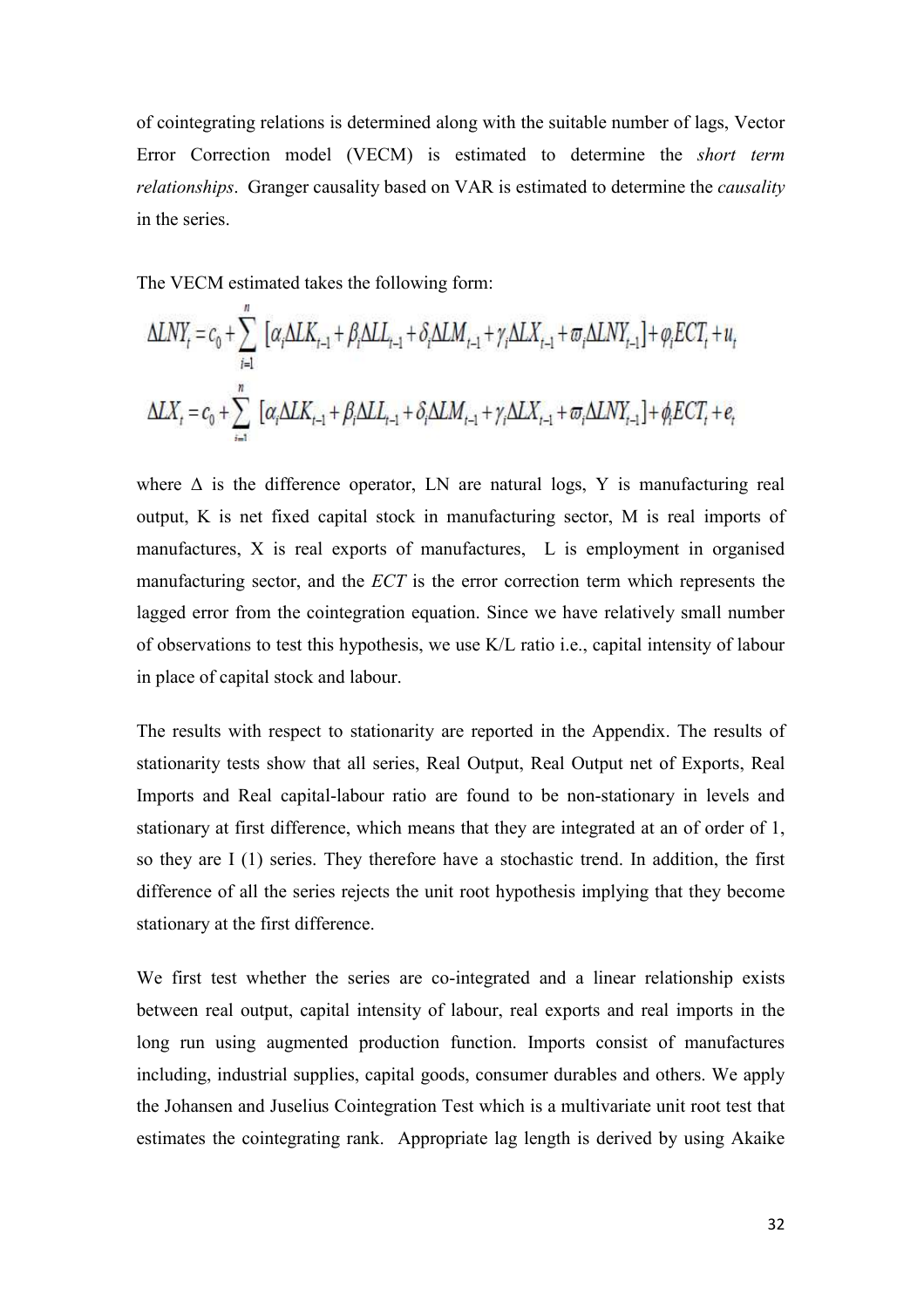Information Criterion (AIC) and the Schwarz Bayesian Criterion (SBIC), which comes out as 1.

Vector Error Correction models (VECM) mix levels and first differences to estimate the short run and long run simultaneously. The long run is estimated when the data is in levels while the short run is estimated using first differenced data. Using one lag we arrive at the results of Johansen tests for cointegration using output and output net of exports. The results of the test show that there exist two co-integrating vectors, i.e., null hypothesis of no con-integration can be rejected at the 5% significance level for both the equations using real output and real output net of exports. The screen shots of the results are reported in the Appendix. The results shows that there exists long term relationship between the variables.

The coefficients of error correction term are found to be negative and significant for the both the equations with real output and real output net of exports as the dependent variable (Table 9 and 10). This indicates that any short term fluctuations between the dependent and independent variables will lead to a stable long term relationship.

| Equation                                                 | Parms               | <b>RMSE</b>                              | $R-SQ$                               | chi <sub>2</sub>                             | $P >$ chi $2$                        |                      |
|----------------------------------------------------------|---------------------|------------------------------------------|--------------------------------------|----------------------------------------------|--------------------------------------|----------------------|
| D_LNOUTPUT<br>D_LNKL<br><b>D LNIMP</b><br><b>D LNEXP</b> | 3                   | .074982<br>.031016<br>.098829<br>.081951 | 0.6019<br>0.8543<br>0.6548<br>0.5937 | 33.25932<br>128.9971<br>41.73097<br>32.14795 | 0.0000<br>0.0000<br>0.0000<br>0.0000 |                      |
|                                                          | Coef.               | Std. Err.                                | Z.                                   | P >  Z                                       |                                      | [95% Conf. Interval] |
| <b>D_LNOUTPUT</b><br>$\mathsf{\_}$ ce $1$                |                     |                                          |                                      |                                              |                                      |                      |
| L1.                                                      | $-0.3181751$        | .1796729                                 | $-1.77$                              | 0.077                                        | $-.6703275$                          | .0339773             |
| $\mathsf{c}$ e2<br>L1.<br>$\_cons$                       | .161301<br>.0547796 | .1024582<br>.0311754                     | 1.57<br>1.76                         | 0.115<br>0.079                               | $-.0395134$<br>-.0063231             | .3621154<br>.1158823 |

Table 9: Screen Shot of results of Error Correction term between real output, real K/L, real exports and real imports.

Table 10. Screen Shot of results of Error Correction term between real output net of exports real K/L, real exports and real imports.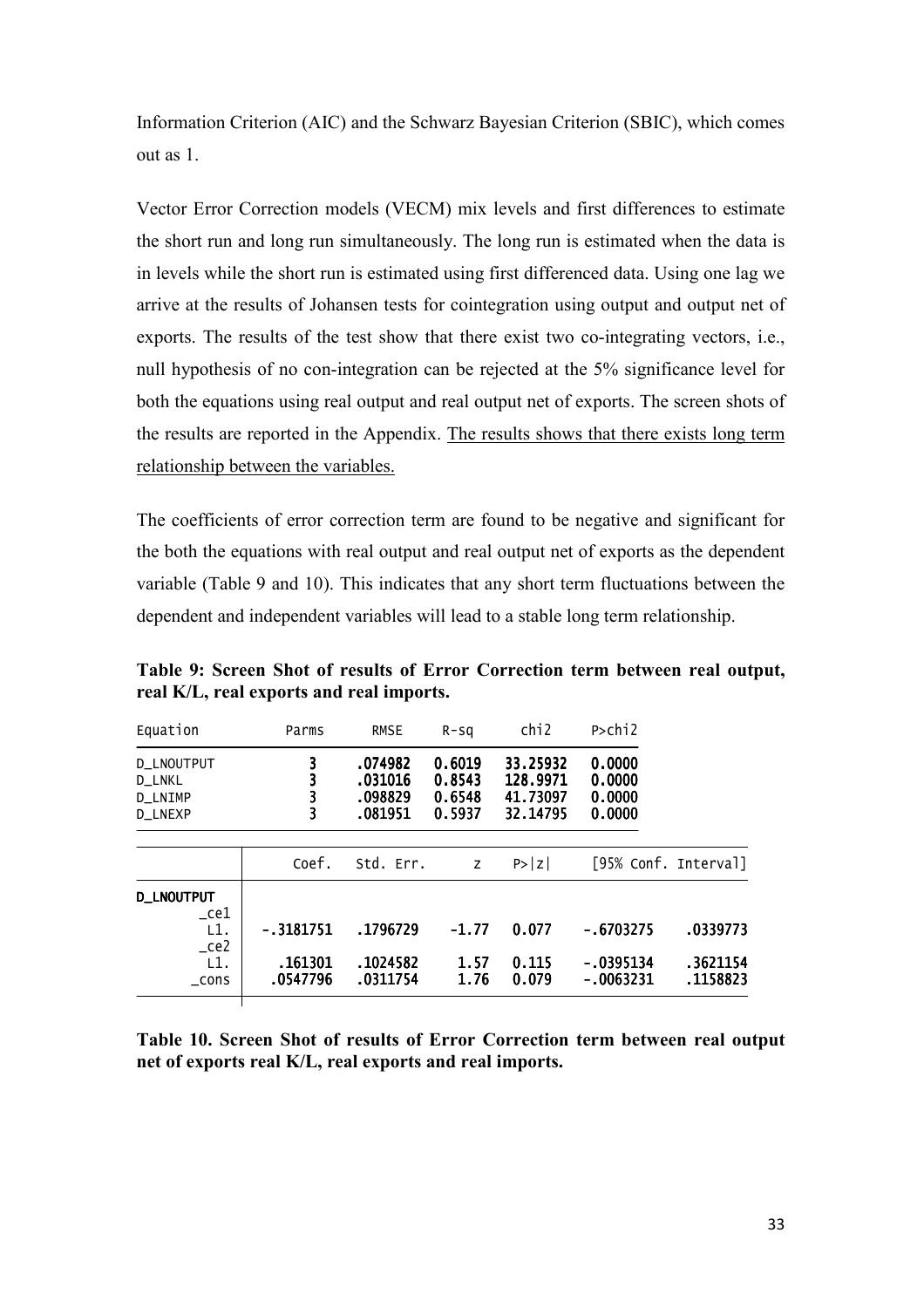| Equation                                                                  | Parms                                  | <b>RMSE</b>                              | $R-SQ$                               | chi2                                        | $P >$ chi $2$                         |                                  |
|---------------------------------------------------------------------------|----------------------------------------|------------------------------------------|--------------------------------------|---------------------------------------------|---------------------------------------|----------------------------------|
| <b>D LNOUTNETEXP</b><br><b>D LNKL</b><br><b>D LNEXP</b><br><b>D LNIMP</b> | 4<br>4<br>4<br>4                       | .051165<br>.033884<br>.071815<br>.091222 | 0.8681<br>0.8337<br>0.7016<br>0.7187 | 138.2499<br>105.2556<br>49.36544<br>53.6486 | 0.0000<br>0.0000<br>0.0000<br>0.0000  |                                  |
|                                                                           | Coef.                                  | Std. Err.                                | Z.                                   | P >  Z                                      | [95% Conf. Interval]                  |                                  |
| D_LNOUTNET~P<br>ce1<br>L1.<br>ce2                                         | $-.6207849$                            | .2060637                                 | $-3.01$                              | 0.003                                       | $-1.024662$                           | $-.2169075$                      |
| L1.<br>trend<br>$\_cons$                                                  | $-.3190671$<br>$-.0011889$<br>.1765382 | .180532<br>.0019248<br>.0345268          | $-1.77$<br>$-0.62$<br>5.11           | 0.077<br>0.537<br>0.000                     | $-.6729032$<br>$-.0049615$<br>.108867 | .0347691<br>.0025837<br>.2442094 |

Table 11 reports the cointergating equations with respect to output and output net of exports. The results show that in the long run in both the cases exports do not have significant coefficient implying that exports in the long term may not have a significant impact on output, while imports are found to have a significant impact on output. Capital labour ratio is also found to have a significant impact in both cases.

|                                               | LN K/L    | <b>LN EXP</b> | <b>LNIMP</b> | Constant |  |  |  |  |
|-----------------------------------------------|-----------|---------------|--------------|----------|--|--|--|--|
| cel Real LN Output                            |           |               |              |          |  |  |  |  |
| coefficient                                   | $0.42***$ | 0.19          | $0.35***$    | 2.75     |  |  |  |  |
| <b>Std Err</b>                                | 0.086     | 0.12          | 0.10         |          |  |  |  |  |
| z                                             | 5.33      | 1.63          | 3.33         |          |  |  |  |  |
| P                                             | 0.00      | 0.13          | 0.001        |          |  |  |  |  |
| cel Real LN Output Net of Exports             |           |               |              |          |  |  |  |  |
| coefficient                                   | $0.53***$ | 0.21          | $0.43**$     | 1.13     |  |  |  |  |
| <b>Std Err</b>                                | 0.15      | 0.20          | 0.17         |          |  |  |  |  |
| z                                             | 3.59      | 1.03          | 2.52         |          |  |  |  |  |
| P                                             | 0.00      | 0.30          | 0.01         |          |  |  |  |  |
| Diagnostic tests are reported in the Appendix |           |               |              |          |  |  |  |  |

**Table 11: Results of Cointegrating Equations** 

To test the causality of relationships we undertake Granger non-causality tests reporting Wald statistics based on the estimates of VAR model. A variable X Grangercauses Y if Y can be better predicted using the histories of both X and Y than it can by using the history of Y alone.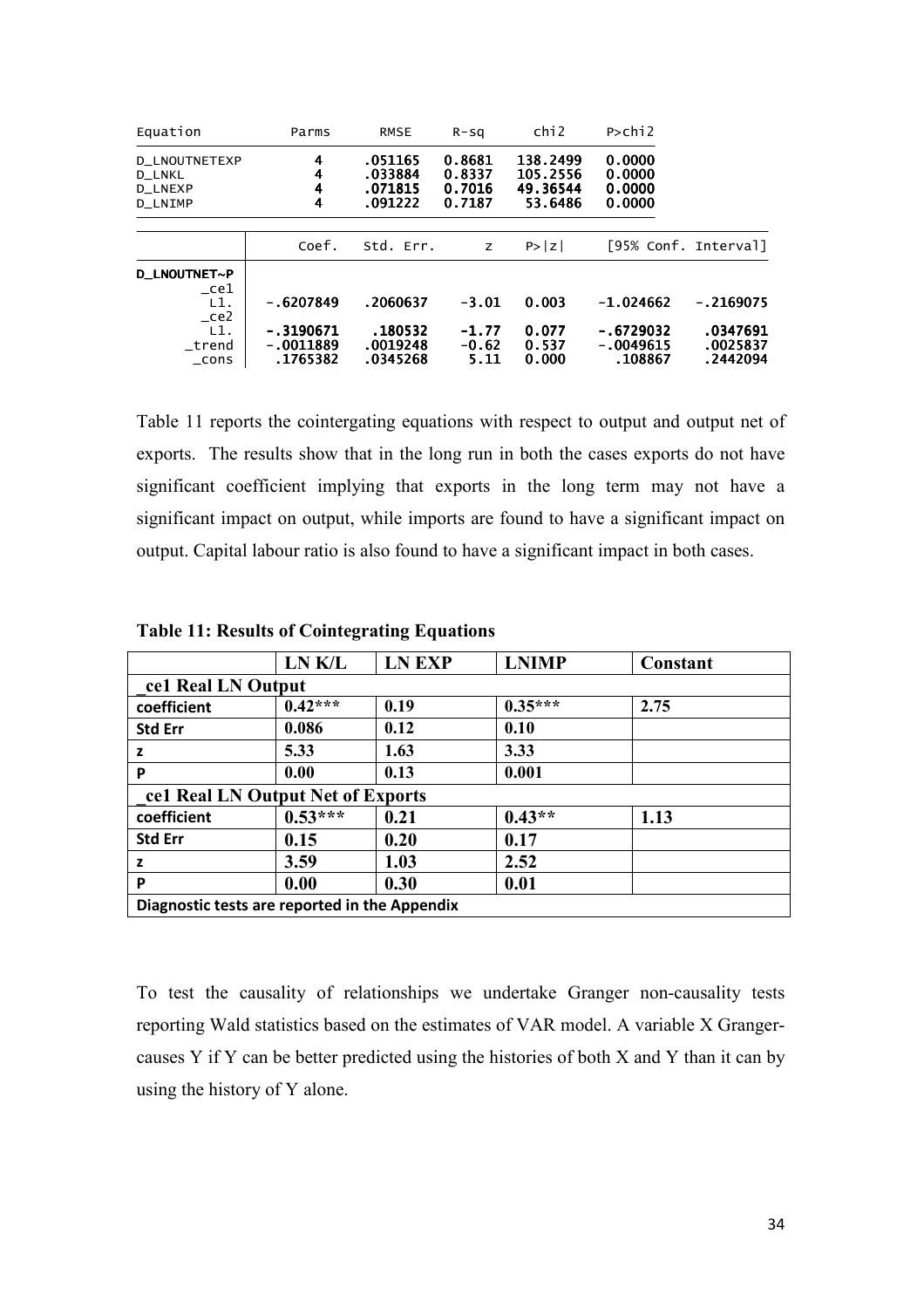Results of the Granger non-causality reported in Table 12, which show that the hypothesis that 'exports do not Granger cause output' is accepted as test statistics is not found to be significant, while the hypothesis that 'output does not cause exports' is rejected. This implies that the relationship between output growth and export growth *runs from 'output growth*  $\rightarrow$  *export growth' and not the other way around.* Higher growth in manufacturing output leads to higher exports. It is also found that higher growth of domestic output or 'output net of exports' also Granger causes higher exports (Table 13). This can be the case if more and more firms explore international markets with growth of their output. The growing diversity of export basket may be the result of this output growth. Similar results were arrived at by Sharma and Panagiotidis (2005) for aggregate Indian economy for the period 1971 to 2001.

Short term causality between imports and growth in output is found to be one way, higher imports Granger cause higher output but higher output does not necessarily Granger cause higher imports. This is an interesting result as it also indicates that output for domestic market may not be too dependent on imports in the short term. More interesting is the results relating to causality between exports and imports. Results for 'output net of exports' show that there exists, *two way relationships between exports and imports.* Higher exports lead to higher imports and higher imports also lead to higher exports in the short term.

The result that exports does not affect growth of manufacturing 'output net of exports' but is affected by imports can be interpreted as lack of domestic linkages of exportables with domestic output (Blecker 2006). Higher exports can lead to higher total manufacturing output if the import content of exports is low. A negative impact of exports on domestic output is found by some studies, e,g., in case of Mexico Moreno-Brid et al. (2005) found that around 70 percent of Mexico's exports of manufactures are produced through assembly processes involving imported inputs that enter the country under preferential tax schemes, which allows tax-free entry of imported inputs and raw materials for export purposes. This has led to reduction in local content in Mexico's manufactured exports and weak linkages of exports with domestic suppliers. Blecker (2006) also find a similar result for Mexico and concludes that the more Mexico integrates into the global value chains the less it integrates with the domestic economy.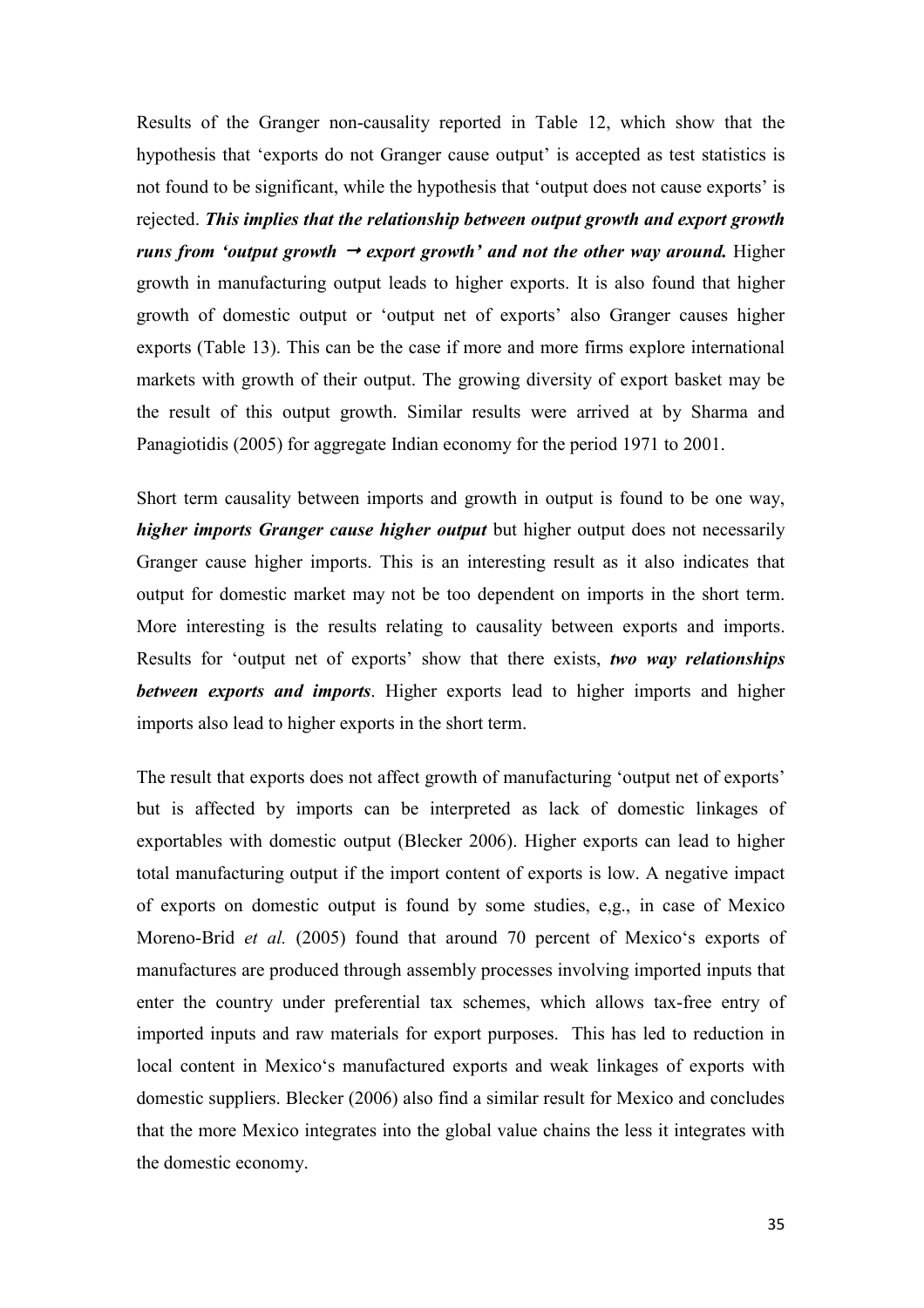# Table 12: Screen Shot of results of Granger non-Causality test between real output, real exports and real imports.

. vargranger

Granger causality Wald tests

| Equation     | Excluded | chi <sub>2</sub> |                         | $df$ Prob $>$ chi2 |
|--------------|----------|------------------|-------------------------|--------------------|
| LNOUTPUT     | LNKL     | 27.784           | 2                       | 0.000              |
| LNOUTPUT     | LNEXP    | .1936            | $\mathbf{1}$            | 0.660              |
| LNOUTPUT     | LNIMP    | 26.411           | $\overline{2}$          | 0.000              |
| LNOUTPUT     | ALL      | 47.492           | 5                       | 0.000              |
| LNKL         | LNOUTPUT | 1.448            | 2                       | 0.485              |
| LNKL         | LNEXP    | 2.4293           | $\mathbf{1}$            | 0.119              |
| LNKL         | LNIMP    | 5.09             | $\overline{\mathbf{c}}$ | 0.078              |
| LNKL         | ALL      | 7.1937           | 5                       | 0.207              |
| LNEXP        | LNOUTPUT | $1.6e + 12$      | 2                       | 0.000              |
| <b>LNEXP</b> | LNKL     | 4.0867           | $\overline{\mathbf{c}}$ | 0.130              |
| LNEXP        | LNIMP    | .00346           | $\overline{2}$          | 0.998              |
| LNEXP        | ALL      | $3.5e+12$        | 6                       | 0.000              |
| LNIMP        | LNOUTPUT | 1.495            | $\overline{c}$          | 0.474              |
| LNIMP        | LNKL     | 15.114           | $\overline{a}$          | 0.001              |
| LNIMP        | LNEXP    | 2.1192           | $\mathbf{1}$            | 0.145              |
| LNIMP        | ALL      | 24.197           | 5                       | 0.000              |

Table 13: Screen Shot of results of Granger non-Causality test between real output net of exports, real exports and real imports.

#### . vargranger

Granger causality Wald tests

| Equation                                                 | Excluded                             | chi2                                 |                  | $df$ Prob $>$ chi2               |
|----------------------------------------------------------|--------------------------------------|--------------------------------------|------------------|----------------------------------|
| LNOUTNETEXP<br>LNOUTNETEXP<br>LNOUTNETEXP<br>LNOUTNETEXP | LNKL<br><b>LNEXP</b><br>LNIMP<br>ALL | 9.2261<br>3.8601<br>9.2552<br>24.545 | 3<br>3<br>3<br>9 | 0.026<br>0.277<br>0.026<br>0.004 |
| LNKL                                                     | LNOUTNETEXP                          | 5.8655                               | 3                | 0.118                            |
| LNKL                                                     | <b>LNEXP</b>                         | 6.4046                               | 3                | 0.094                            |
| LNKL                                                     | LNIMP                                | 3.5911                               | 3                | 0.309                            |
| LNKL                                                     | ALL                                  | 18.971                               | 9                | 0.025                            |
| <b>LNEXP</b>                                             | LNOUTNETEXP                          | 8.0566                               | 3                | 0.045                            |
| <b>LNEXP</b>                                             | LNKL                                 | 26.963                               | 3                | 0.000                            |
| <b>LNEXP</b>                                             | LNIMP                                | 10.215                               | 3                | 0.017                            |
| <b>LNEXP</b>                                             | ALL                                  | 104.21                               | 9                | 0.000                            |
| LNIMP                                                    | LNOUTNETEXP                          | 5.0355                               | 3                | 0.169                            |
| LNIMP                                                    | LNKL                                 | 11.178                               | 3                | 0.011                            |
| LNIMP                                                    | LNEXP                                | 9.4448                               | 3                | 0.024                            |
| LNIMP                                                    | ALL                                  | 34.155                               | 9                | 0.000                            |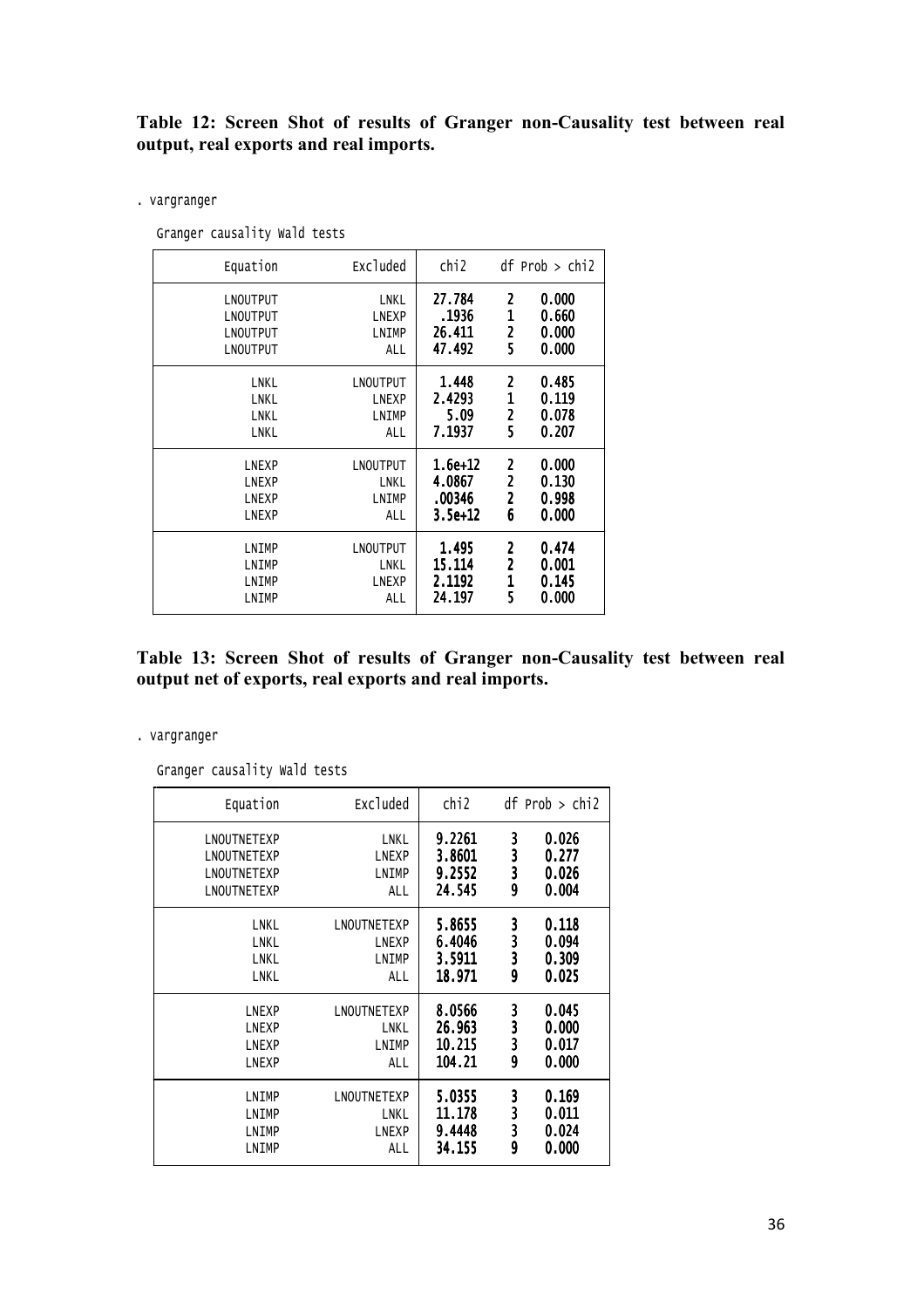Lack of evidence of growth of manufacturing exports affecting growth of manufacturing 'output net of exports' in the long term in case of India implies that growth in Indian manufacturing in the decade of 2000s has not really been an exportled growth and may not be led by export growth in the future. This result is corroborated by the results arrived by other studies for India which have estimated long term relationship between export growth and total GDP growth by estimating VECM. Asafu-Adjaye et al. (1999) consider three variables: exports, real output and imports for the period 1960-1994. They do not find any evidence of the existence of a causal relationship between these variables in case of India and no support for the ELG hypothesis. Using similar methodology for the period 1961-92, Dhawan and Biswal (1999) also find no long term relationship. Chandra (2002) fails to find any support for long-run relationship between real exports and real GDP. Ghatak and Price  $(1997)$  use GDP net of exports' as regressor, along with exports and imports as additional variables to test the ELG hypothesis for India during 1960-1992, Their results indicate that real export growth was Granger-caused by non-export real GDP growth over the period 1960-1992. Their cointegration tests confirm the long-run nature of this relationship.

 Imports of manufactures, on the other hand, are found to have a long term impact on growth of manufacturing output net of exports. Imports of manufactures comprise of imports of industrial supplies, capital goods, consumer durables and other manufactures. Tariff liberalisation has been faster in the case of capital goods and industrial intermediate goods or industrial supplies in case of India. In the decade of 2000s, tariffs fell drastically even for consumer durables. Higher imports of technology via capital goods and better quality inputs is found to impact productivity and efficiency growth and lead to a positive impact on manufacturing output growth. Imports of consumer durables increases domestic competition and may further add to improvements in productivity and efficiency leading to higher output growth in manufacturing sector. Similar relationship with respect to imports and output and productivity growth in India is found by other studies like Rodrik (1995), Goldberg et al (2009), and Topalova and Khandelwal (2010).

To confirm this result a different specification has also been attempted for the manufacturing sector using a longer time series (1970-2009). Total manufacturing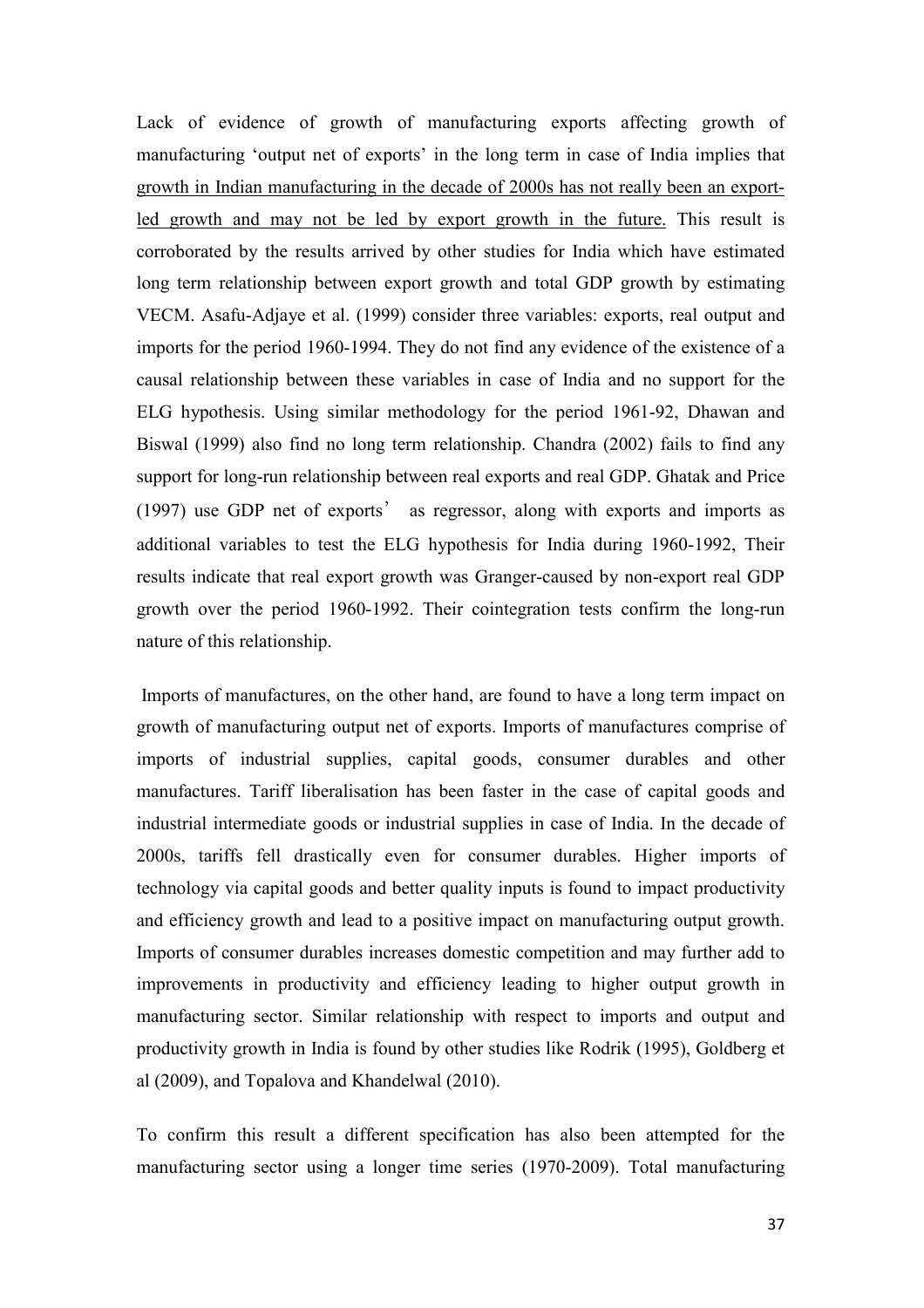GDP is taken as a function of domestic demand and external demand. Growth in domestic demand is captured by growth in per capita income and real imports while growth in external demand is captured by growth in exports.

Growth in Registered Manufacturing  $GDP = f$  (Growth in Domestic Demand for manufactures and Growth in External Demand for manufactures)

The results of VECM are reported in the Appendix. The results do not differ qualitatively from the above results. The Granger causality results (Table 14) show that Domestic demand in terms of growth of per capita income has a significant impact on the growth of total manufacturing sector while growth in exports does not lead to growth in manufacturing sector in the long term. Short term results arrived by VECM model indicate that imports with a lag is found to impact manufacturing output in period t and higher per capita income with two lags impacts manufacturing output. Exports even with 2 lags are not found to have any significant impact (Appendix).

#### Table 14: Screen Shot of results of Granger non-Causality test between real **l** output net of exports and real exports and real imports.

| Equation  | Excluded      | ch <sub>12</sub> |   | $df$ Prob $>$ chi2 |
|-----------|---------------|------------------|---|--------------------|
| lnorgmanf | lnexp         | .76114           | 3 | 0.859              |
| 1norgmanf | lnimp         | 7.7765           | 3 | 0.051              |
| lnorgmanf | <b>l</b> npcy | 12.358           | 3 | 0.006              |
| lnorgmanf | <b>ALL</b>    | 29.624           | 9 | 0.001              |
| lnexp     | lnorqmanf     | 9.267            | 3 | 0.026              |
| lnexp     | lnimp         | 20.176           | 3 | 0.000              |
| lnexp     | lnpcy         | 15.539           | 3 | 0.001              |
| lnexp     | <b>ALL</b>    | 54.656           | 9 | 0.000              |
| lnimp     | lnorqmanf     | 5.1957           | 3 | 0.158              |
| lnimp     | lnexp         | 1.481            | 3 | 0.687              |
| lnimp     | lnpcy         | 6.6131           | 3 | 0.085              |
| lnimp     | <b>ALL</b>    | 19.261           | 9 | 0.023              |
| lnpcy     | lnorqmanf     | 19.4             | 3 | 0.000              |
| lnpcy     | lnexp         | .72346           | 3 | 0.868              |
| lnpcy     | lnimp         | 5.2989           | 3 | 0.151              |
| lnpcy     | <b>ALL</b>    | 37.92            | 9 | 0.000              |

Sranger causality Wald tosts

. vargranger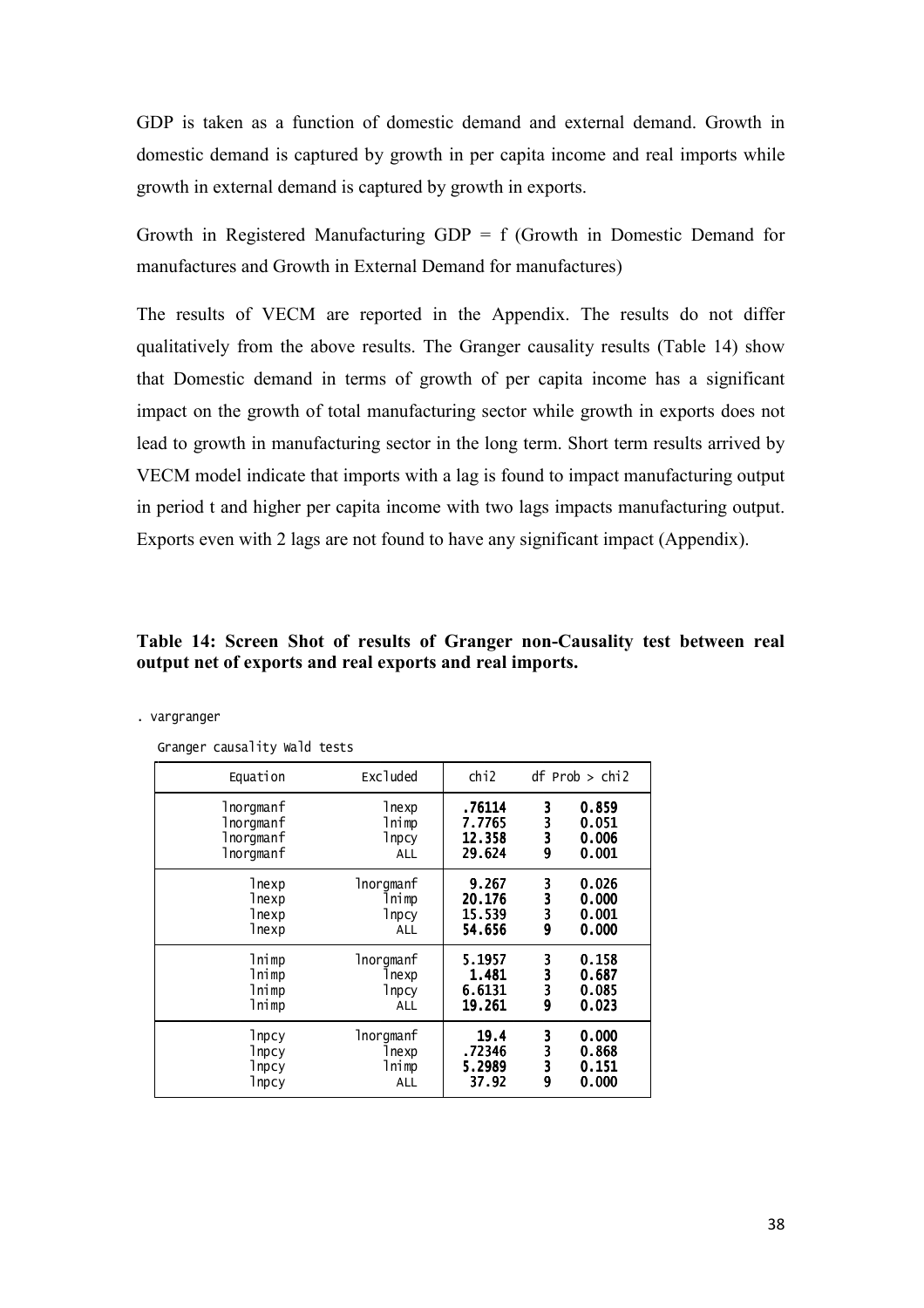With the slowdown of the global economy in post economic crisis of 2007 one of the major concerns with respect to Indian economy has been the impact of slowdown in external demand on the growth of the manufacturing sector. The results suggest that the jump in the growth of manufacturing sector in the last decade can be explained more by growth in domestic demand and imports rather than growth in exports. The results also show that export sector in India is dependent on imports.

One of the plausible reasons why exports may not be playing a leading role in the growth of Indian manufacturing sector is that even with rising growth of exports, the total share of exports in manufacturing output is still small at around 25% in current prices and not more than 16 % in real terms, showing that major part of the output still caters to the domestic market. Higher growth of imports adds to the manufacturing growth in many different ways, i.e., through increase in productivity and efficiency due to imported technology and better quality of imported inputs and through providing competition in the domestic market which encourages domestic firms to improve their quality, pricing and efficiency of delivery for preserving their market share from imported products.

#### **5. Success Stories within Manufacturing Sector**

The results with respect to structural breaks and cointergation analysis indicate that growth of exports did not play a major role in growth of manufacturing sector. However, imports played an important role in boosting growth of manufacturing output as well as growth of exports. Examining industrial growth rates provide a more disaggregated picture with respect to industries and may help in identifying the success stories with respect to industries within manufacturing sector which experienced higher growth in the decade of 2000. The issue to examine is that whether these were also the industries where exports and/or imports played a comparatively greater role incentivized by trade policy.

The average annual growth of value addition at the sector level shows that more than 10% average annual growth in the period 2000-01 to 2007-08 occurred, apart from petroleum products sector, in motor vehicles, trailers and semi-trailers; fabricated metal products; wood and wood products; furniture and other manuf; leather and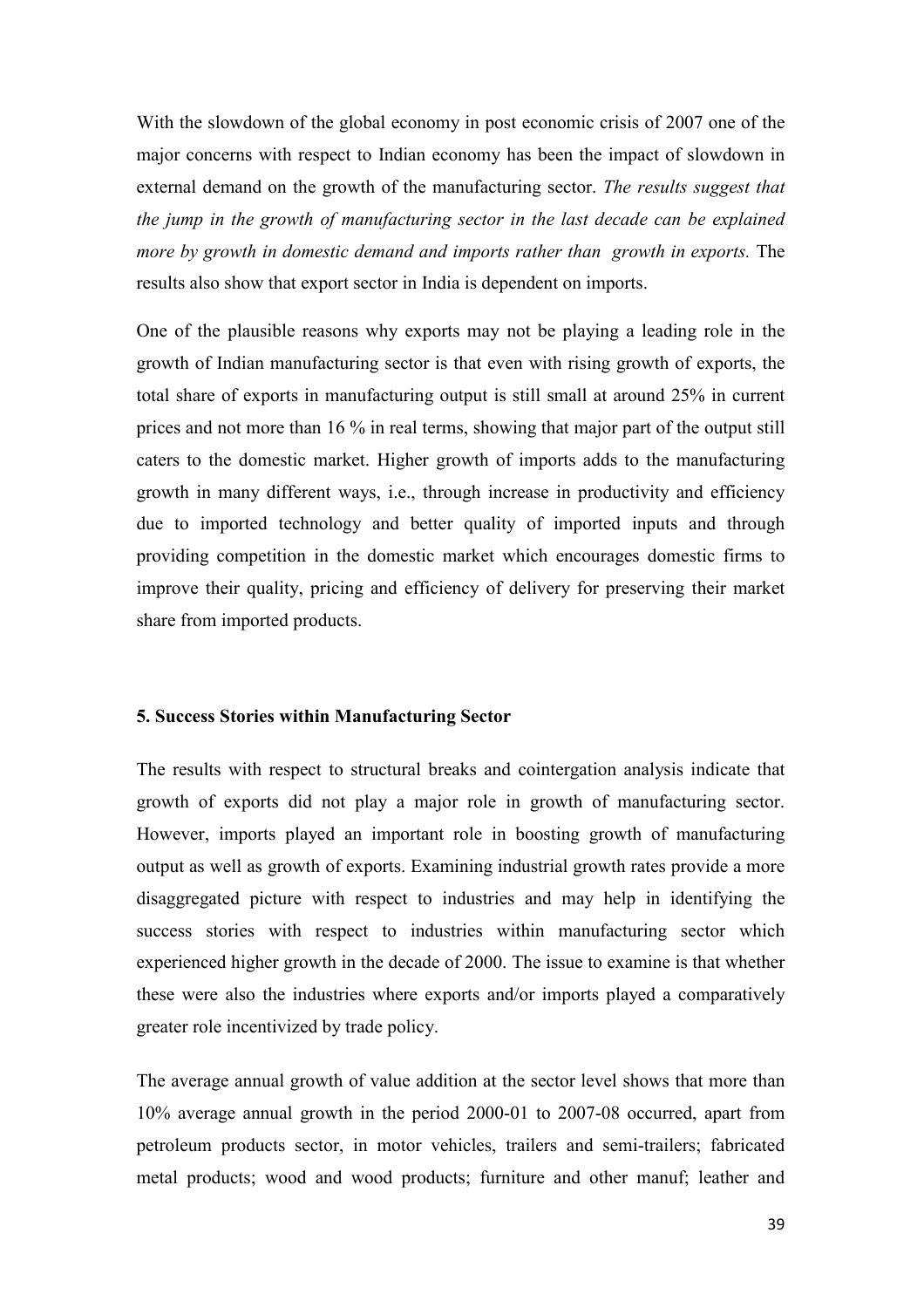leather products; office, accounting and computing machinery; electrical machinery; other transport equipment; food products and beverages; and medical precision and optical instruments (Table 15).

Out of the these industries, top five industries with respect to change in average annual growth in value addition in 2000s over the decade of 1990s were wood and wood products, petroleum products, medical precision and optical instruments, publishing, printing and related activities, office accounting and computing machinery and paper and paper products (Table 15).

However, these industries are not the industries which figure in the list of top five industries with highest contribution to manufacturing exports, apart from petroleum products. 85% of manufacturing exports take place from 13 broad industries and four out of the top five industries which reported higher change in the growth of value addition do not appear in the list of the industries with relatively higher contribution to manufactures exports (Table 3). Domestic demand seems to have played a much more important role in their growth as compared to external demand. Similar results are also found by Kumari (2010), where contribution of domestic demand in output growth is found to be higher as compared to growth of external demand in the post liberalisation period.

Interestingly the top four industries where contribution of exports to total exports has increased the most i.e., nonmetallic mineral products, chemical and chemical products and basic metals (Table 4), the average annual growth in value addition in all the four industries has declined in the period 2000-01 to 2008-09 as compared to the 1990s, while their contribution to total imports has increased in 2009 as compared to 2000.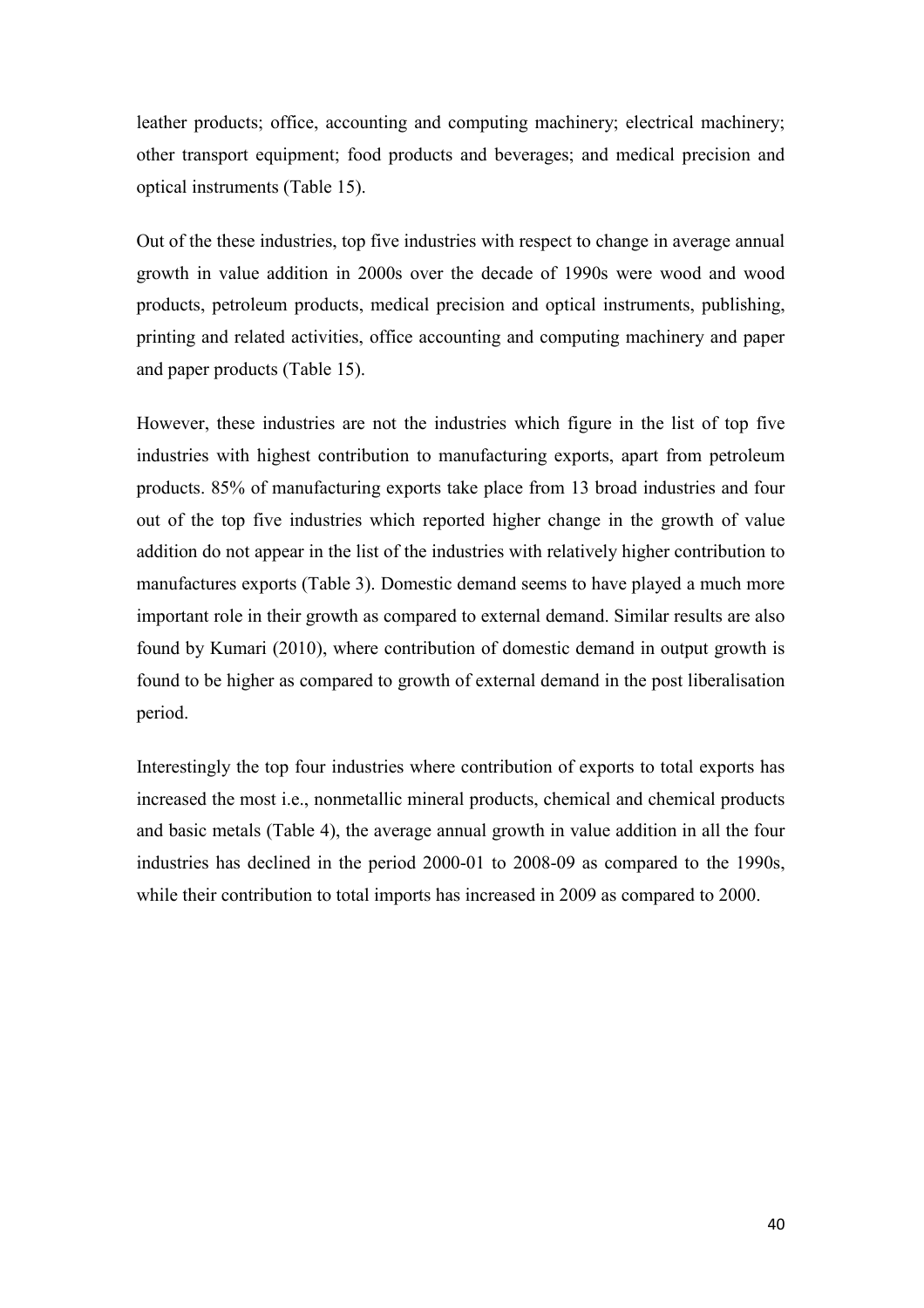|                                                | AVG1<br>980s | <b>AVG199</b><br>0s | <b>AVG</b><br>2000s |
|------------------------------------------------|--------------|---------------------|---------------------|
| COKE, PETROLEUM PRODUCTS AND NUCLEAR FUEL      |              |                     |                     |
|                                                | $-0.1$       | 0.6                 | 19.4                |
| MOTOR VEHICLES, TRAILERS AND SEMI-TRAILERS     | 6.9          | 14.8                | 16.5                |
| <b>FABRICATED METAL PRODUCTS</b>               | 1.9          | 13.4                | 15.5                |
| WOOD AND WOOD PRODUCTS                         | 7.5          | $-13.5$             | 14.8                |
| FURNITURE & OTHER MANUFACTURING N.E.C.         | 4.1          | 29.7                | 13.0                |
| <b>LEATHER &amp; RELATED PRODUCTS</b>          | 5.1          | 9.5                 | 13.0                |
| OFFICE, ACCOUNTING AND COMPUTING MACHINERY     | 4.8          | 5.8                 | 12.8                |
| ELECTRICAL MACHINERY AND APPARATUS, N.E.C      | 9.7          | 15.8                | 12.3                |
| OTHER TRANSPORT EQUIPMENTS                     | 6.6          | 10.2                | 11.9                |
| <b>FOOD PRODUCTS AND BEVERAGES</b>             | 18.6         | 8.6                 | 11.1                |
| MEDICAL, PRECISION AND OPTICAL INSTRUMENTS     | 11.6         | 0.7                 | 10.5                |
| PAPER AND PAPER PRODUCTS                       | 3.1          | 4.3                 | 9.8                 |
| PUBLISHING, PRINTING AND RELATED ACTIVITIES    | $-1.9$       | 0.7                 | 9.3                 |
| WEARING APPAREL, DRESSING & DYEING OF FUR      | 14.3         | 15.5                | 9.0                 |
| <b>TEXTILES PRODUCTS</b>                       | 4.9          | 12.8                | 8.0                 |
| MACHINERY AND EQUIPMENT N.E.C.                 | 5.7          | 14.0                | 7.1                 |
| NON-METALLIC MINERAL PRODUCTS                  | 8.6          | 9.5                 | 7.1                 |
| CHEMICALS AND CHEMICAL PRODUCTS                | 11.1         | 10.1                | 3.8                 |
| <b>BASIC METALS</b>                            | 0.5          | 17.5                | 3.3                 |
| RADIO, TELEVISION AND COMMUNICATION EQUIPMENTS | 28.1         | 14.8                | 1.8                 |
| <b>TOBACCO &amp; RELATED PRODUCTS</b>          | 1.7          | 7.7                 | $-1.4$              |
| RUBBER AND PLASTIC PRODUCTS                    | 8.0          | 8.5                 | $-2.0$              |
| <b>OTHERS</b>                                  | 5.5          | 10.1                | 8.5                 |
| TOTAL MANUFACTURING                            | 6.5          | 11.5                | 8.7                 |

# Table 15: Sectoral Average Annual Growth in Real Value Added in Organised **Manufacturing Sector**

Note: Average annual growth rates of value added are calculated from Annual Survey of Industries Double Deflation method is used 2000s is 2000-01 to -2008-09

Table 16 reports decadal average annual growth rates in value added of broad industrial categories along with contribution of these industries to total exports and imports of manufacturing sector. Simple average tariffs over the decades are also reported.

The Table shows that the sectors with double digit average annual growth rates of value added in 1990s were motor vehicles, electrical machinery, fabricated metal products and petroleum products. These industries continued to grow at double digit rate in the period 2000-01 to 2008-09. Out of these those industries which experienced increase in their value added growth as compared to 1990s and also experienced higher export and import growth can be categorised as *Success stories*. There are two such industries, Motor Vehicles, Trailers and Semi-Trailers; and Electrical machinery and apparatus. Tariffs in these industries were lowered but they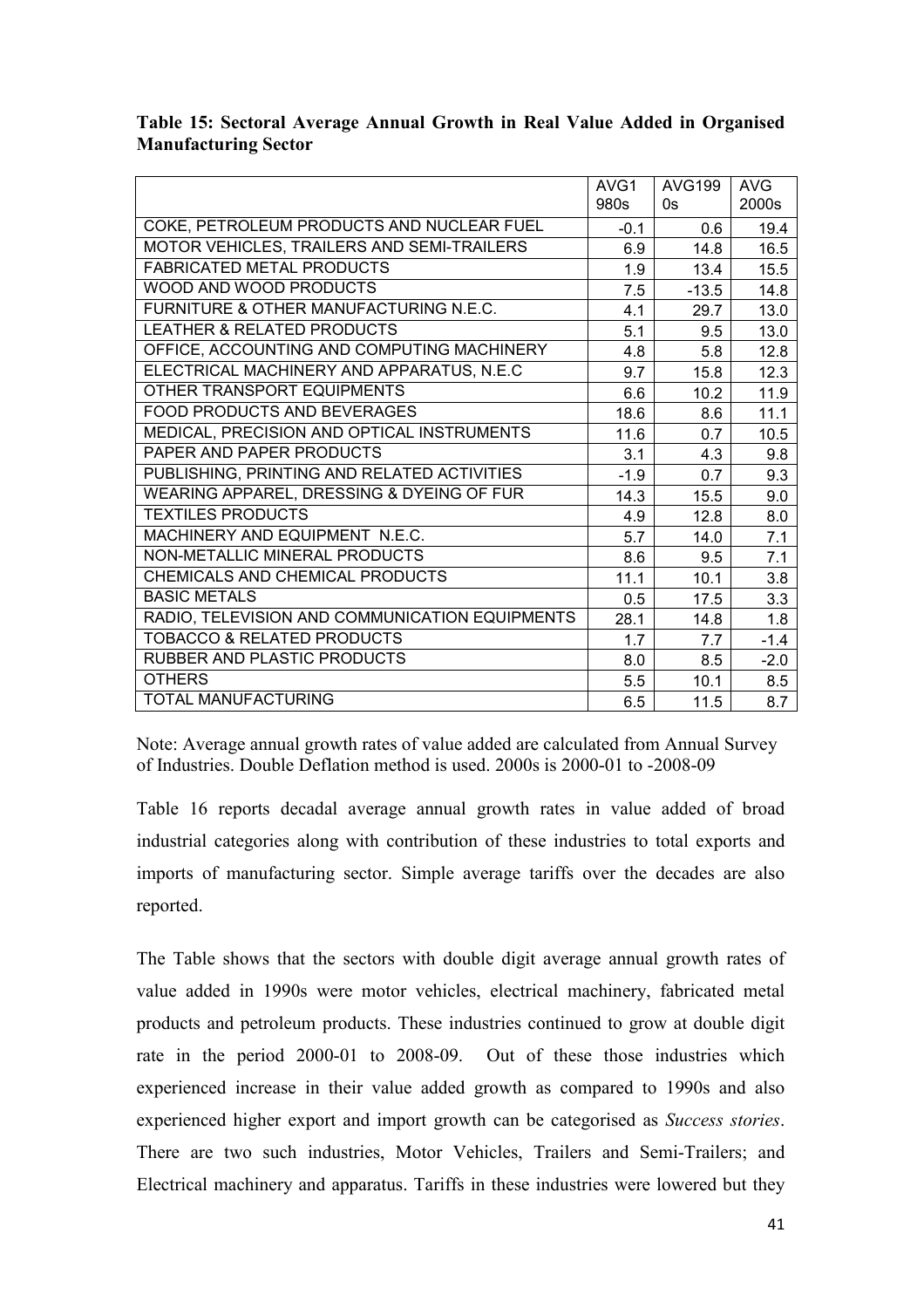continued to remain high for motor vehicles. Food products and beverages experienced a rise in its growth of value added and exports but fall in its imports. This could be because of the rise in tariffs for this industry. Given the importance of this industry with respect to its backward linkages with the agriculture sector, higher growth in this industry with lower import growth qualifies this industry as a success story.

Rising imports in a sector along with rising exports but falling value added growth in that sector indicates that rise in exports over time is fuelled by rise in imports rather output growth in the manufacturing sector. This also indicates that the nature of import in these industries may be more of the intermediate goods as compared to capital goods which increase productivity and efficiency. The growing import content in exports has become an issue of concern in many developing countries.

Industries which have witnessed a fall in their value added growth but rise in their export growth and import growth in 2000s as compared to 1990s are potential cases of increased import intensity of exports. These are Chemicals and Chemical Products and Basic Metals. The double digit value added growth in the decade of 1990s was followed by less than 5% growth in their value added. These are the industries which need to be closely monitored for a possible 'hollowing out' wherein the externalities of export growth spill to the external sector and the domestic economy is unable to reap the economies which arise due to higher exports. There has been a drastic fall in tariffs of these industries during the decade of 2000 as compared to 1990.

There are some industries which have witnessed a fall in their value added growth along with a fall in their export growth as well as import Growth and these can be categorized as *not so successful stories*. These are Wearing Apparel, Dressing & Dyeing of Fur; Textiles Products; and Non-Metallic Mineral Products. The case of textiles and wearing apparels is a bit surprising. This sector enjoys a number of export incentives and has enjoyed high protection but in spite of this export growth has slowed down in 2000s. An important factor for this could be the intense competitive pressure on prices on account of exports from China, Bangladesh, Mexico etc. Another cause could be high protection and lower import growth of this sector.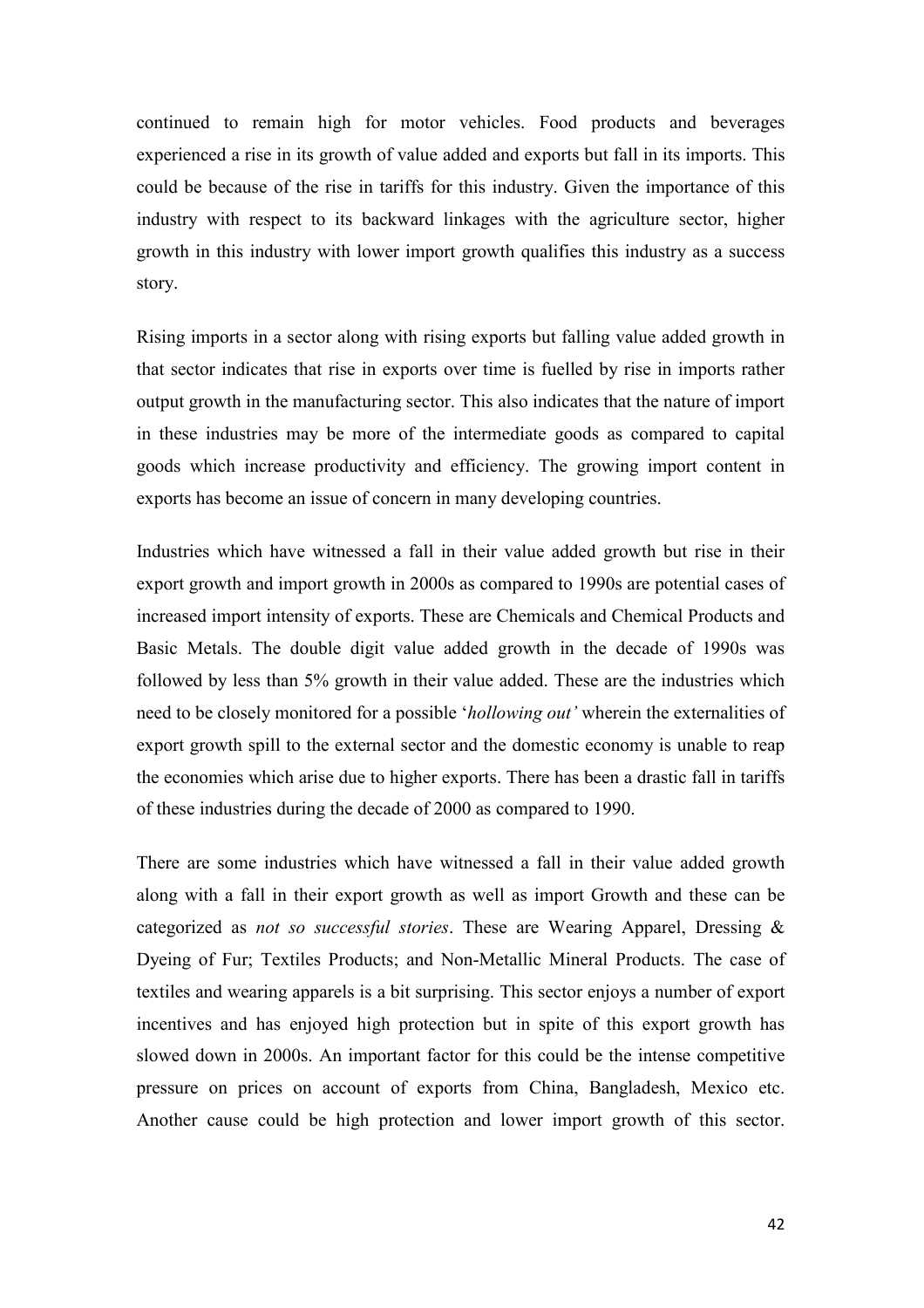# Table 16 Average Annual Growth in Value Added, Contribution to Exports and **Imports and Tariffs**

|                                                                        | Average<br>Annual<br>of Real<br><b>ValueAdded</b> | <b>Growth Rates</b> | <b>Contribution</b><br>to Total<br>Manufacturing<br><b>Imports</b> |      | <b>Contribution</b><br>to Total<br>Manufacturing<br><b>Exports</b> |      | <b>Tariffs</b> | <b>Simple Average</b> |       |
|------------------------------------------------------------------------|---------------------------------------------------|---------------------|--------------------------------------------------------------------|------|--------------------------------------------------------------------|------|----------------|-----------------------|-------|
|                                                                        | 1990s                                             | 2000s               | 1990                                                               | 2009 | 1990                                                               | 2009 | 1996           | 2000                  | 2008  |
| <b>High Growth Industries</b>                                          |                                                   |                     |                                                                    |      |                                                                    |      |                |                       |       |
| <b>COKE, PETROLEUM</b><br>PRODUCTS AND<br>NUCLEAR FUEL                 | 0.6                                               | 19.4                | 3.1                                                                | 14.8 | 27.3                                                               | 34   | 20.6           | 8.1                   | 6.73  |
| <b>MOTOR VEHICLES,</b><br><b>TRAILERS AND SEMI-</b><br><b>TRAILERS</b> | 14.8                                              | 16.5                | 2.3                                                                | 6.3  | 3.9                                                                | 4.7  | 39.4           | 48.3                  | 20.91 |
| <b>ELECTRICAL</b><br><b>MACHINERY AND</b><br><b>APPARATUS, N.E.C</b>   | 15.8                                              | 12.3                | 1.7                                                                | 5.8  | 4.4                                                                | 9.3  | 30.9           | 27.2                  | 6.9   |
| <b>FABRICATED METAL</b><br><b>PRODUCTS</b>                             | 13.4                                              | 15.5                | 2.1                                                                | 1.8  |                                                                    |      | 25             | 30.4                  | 9.92  |
| <b>FOOD PRODUCTS AND</b><br><b>BEVERAGES</b>                           | 8.6                                               | 11.1                | 9.2                                                                | 3.4  | 1.1                                                                | 2.8  | 54.2           | 37.7                  | 41.19 |
| <b>Growth Declines</b>                                                 |                                                   |                     |                                                                    |      |                                                                    |      |                |                       |       |
| NON-METALLIC MINERAL<br><b>PRODUCTS</b>                                | 9.5                                               | 7.1                 | 16.8                                                               | 11.4 | 9.1                                                                | 6.8  |                |                       | 9.08  |
| <b>CHEMICALS AND</b><br><b>CHEMICAL PRODUCTS</b>                       | 10.1                                              | 3.8                 | 9.5                                                                | 11.1 | 12.3                                                               | 9.9  | 39.8           | 8.3                   | 8.3   |
| <b>BASIC METALS</b>                                                    | 17.5                                              | 3.3                 | 6.2                                                                | 10.4 | 10.6                                                               | 8.2  | 25.3           | 30.8                  | 5.17  |
| <b>WEARING APPAREL,</b><br>DRESSING & DYEING OF<br><b>FUR</b>          | 15.5                                              | 9                   | 15.3                                                               | 7.5  |                                                                    |      | 50.7           | 10                    | 10    |
| <b>TEXTILES PRODUCTS</b>                                               | 12.8                                              | 8                   | 16.2                                                               | 6.5  | 2.1                                                                | 1.3  | 50.1           | 9.4                   | 9.8   |

Apart from domestic market growth, growth in imports has been found to lead to growth in the sector. This sector has been over-protected in terms of its imports of intermediate goods as well as final goods.

These results have a strong connotation for the Indian manufacturing sector in the post 2008 global crisis period. The results explain the puzzle with respect to the growth of the manufacturing sector and its exports in spite of slowdown in the external demand. The growth is fuelled by the growing domestic demand for the manufactures as the per capita incomes rise. Higher domestic demand is plausibly creating growth in output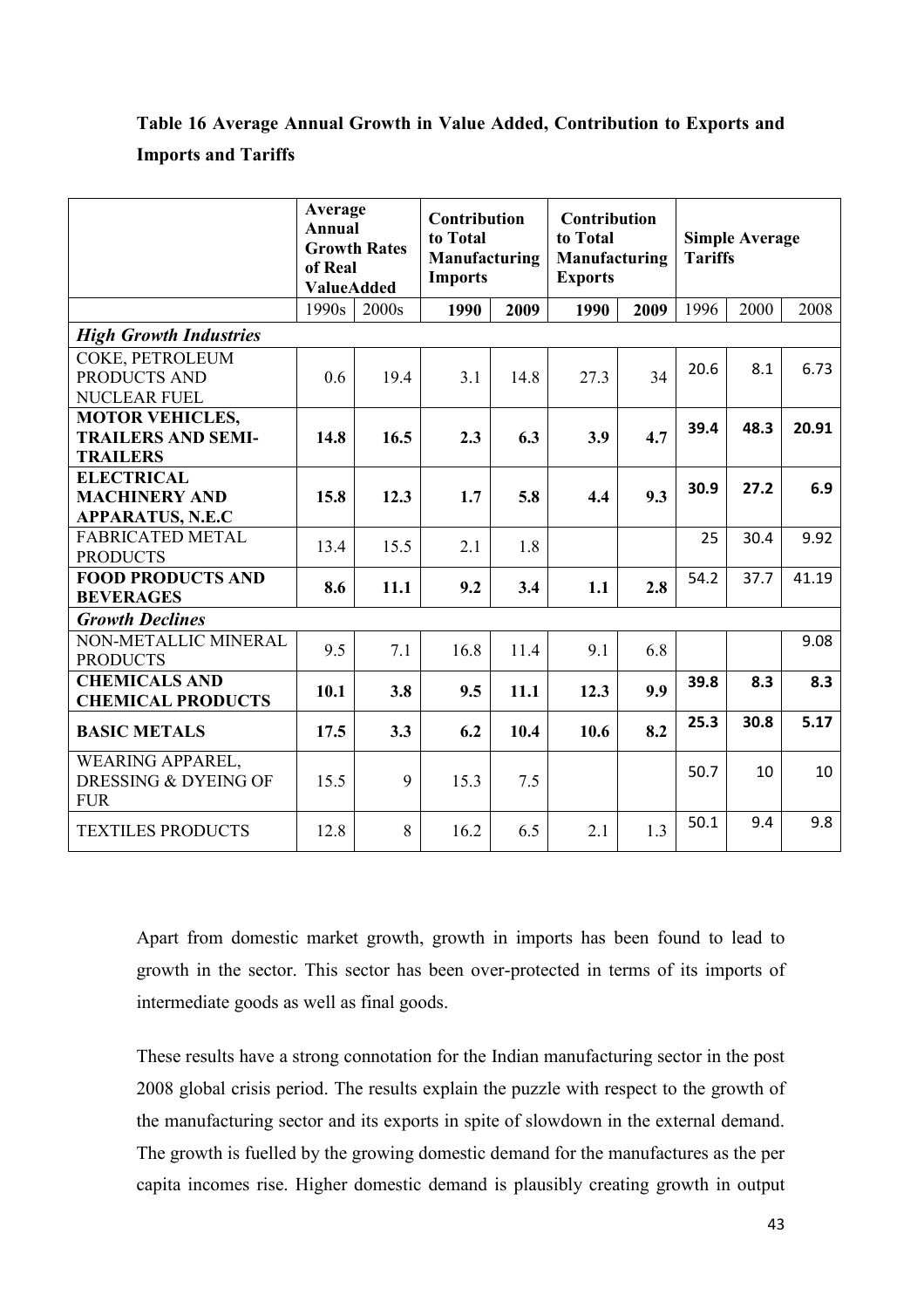and value added in industries which are not necessarily export-oriented. This growth in the domestic market-oriented industries is also probably creating more demand for imports, especially for the capital goods and industrial intermediate goods. Demand for imported consumer durables is also rising with growth in incomes. Rising domestic competition and better imported technology and intermediate products are further fuelling the growth in the domestic-market oriented industries. But in this growth propelling growth process the export-oriented industries are being left out. This may be leading to the rising import content in their exports. This may have further adverse effects on their growth as their domestic linkages lower with rising import content and they are further isolated from the domestic growth.

#### 6. Conclusions and Broad Lessons from Indian Experience

In the wake of global economic crisis, the issue of trade liberalsation and growth has become much more debatable. Conventional theories of export-led growth are now being challenged and growing import liberalsation is being viewed with concern. In this scenario, some of the developing economies have crossed the threshold and become emerging economies. This has led to considerable interest in their success stories. India's growth since the last decade has also attracted a lot of attention and attempts are being made to derive useful lessons from its growth experience for other developing countries.

Much of the growth in India's GDP has been contributed by growth in services sector. However, India's manufacturing sector has also experienced its highest ever average annual decadal growth in the decade of 2000, growing at an average annual growth rate of 8%. This was accompanied by its highest ever decadal growth in exports as well as imports (average annual growth rates of 11% and 27%). The role played by trade policy in the growth of the manufacturing sector is an issue of great importance, not only for India but also for other developing countries which have limited tools of development at their disposal. In this context, this paper investigates the extent to which trade acted as a driver of growth in the manufacturing sector. In particular, using different methodologies we examine whether growth in Indian manufacturing was an export-led growth or an import-induced growth. We also attempt to assess the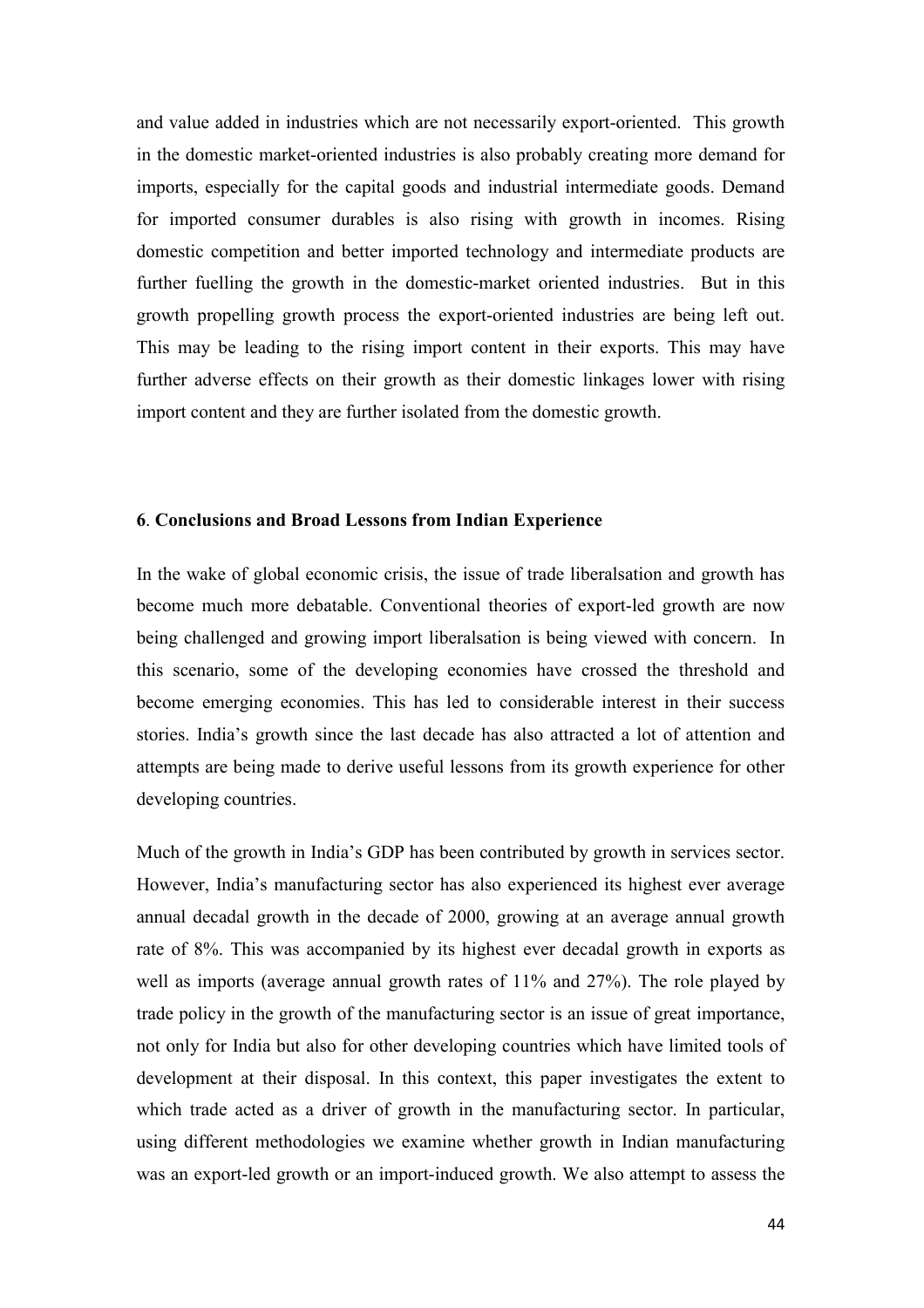role played by India's trade liberalisation policies in the growth process of the manufacturing sector.

India's trade liberalisation policy has changed face several times since 1980s. The decade of 1980s was more dominated by export promoting policies while the decades of 1990 and 2000 saw more emphasis on import liberalization. Accordingly, the average annual growth of exports in 1980s was much higher than that of imports in 1980s, but in 1990s and 2000s, the average annual growth of imports surpassed that of exports. In the decade of 2000 real imports grew at an average annual growth of 27% as compared to 10% of real exports.

However, India's import liberalisation differed considerably in its extent and spread from other developing countries. The import liberalisation policy followed by India can be described as *cautious and sequential*. Import duties on capital goods were lowered in mid 1980s, followed by lowering of import duties on raw materials and intermediate products in the 1990s and eventually import duties were lowered for consumer goods in 2001. However, standard deviation of tariffs within the industry increased in many industries in 2009 as compared to 1990 reflecting that strategic protection which is still being followed in some industries. Some of these industries are motor vehicles and food product and beverages.

The paper follows different methodologies and specifications to test the inter linkages between growth in exports, imports and manufacturing output. To assess the importance of trade reforms in the growth process of the manufacturing sector, two kinds of structural breaks are identified in the growth series of total manufacturing value added and output of organised sector. These are 'gradual' structural break that adds dynamically to future growth and 'instant' breaks which shift the growth trajectory. Gradual shifts are more important in identifying the effectiveness of policy changes as they add dynamically into the system.

The results of the AO and IO models show that for the total manufacturing sector ,the structural break that adds dynamically to the rest of the growth process came in 1991 while the sudden break points in growth came in the year 1997. The reforms of 1980s which were more export- oriented did not lead to any sudden shifts or gradual shifts in value added growth of total manufacturing sector. But for the registered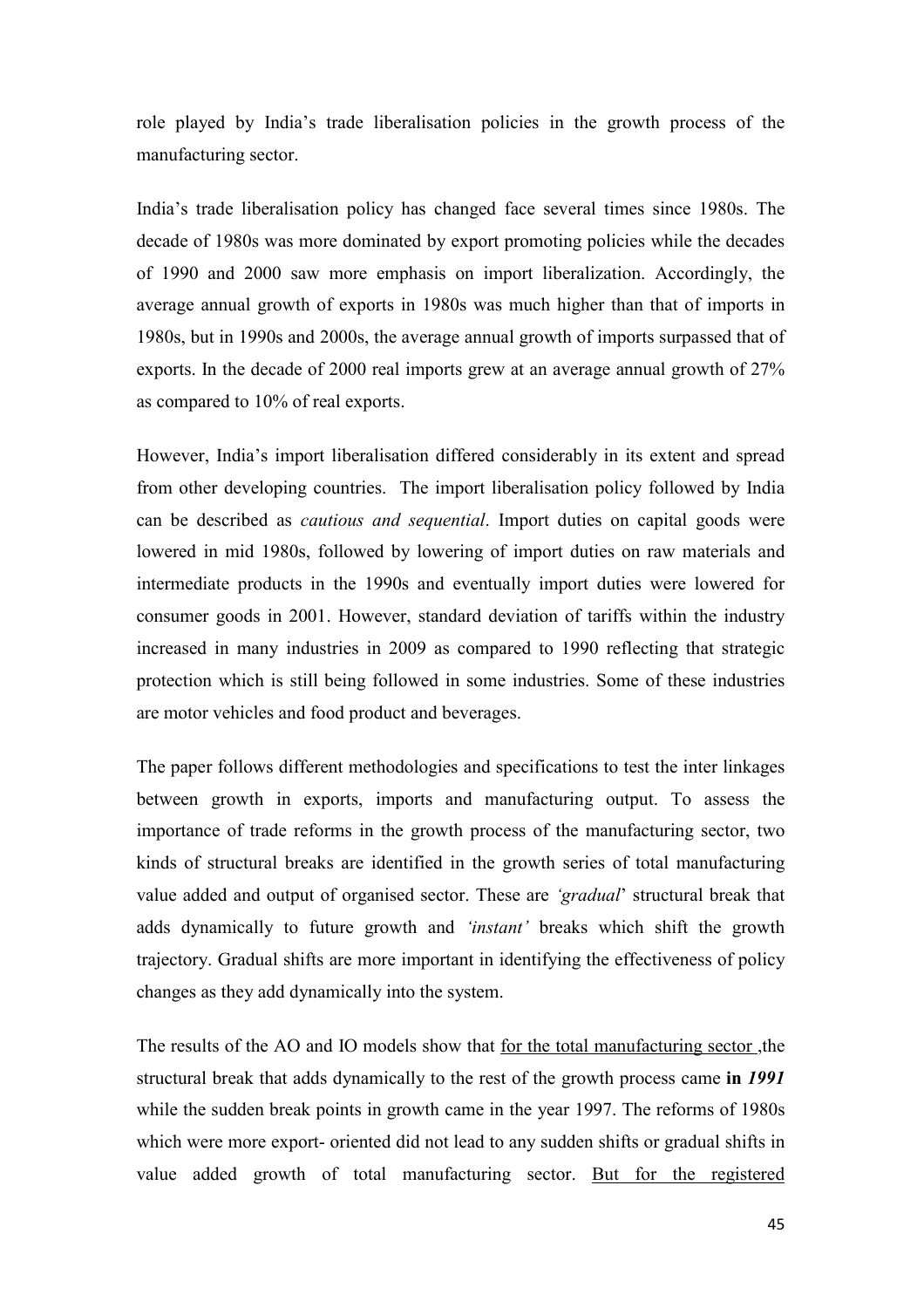manufacturing sector, the results using double deflated value added series for the organised manufacturing (which is used by most of the studies estimating productivity growth) show that the sudden breaks are found in the years 1991 and 1998, while gradual shifts in the mean of the series came around **1986 and 2001**.

This indicates that it's plausible that reforms of 2000, which were more effective dismantling of protection to the sector, led to a gradual shift in the growth of organised manufacturing sector while the reforms of 1990s which were much broader in scope led to a gradual shift in the growth trajectory of the total manufacturing sector. The industrial policy of 1980s, which encouraged export-oriented production and import of technology, appears to have had a greater impact on the organised sector than the unorganised sector.

Significant structural breaks in export and import growths are found in the years 2001 and 2002. Tariff liberalisation gathered speed after 2001 when across the board tariffs in the manufactures, especially consumer durables were brought down to 10%. This period also coincides with the policy of removal of quantitative restrictions on consumer durables and a spurt in imports of capital goods and machinery. Seen with the drastic changes in import liberalisation policies in this period it can be said with some level of confidence that these policies were effective. But the industrial policy of export promotion of 1980s does not seem to have played an important role in terms of causing a structural break in export growth but policies like removal of items like garments, shoes, toys and auto components etc from the small scale reserved list in 2001 may have played some role.

The structural breaks in manufacturing growth and growth of exports and imports coincide around early 2000s indicating some causal relationship between trade and growth of manufacturing sector. To estimate the long term and short term relationships between growth of manufacturing output and growth of exports and imports we undertake multivariate cointegration analysis for the organised manufacturing sector using two specifications. Firstly, we build a five-variable VAR model using the augmented production function approach. VECM is estimated with growth of 'total manufacturing output' and 'manufacturing output net of exports' as used as dependent variables for deeper insights. The other variables are real exports, real imports, real capital stock and labour. Secondly, based on growth accounting framework, output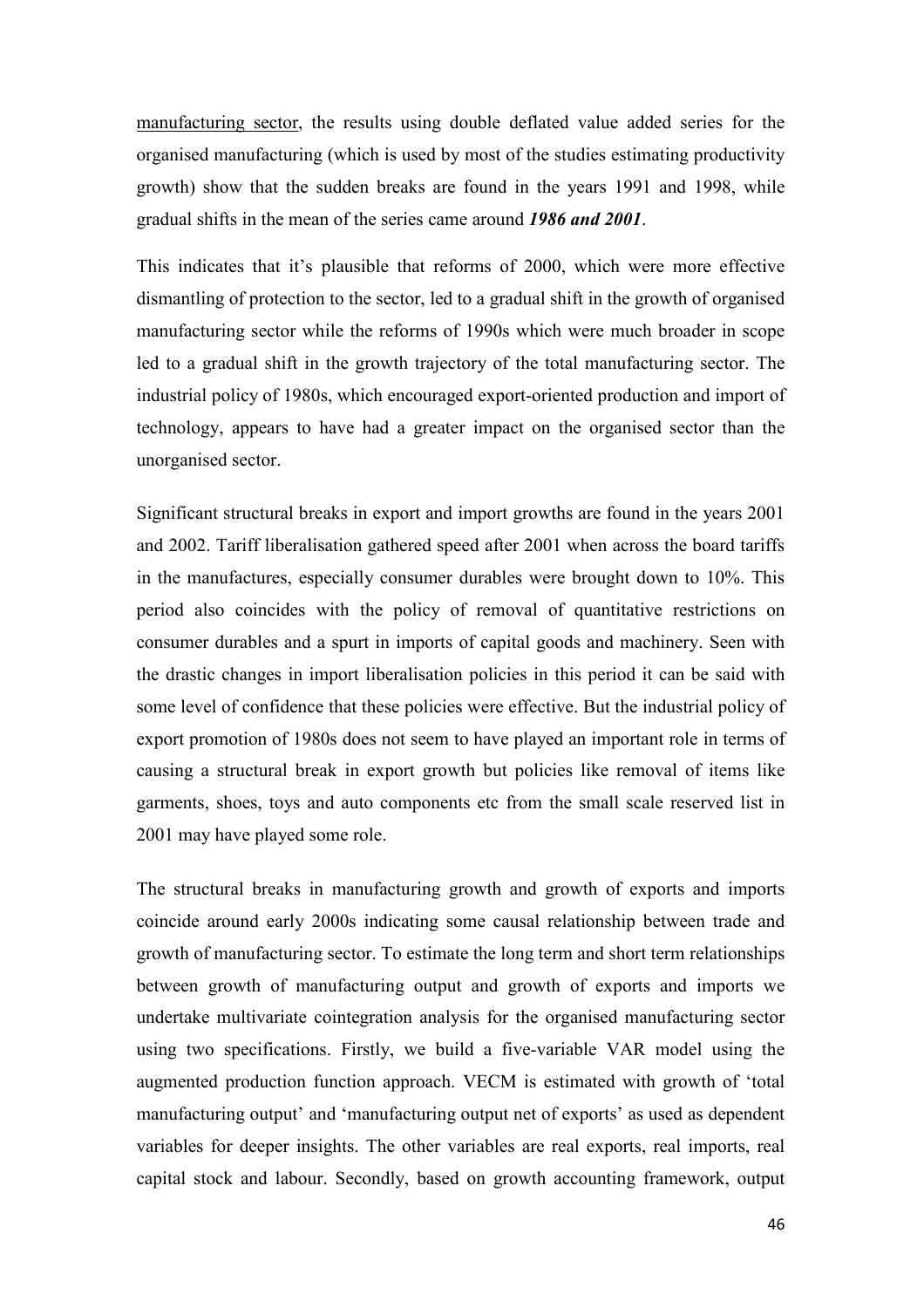growth is taken as a function of growth in domestic demand, (captured by growth in per capita income and growth in imports) and growth in external demand captured by growth in exports.

The results based on both the specifications are found to be qualitatively similar. They reveal that **Growth of Indian manufacturing sector is not an Export-led Growth but** is an Import-Induced Growth. Growth in exports does not seem to have contributed to growth in total manufacturing output in the long term and the causality runs from Growth in output  $\rightarrow$  Growth in Exports. Short term results with respect to causality also show that in the short term export growth does not seem to cause growth in output. Interestingly, causality from export growth to growth in output net of exports is also not found. This can be interpreted as exports having lower linkages with the domestic sector as it does not affect the growth of output produced for domestic economy. Import growth on the other hand, according to the estimated results, have Granger caused output growth as well as export growth. This is indicative of exports growth being driven by imports rather than domestic production. This can be an area of concern for the economy as the potential advantages of a robust export growth spills to the external sector rather than being used internally by the domestic industry.

The analysis at the aggregate level is substantiated by sectoral analysis. Interestingly, industries which have experienced increase in their contribution to total exports of manufacturing sector in 2000s as compared to 1990s are also the industries which have witnessed a slow down in the average annual growth rates in the decade of 2000s as compared to 1990s. While, the top five industries where growth has improved in the decade of 2000s as compared to 1990s, e.g., wood and wood products, medical precision and optical instruments, publishing, printing and related activities, office accounting and computing machinery and paper and paper products are not the industries where which are export oriented.

The *success stories* at the sector level include those industries which have experienced higher value added growth in the last decade as compared to 1990s and have also experienced higher export and import growth in this period. There are two such industries, Motor Vehicles, Trailers and Semi-Trailers; and Food and Food Products. But, there are some *not so successful stories* which have witnessed a fall in their value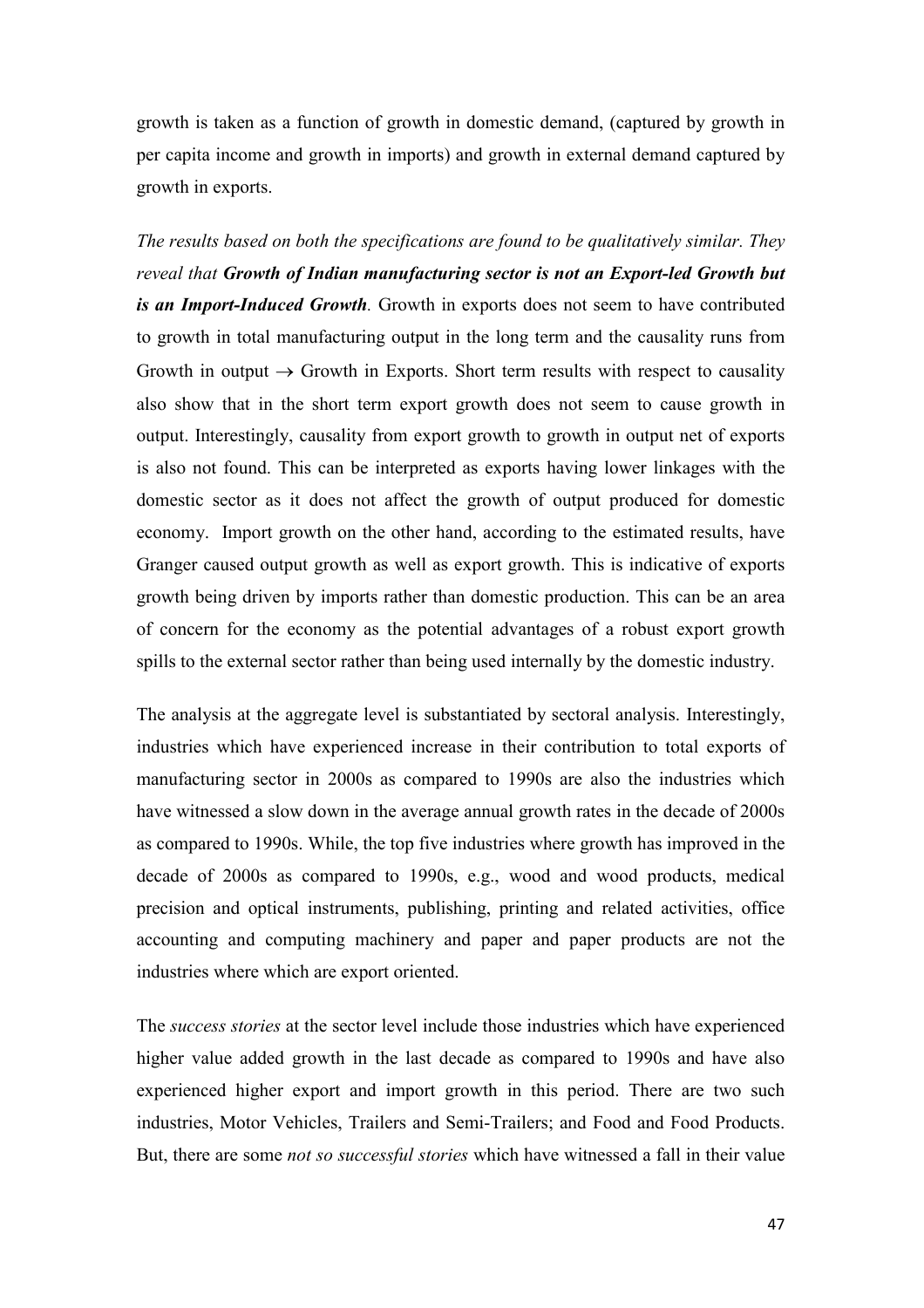added growth along with a fall in their export growth as well as import growth. These are Wearing Apparel, Dressing & Dyeing of Fur; Textiles Products; and Non-Metallic Mineral Products. The case of textiles and wearing apparels is a bit surprising. This sector enjoys a number of export incentives but in spite of this export growth has slowed down in 2000s along with its value added growth. One apparent cause could be slowdown in external demand but that could have been overcome by the domestic market as in the case of other consumer exportables. Another cause could be high protection and lower import growth to this sector.

Some of the more worrisome cases are the industries which have experienced a fall in their value added growth in 2000s as compared to 1990s but a rise in their export growth as well as import growth. These industries are: Electrical Machinery and Apparatus, N.E.C; Chemicals and Chemical Products; Basic Metals; and Machinery And Equipment nec. These industries need to be closely monitored for a possible *'hollowing out'* wherein the externalities of export growth spill to the external sector and the domestic sector is unable to reap the economies which arise due to higher exports.

Some of the export promotion policies are linked to imports of intermediate products, wherein exemption from duties and other benefits are provided to exporters need to be reexamined. On one hand imported inputs may increase competitiveness of the sector but on the other hand these imports may also lead to potential hollowing out of the sector when value added growth starts declining with rising imports and exports. At the aggregate level it is seen that imports of raw materials and intermediate goods increased much faster as compared to capital goods and consumer goods in this decade. Tariffs with respect to inputs of exportable products therefore need to be closely monitored with the view to avoid potential hollowing out.

One of the major issues facing policy makers of developing countries across the world is the extent to which a sector should be protected. On one hand protectionism may raise inefficiencies and slow down the productivity and value added growth of the sector but on the other hand it may give the space for the sector to grow by catering to domestic demand which may eventually lead the sector to export. The Indian experience on this issue is mixed. There are some industries which were heavily protected till 2000. These were mainly industries producing exports like textile and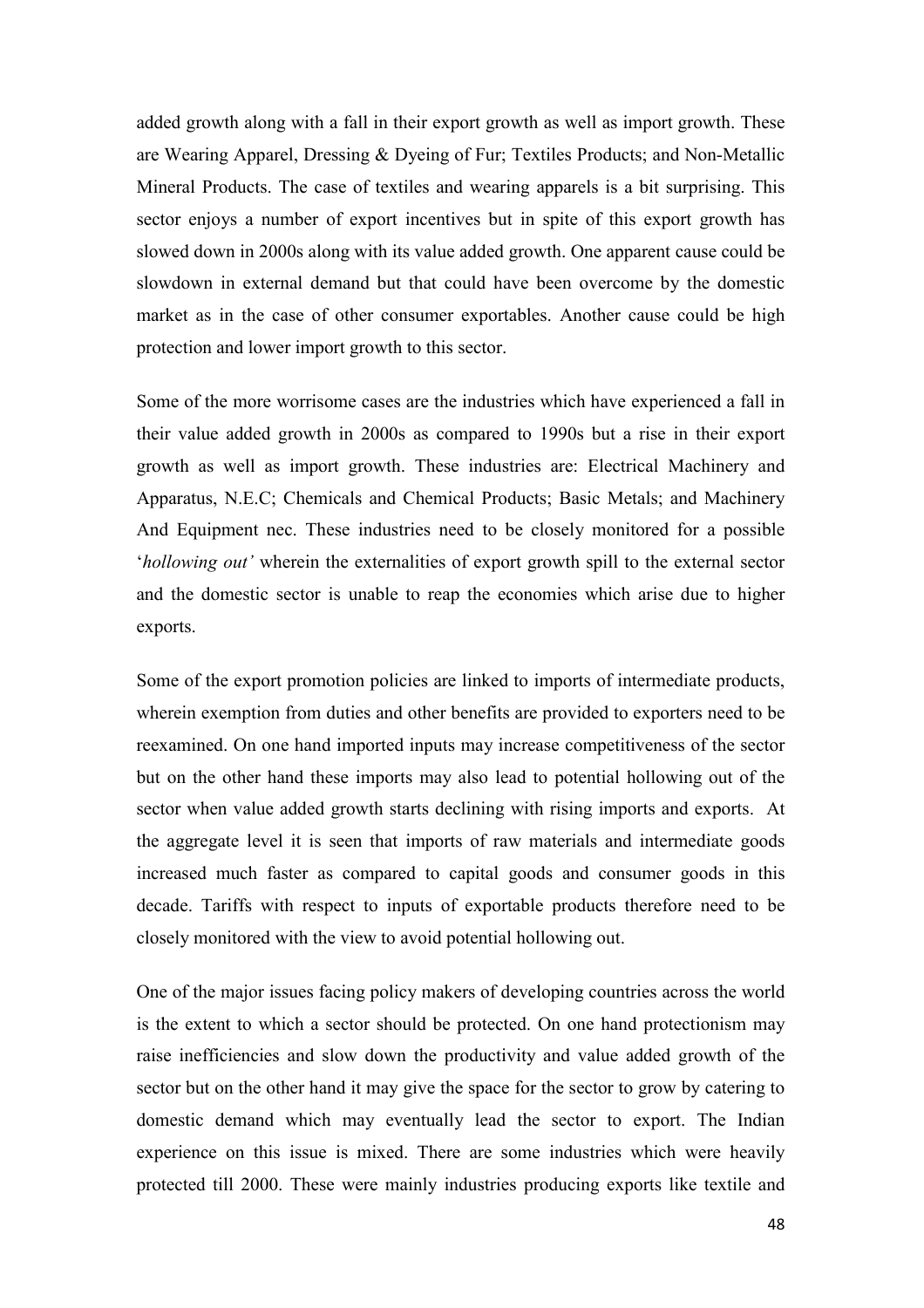textile products; wearing apparels; and chemical and chemical products with weighted average tariffs of 28%, 38% and 32% respectively in 2000. All the three industries experienced an above 10% average annual growth rate in the 1990s but a below 10% average annual growth rate in the 2000s. Their growth in exports also declined. Chemicals and chemical products was able to sustain its export growth through higher import growth.

On the other hand, industries like wood and wood products, paper and related products and petroleum products had comparatively low tariffs, weighted average tariffs in 1996 were 14%, 8% and 12% respectively. There was a further fall in their tariffs in 2000. Though these industries did not enjoy high protection they were able to improve their average annual growth rates in 2000s as compared to 1990s. Petroleum products were also able to increase their contribution to total exports and become the highest contributor to exports of manufacturing sector.

In case of India, cautious and caliberated import liberalisation has worked for some of the sectors and these sectors when liberalised were able to compete both domestically as well as in the external markets. But in general traditional export oriented sectors which enjoyed high protection when liberalised were not able to compete very successfully in the domestic market and also lost their share in the external markets. One of the ways to sustain their shares in external markets was to increase import content of their exports. This is now one of the major challenges facing the Indian trade policymakers.

**BBB**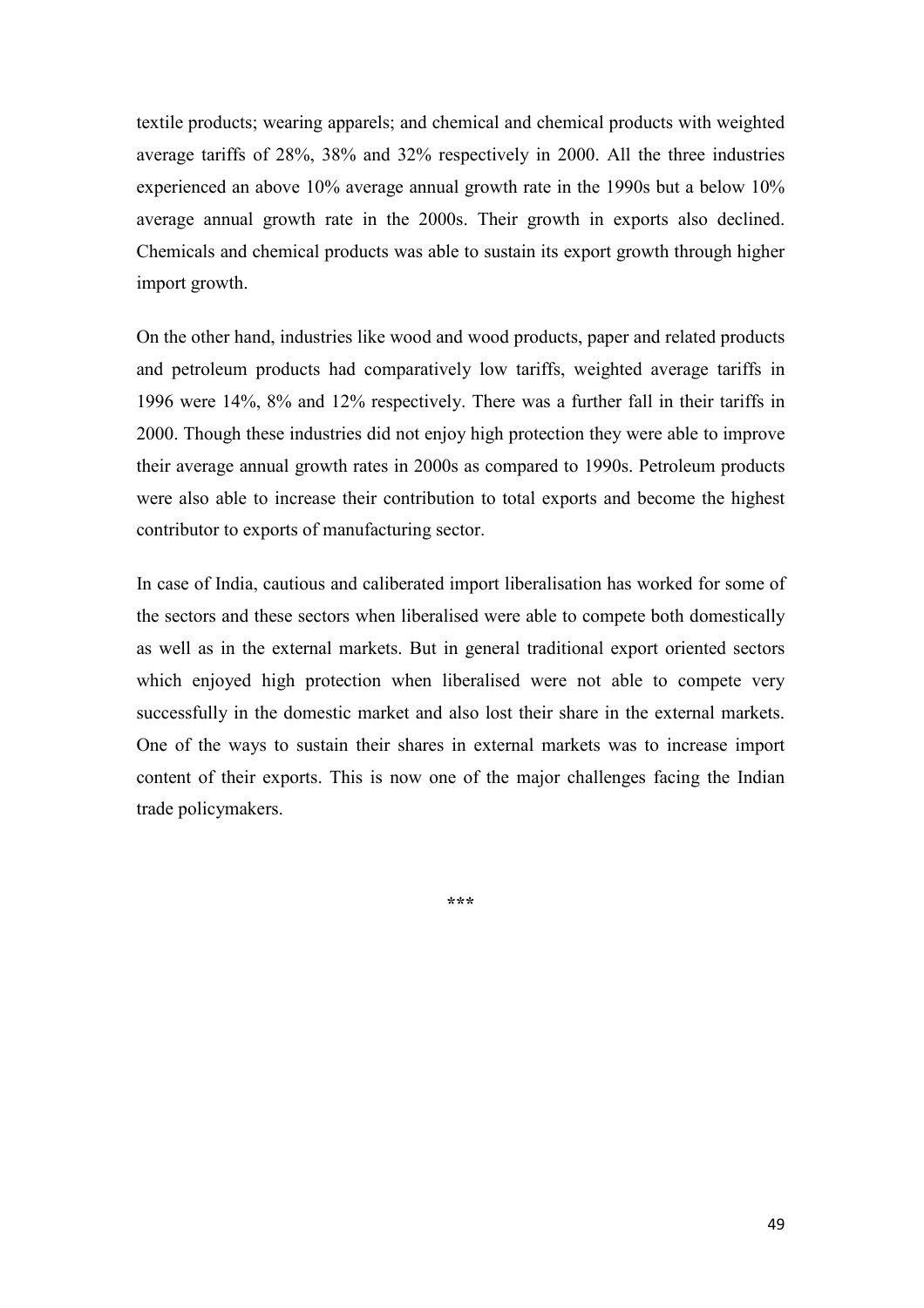#### *-*

- Ahmad, J. and Kwan, A.C.C. (1991) Causality empirical evidence from Africa, *Economic Letters* 37, 243-48
- Anwer, M. S., and R. K. Sampath (2001), 'Exports and Economic Growth', *Indian Economic Journal*, 47 (3): 79-88
- Asafu-Adjaye, J., and D. Chakraborty (1999), 'Export-led Growth and Import Compression: Further Time Series Evidence from LDCs', Australian Economic Papers, 38:164-75. Balakrishnan 2007,
- Balassa, B. (1978a) Exports and economic growth: further evidence. *Journal of Development* 5,181-9.
- Balassa, B. (1978b) Export incentives and export performance in developing countries Comparative analysis, *Weltwirtschaftliches Archiv* 114, 24-61.
- Balassa, B. (1985) Exports, policy choices, and economic growth in developing countries after the 1973 oil shock=. *Journal of Development Economics* 18, 23-35.
- Berg, H. Van den, and J. R. Schmidt (1994), 'Foreign trade and economic growth: Time series evidence from Latin America', Journal of International Trade and Economic Development, 3(3): 121-30Bernard, Redding and Schott 2006
- Chandra, R. (2002), 'Export Growth and Economic Growth: An Investigation of Causality in India', Indian Economic Journal, 49(3), 64-73
- Chow, P.C.Y. (1987) Causality between export growth and industrial development: empirical evidence from the NICs=. *Journal of Development Economics* 26, 55-63.
- Clemente, J., A. Monta~nes and M. Reyes, 1998, Testing for a unit root in variables with a double change in the mean," Economics Letters 59 (1998), 175{182.
- Darrat, A.F. (1987) > Are exports an engine of growth? Another look at the evidence, *Applied Economics* 19, 277-83.
- Das, Deb Kusum (2003), "Manufacturing Productivity under Varying Trade Regimes: India in the 1980s and 1990s", Working Paper No. 107, ICRIER, New Delhi.
- Dhawan, U., and B. Biswal (1999), 'Re-examining Export Led Growth Hypothesis: Multivariate Cointegration analysis for India', *Applied Economics*, 31: 525-30. Ekanayake 1999,
- Feder, G. (1983) On exports and economic growth, *Journal of Development Economics* 12, 59-73.
- Ghatak, S., Milner, C. and Utkulu, U. (1997) Exports, export composition and growth: cointegration and causality evidence for Malaysia. *Applied Economics* 29, 213-23.
- Ghatak, S., and S. W. Price (1997), 'Export Composition and Economic Growth: Cointegration and Causality Evidence for India', *Weltwirtschaftliches Archiv*, 133(3): 538-53.
- Goldar, Bishwanath (2002), "TFP Growth in the Indian Manufacturing in the 1980s",  *Political Weekly*, 37(49): 4966-68.
- Goldar, Bishwanath and Anita Kumari (2003), "Import Liberalization and Productivity Growth in Indian Manufacturing Industries in the 1990s", Developing Economies, December, 41(4): 436-60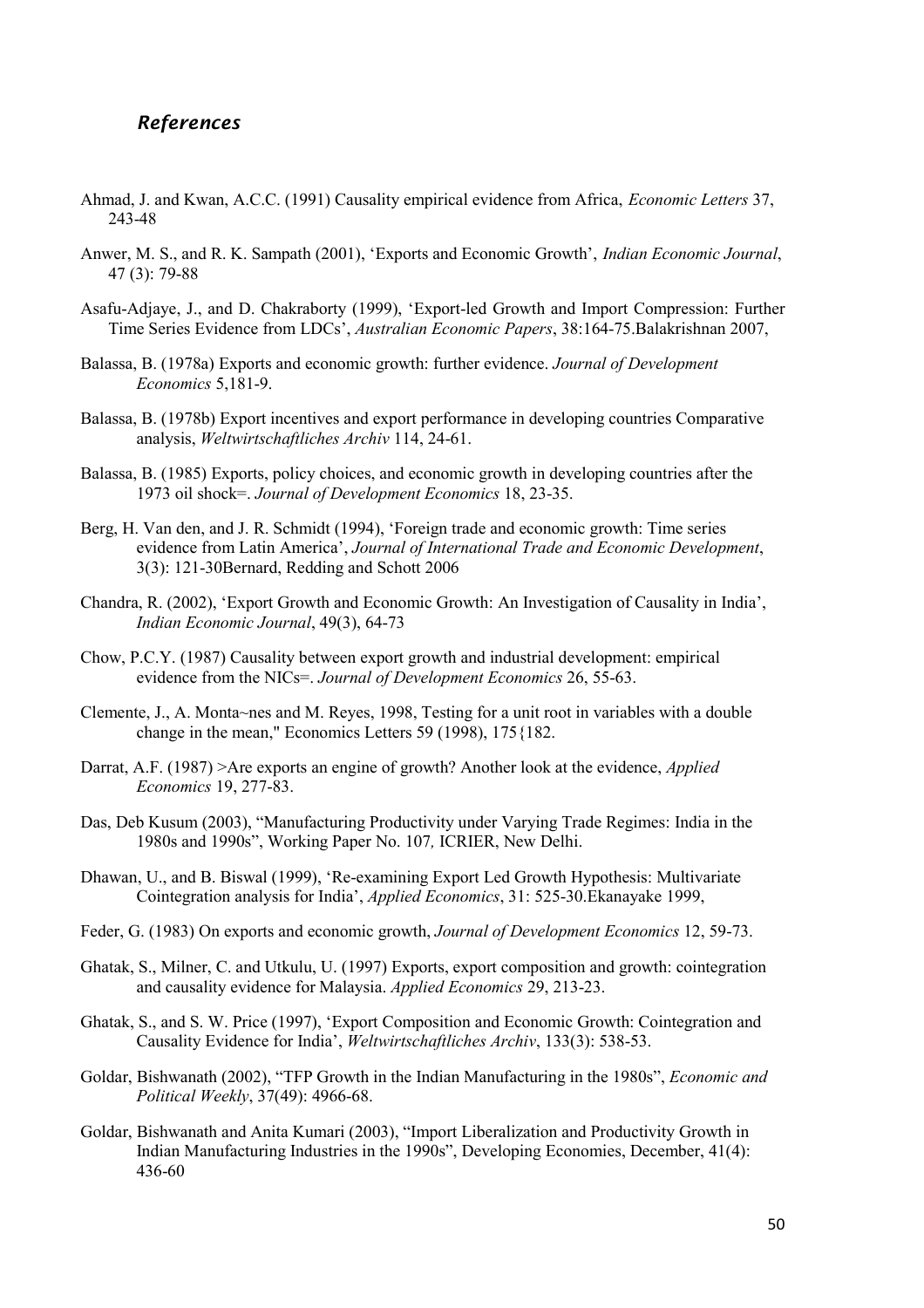- Goldar, Bishwanath and Arup Mitra (2002): "Total Factor Productivity Growth in Indian Industry: A Review of Studies" in B S Minhas (ed), *National Income Accounts and Data Systems*, Oxford University Press, New Delhi.)
- Granger, C. W. J. (1969), 'Investigating Causal Relations by Econometric Models and Cross-Spectral Methods', *-* , 37: 424-38.
- Greenaway, D. and Sapsford, D. (1994a) What does liberalization do for exports and Growth. Weltwirtschaftliches Archiv 130, 152-74.
- Greenaway, D. and Sapsford, D. (1994b) Exports, growth, and liberalization: and evaluation. *Journal* 16, 165-86.
- Grossman, G.M. and Helpman, E. (1991) *Innovation and Growth in the Global Economy*. Cambridge, MA :MIT Press.
- Hashim, Danish A., Ajay Kumar and Arvind Virmani (2009), "Impact of Major Liberalization on Productivity: The J-Curve Hypothesis", Working Paper No. 5/2009-DEA, Ministry of Finance, Government of India.
- Shan, J. and Sun, F. (1998a) Export-led growth hypothesis for Australia: an empirical re Investigation Applied Economics Letters 5, 423-8.
- Heller, P.S. and Porter, R.C. (1978), Exports and growth: an empirical re-investigation *Journal of* Development Economics 5, 191-3.;
- Helpman, E. and Krugman, P.R. (1985) Market Structure and Foreign Trade. Cambridge (Mass.): MIT Press.
- Islam, M.N. (1998) Export expansion and economic growth: testing for cointegration and Causality. *-""* 30, 415-25;
- Jung, S.W. and Marshall, P.J. (1985) > Exports, growth and causality in developing countries. *Journal* of Development Economics 18, 1-12Jung and Marshall 1985,
- Kasahara H. and J. Rodrigue, 2008, Does the Use of Imported Intermediates Increase Productivity? Plant-level Evidence, Journal of Development Economics, 87, 106 118.
- Kavoussi, R.M. (1984) Export expansion and economic growth: further empirical evidence *Journal of* Development Economics 14, 241-50.Kavoussi (1984),
- Khan, A.H. and Saqib, N. (1993) >Exports and economic growth: the Pakistan experience. International Economic Journal 7, 53-64
- Kumari (2010), liberalisation and sources of industrial growth in India: an analysis based on inputoutput approach, Working Paper, IEG
- Mallick, S.K. (1996) Causality between exports and economic growth in India: evidence from cointegration based error correction models. *Indian Journal of Economics* 76, 307
- Marin, D. (1992) > Is the export-led growth hypothesis valid for industrialized countries. *Review of* Economics and Statistics 74, 678-88.,
- Marjit, S., and A. Raychaudhuri (1997), *India's Exports An Analytical Study*, Oxford University Press, New Delhi.
- Michalopoulos, C. and Jay, K. (1973) Growth of exports and income in the developing world: a neoclassical view, DP. 28, US Agency of International Development, Washington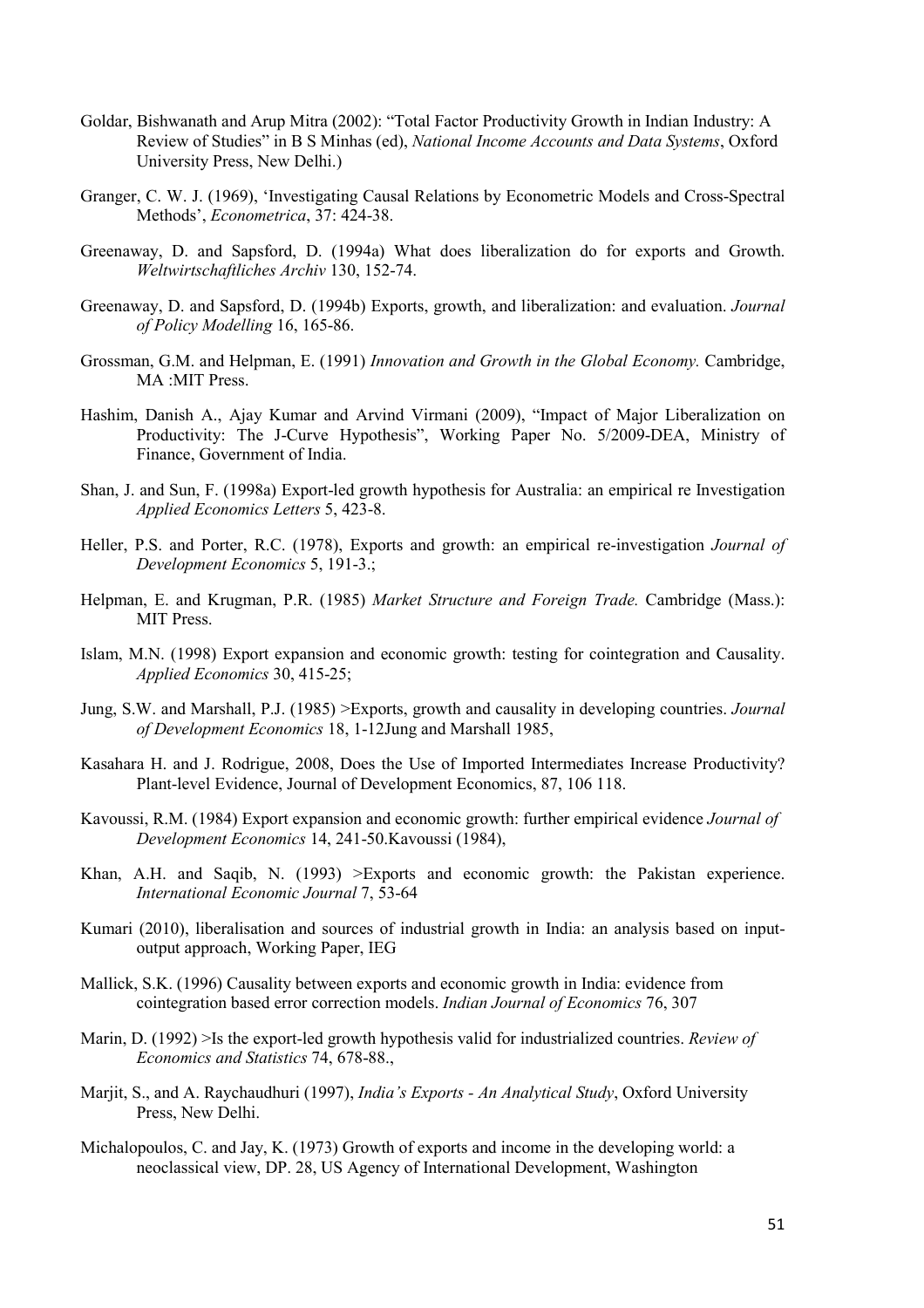- Nidugala, G K. (2001), 'Exports and Economic Growth in India: An Empirical Investigation', *Indian Economic Journal*, 47(3): 67-78.Oschos (1989),
- Perron, P. and T. J. Vogelsang, \Testing for a Unit Root in a Time Series with a Changing Mean: Corrections and Extensions," Journal of Business & Economic Statistics 10 (oct 1992), 467- 470.
- Pradhan (2010). Exports and Economic Growth: An Examination of ELG Hypothesis for India Reserve Bank of India Occasional Papers, Vol. 31, No. 3.
- Ram, R. (1985) Exports and economic growth: some additional evidence, *Economic Development and* Cultural Change 33, 415-25.
- Ram, R. (1987) Exports and economic growth in developing countries: evidence from time series and crosssection data=. *Economic Development and Cultural Change* 36, 51 72.
- Rana, P.B. (1986) Exports and economic growth: further evidence from Asian LDCs, *Pakistan* **Journal of Applied Economics 5, 163-78.**
- Riezman, R.G., Summers, P.M. and Whiteman, C.H. (1996) The engine of growth or its handmaiden? A time series assessment of export-led growth. *Empirical Economics* 21, 77 -113.
- Serletis, A. (1992) Export growth and Canadian economic development. Journal of Development 38, 133-45Shan and Sun 1998.,
- Thornton, J. (1996) Cointegration, causality and export-led growth in Mexico, 1895-1992  *+

-*50, 413-6.,
- Trivedi et al (2011) [Productivity, Efficiency and Competitiveness of the Indian Manufacturing Sector"](http://www.rbi.org.in/scripts/PublicationsView.aspx?id=13366) Reserve Bank of India
- Virmani, Arvind (2006a), India's Economic Growth History: Fluctuations. Trends, Break Points and Phases," Indian Economic Review, Vol. XXXXI, No. 1, January-June, pp 81-103.
- Virmani, Arvind (2006c), "The Dynamics of Competition: Phasing of Domestic and External Liberalisation in India", Working Paper No. 4/2006-PC, Planning Commission, April.
- Virmani, Arvind and Danish A. Hashim (2009); "Factor Employment, Sources and Sustainability of Output Growth: Analysis of Indian Manufacturing", Working Paper No. 3/2009-DEA, Ministry of Finance, Government of India.
- Wallack, J. S.( 2003), Structural Breaks in Indian Macroeconomic Data," Economic & Political Weekly 38, 4312-4315.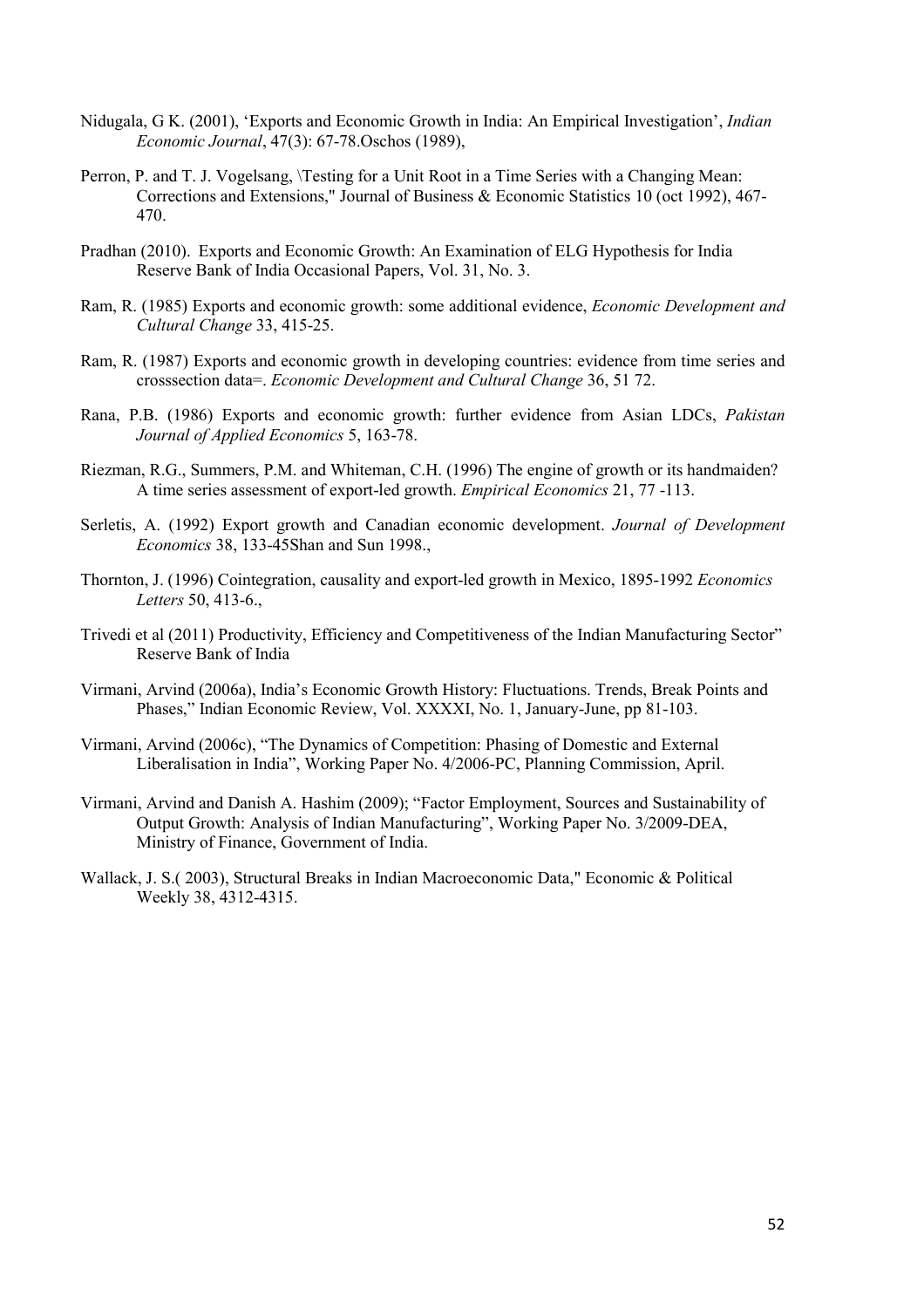#### **APPENDIX**



#### **Results of AO Models** 1.



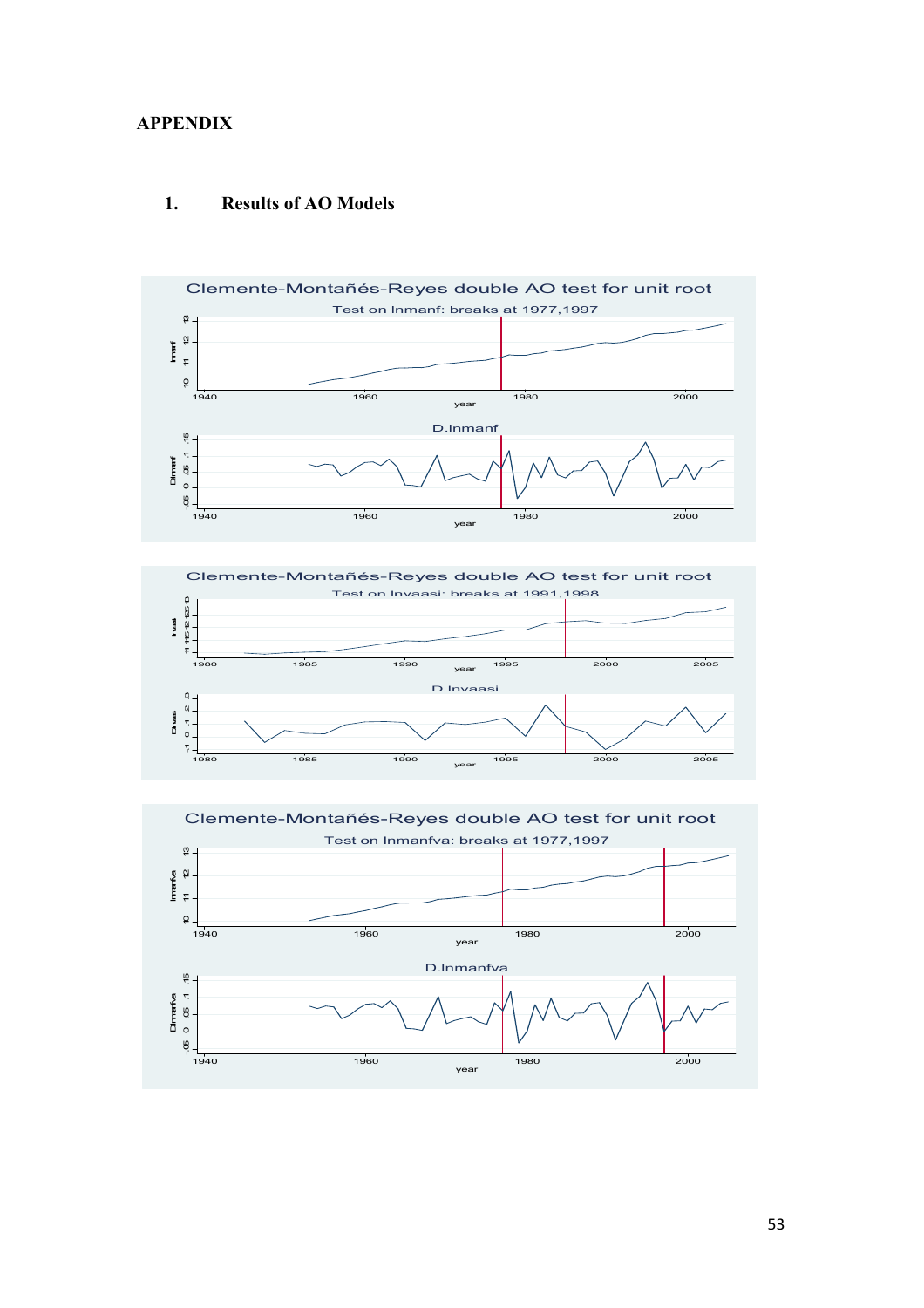

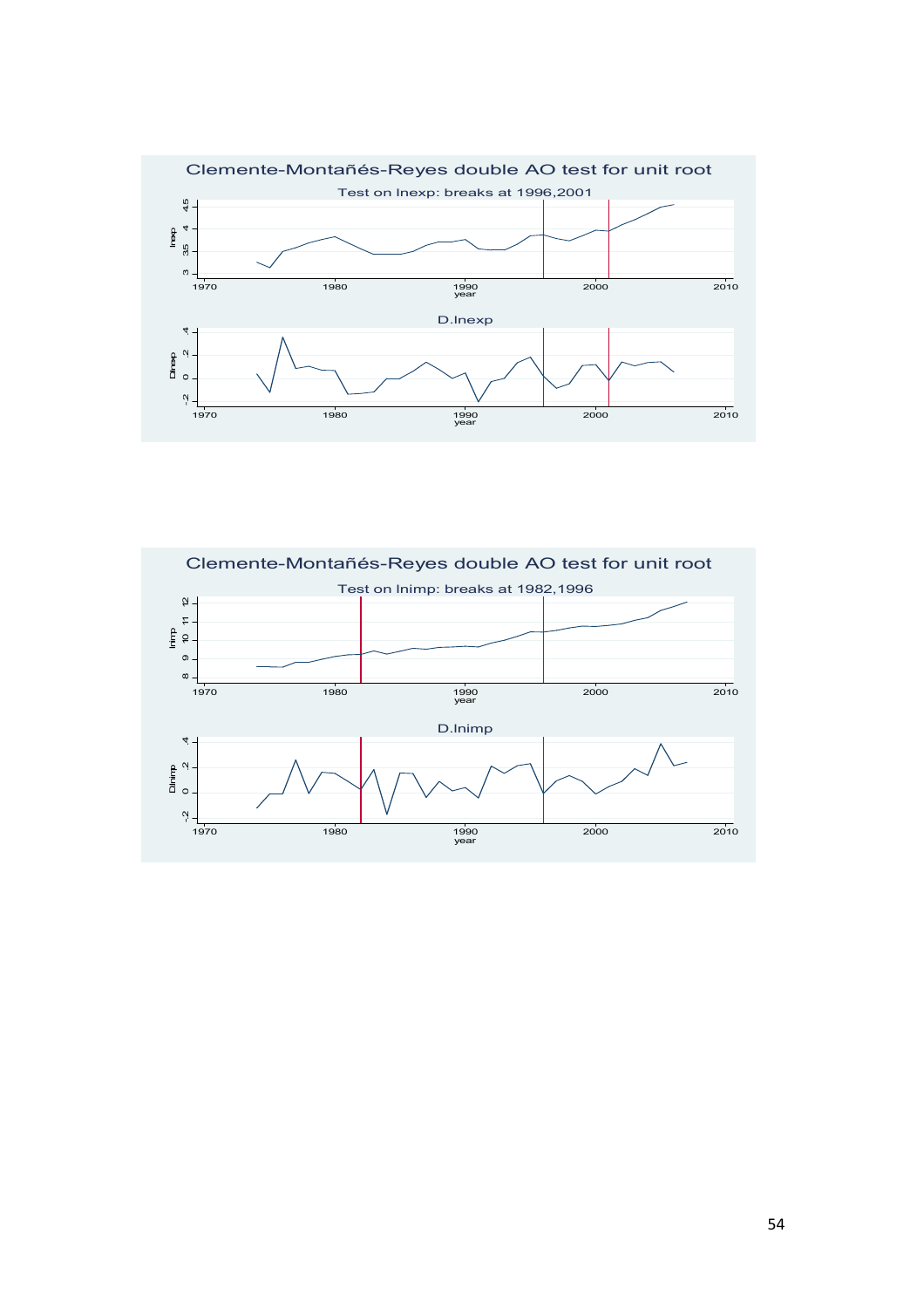# **Unit Root Tests for the Series**

# **Dickey Fuller Test for Stationarity**

| Variable Name:           | ADF               | <b>Test Statistic</b> |
|--------------------------|-------------------|-----------------------|
|                          |                   |                       |
| Log Output               | Trend (1)         | 0.911                 |
|                          | <b>Difference</b> | $-2.795**$            |
| Log Output Net exports   | Trend (1)         | 1.316                 |
|                          | Difference        | $-2.598**$            |
| Log Exports              | Trend (1)         | 1.302                 |
|                          | <b>Difference</b> | $-2.951**$            |
| Log Imports              | Trend (1)         | 2.013                 |
|                          | <b>Difference</b> | $-2.939**$            |
| Log Capital intensity of | Trend (1)         | $-1.262$              |
| labour                   | <b>Difference</b> | $-3.475**$            |
| 1970-2009                |                   |                       |
| Log Manufacturing GDP    | Trend (2)         | 2.973                 |
|                          | <b>Difference</b> | $-5.844***$           |
| Log Per Capita Income    | Trend (2)         | 2.989                 |
|                          | Difference        | $-5.659***$           |
| Log Exports              | Trend (2)         | 0.296                 |
|                          | Difference        | $-3.07**$             |
| Log Imports              | Trend (2)         | 1.406                 |
|                          | Difference        | $-2.939**$            |

Note: \*\*\*denotes significant at 1% (For ADF it denotes the test statistic being greater than the critical value at 1%) , \*\* denotes significant at 5% and \* denotes significant at 10%. Figures in brackets are the optimum lag lengths determined by AIC and BIC for ADF and Ng-Perron modified AIC (MAIC) for DF-GLS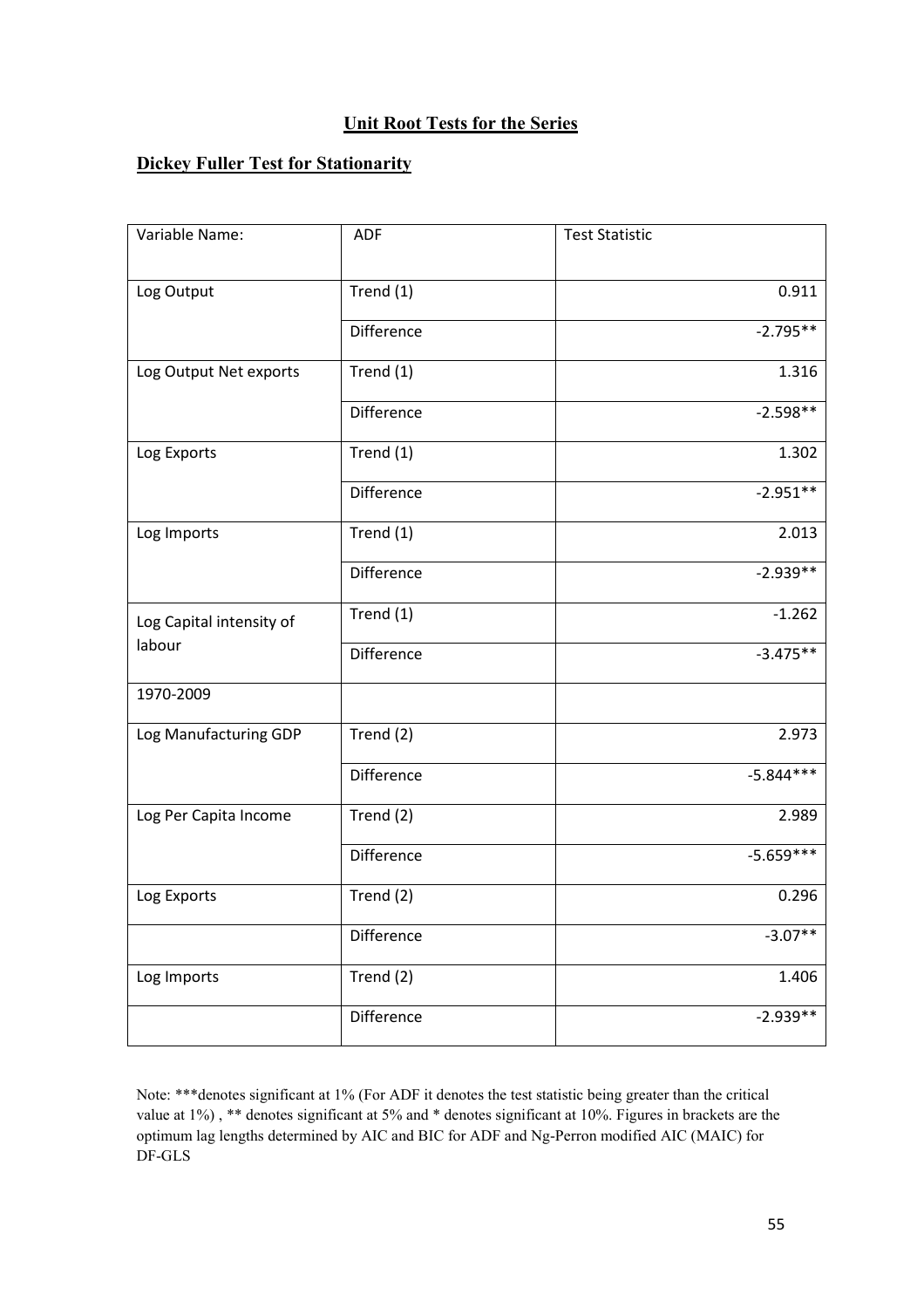Vector autoregression

 $\mathbb{Z}^2$ 

| Sample:<br>1975 - 2007<br>$Log$ likelihood =<br><b>FPE</b><br>=<br>Det(Sigma_ml) | 221.1962<br>4.95e-10<br>1.77e-11<br>$=$          |                                                |                                      | No. of obs<br><b>AIC</b><br>HQIC<br>SBIC     |                                                      | 33<br>=<br>-10.25431<br>$\qquad \qquad =$<br>-9.460875<br>$=$<br>-7.896181<br>$=$ |
|----------------------------------------------------------------------------------|--------------------------------------------------|------------------------------------------------|--------------------------------------|----------------------------------------------|------------------------------------------------------|-----------------------------------------------------------------------------------|
| Equation                                                                         | Parms                                            | <b>RMSE</b>                                    | $R-Sq$                               | chi2                                         | $P >$ chi2                                           |                                                                                   |
| lnorgmanf<br>lnexp<br>lnimp<br>lnpcy                                             | 13<br>13<br>13<br>13                             | .037945<br>.086217<br>. 191497<br>.024048      | 0.9979<br>0.9605<br>0.8763<br>0.9958 | 15535.01<br>802.1246<br>233.8767<br>7751.646 | 0.0000<br>0.0000<br>0.0000<br>0.0000                 |                                                                                   |
|                                                                                  | Coef.                                            | Std. Err.                                      | z                                    | P >  Z                                       |                                                      | [95% Conf. Interval]                                                              |
| lnorgmanf<br>lnorgmanf                                                           |                                                  |                                                |                                      |                                              |                                                      |                                                                                   |
| L1.<br>L2.<br>L3.                                                                | 1.430775<br>$-.9205866$<br>. 5033859             | .1440042<br>.2464472<br>.1731766               | 9.94<br>$-3.74$<br>2.91              | 0.000<br>0.000<br>0.004                      | 1.148532<br>$-1.403614$<br>.163966                   | 1.713018<br>- .437559<br>.8428058                                                 |
| lnexp<br>L1.<br>L2.<br>L3.                                                       | .0059222<br>-.0416421<br>.0033159                | .071671<br>.0945497<br>.0664947                | 0.08<br>-0.44<br>0.05                | 0.934<br>0.660<br>0.960                      | - 1345504<br>-.2269561<br>-.1270112                  | . 1463948<br>. 1436719<br>.133643                                                 |
| lnimp<br>L1.<br>L2.<br>L3.                                                       | .0729552<br>- 0951495<br>.0554772                | .0318793<br>.0439293<br>.0395116               | 2.29<br>$-2.17$<br>1.40              | 0.022<br>0.030<br>0.160                      | .0104728<br>$-.1812493$<br>-.021964                  | .1354375<br>$-0090497$<br>.1329185                                                |
| 1 npcy<br>L1.<br>L <sub>2</sub> .<br>L3.<br>$\_cons$                             | -.039513<br>-.6249691<br>.6870145<br>$-.2853823$ | .2681535<br>.2879477<br>.2018831<br>.7728163   | -0.15<br>-2.17<br>3.40<br>$-0.37$    | 0.883<br>0.030<br>0.001<br>0.712             | -.5650843<br>$-1.189336$<br>. 2913308<br>$-1.800074$ | .4860582<br>-.060602<br>1.082698<br>1.22931                                       |
| lnexp                                                                            |                                                  |                                                |                                      |                                              |                                                      |                                                                                   |
| lnorgmanf<br>L1.<br>L2.<br>L3.                                                   | .0660343<br>-.526137<br>.0832144                 | .3272005<br>.5599675<br>.393485                | 0.20<br>-0.94<br>0.21                | 0.840<br>0.347<br>0.833                      | -.5752669<br>$-1.623653$<br>- .688002                | .7073356<br>.5713791<br>.8544308                                                  |
| lnexp<br>L1.<br>L2.<br>L3.                                                       | .62755<br>.09873<br>-.3835164                    | .162848<br>.2148321<br>.1510865                | 3.85<br>0.46<br>-2.54                | 0.000<br>0.646<br>0.011                      | . 3083737<br>$-.3223332$<br>-.6796405                | .9467263<br>. 5197931<br>-.0873922                                                |
| lnimp<br>L1.<br>L2.<br>L3.<br>1 <sub>npcy</sub>                                  | .2657851<br>.0215722<br>-.2512621                | .072435<br>.0998143<br>.0897766                | 3.67<br>0.22<br>$-2.80$              | 0.000<br>0.829<br>0.005                      | .1238151<br>-.1740603<br>-.427221                    | .407755<br>.2172047<br>- .0753031                                                 |
| L1.<br>L2.<br>L3.<br>$\_cons$                                                    | 1.138725<br>$-.0270482$<br>.3092878<br>-6.604949 | .6092878<br>.6542634<br>.4587108<br>1.755962   | 1.87<br>$-0.04$<br>0.67<br>$-3.76$   | 0.062<br>0.967<br>0.500<br>0.000             | $-.0554573$<br>-1.309381<br>-.5897689<br>-10.04657   | 2.332907<br>1.255284<br>1.208344<br>-3.163326                                     |
| <b>lnimp</b>                                                                     |                                                  |                                                |                                      |                                              |                                                      |                                                                                   |
| lnorgmanf<br>L1.<br>L2.<br>L3.                                                   | - 4568906<br>1.541986<br>-1.732075               | .726746<br>1.243745<br>.8739706                | $-0.63$<br>1.24<br>-1.98             | 0.530<br>0.215<br>0.047                      | -1.881287<br>$-.8957104$<br>-3.445026                | . 9675053<br>3.979682<br>-.0191241                                                |
| <b>l</b> nexp<br>L1.<br>L2.<br>L3.<br>lnimp                                      | .3664293<br>-.5007365<br>.3498576                | .3617022<br>.4771641<br>.3355787               | 1.01<br>$-1.05$<br>1.04              | 0.311<br>0.294<br>0.297                      | -.342494<br>-1.435961<br>-.3078645                   | 1.075353<br>.4344879<br>1.00758                                                   |
| L1.<br>L2.<br>L3.<br>1 <sub>npcy</sub>                                           | . 6631053<br>.3342572<br>-.1630296               | .1608855<br>.2216979<br>. 1994031              | 4.12<br>1.51<br>-0.82                | 0.000<br>0.132<br>0.414                      | .3477755<br>$-.1002627$<br>$-.5538525$               | .9784352<br>.7687771<br>.2277933                                                  |
| L1.<br>L2.<br>L3.<br>$\_cons$                                                    | . 1577893<br>.4668755<br>1.064077<br>$-8.451752$ | 1.353291<br>1.453186<br>1.018844<br>3.900173   | 0.12<br>0.32<br>1.04<br>-2.17        | 0.907<br>0.748<br>0.296<br>0.030             | $-2.494612$<br>$-2.381317$<br>-.9328204<br>-16.09595 | 2.810191<br>3.315068<br>3.060974<br>-.8075531                                     |
| <b>lnpcy</b><br>lnorgmanf                                                        |                                                  |                                                |                                      |                                              |                                                      |                                                                                   |
| L1.<br>L2.<br>L3.<br>lnexp                                                       | .0370861<br>. 3113381<br>-.3165199               | .0912649<br>.1561898<br>. 1097534              | 0.41<br>1.99<br>-2.88                | 0.684<br>0.046<br>0.004                      | $-.1417898$<br>.0052118<br>-.5316326                 | .2159621<br>.6174645<br>-.1014071                                                 |
| L1.<br>L2.<br>L3.<br>lnimp                                                       | $-.0038588$<br>$-.0235525$<br>.0302463           | .0454226<br>.0599224<br>.042142                | $-0.08$<br>$-0.39$<br>0.72           | 0.932<br>0.694<br>0.473                      | $-.0928855$<br>- . 1409982<br>$-.0523506$            | .085168<br>.0938931<br>.1128432                                                   |
| L1.<br>L2.<br>L3.                                                                | $-.0219636$<br>.0633961<br>-.0398834             | .020204<br>.0278409<br>.0250411                | -1.09<br>2.28<br>$-1.59$             | 0.277<br>0.023<br>0.111                      | $-.0615628$<br>.008829<br>-.0889631                  | .0176356<br>.1179632<br>.0091962                                                  |
| 1 <sub>npcy</sub><br>L1.<br>L <sub>2</sub> .<br>L3.<br>$\_cons$                  | .5588651<br>.2877005<br>.1372806<br>- .2068777   | . 1699465<br>. 1824914<br>.1279466<br>.4897845 | 3.29<br>1.58<br>1.07<br>-0.42        | 0.001<br>0.115<br>0.283<br>0.673             | .225776<br>-.0699761<br>-.1134902<br>$-1.166838$     | .8919542<br>.6453771<br>.3880513<br>.7530823                                      |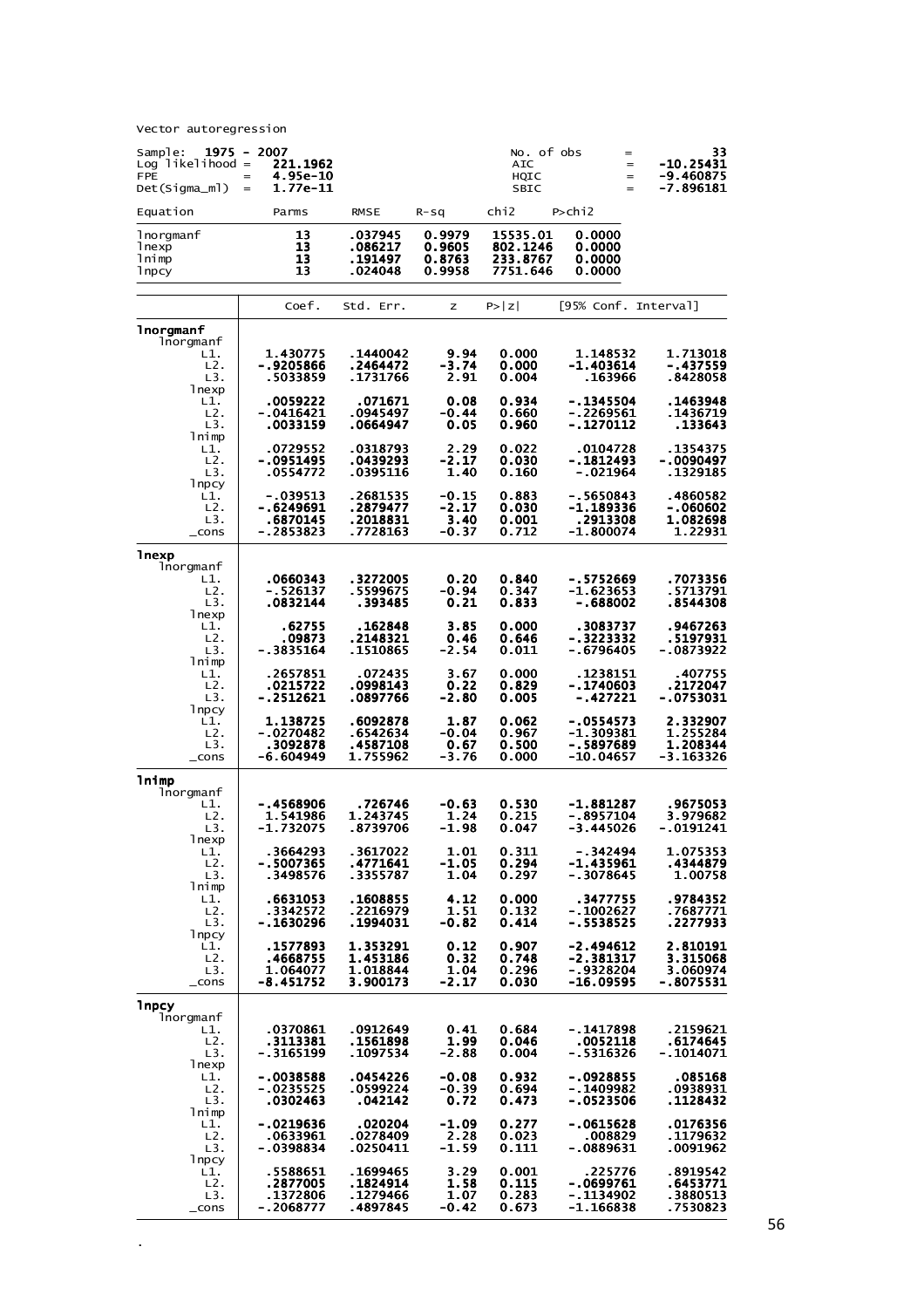# **Diagnostic tests for VECM**

# **Autocorrelation (LM Test)**

### **VECM with Total Output**

. veclmar

Lagrange-multiplier test

| laq | chi <sub>2</sub> | df | Prob > chi2 |
|-----|------------------|----|-------------|
|     | 15.6559          | 16 | 0.47722     |
|     | 15.3013          | 16 | 0.50269     |

HO: no autocorrelation at lag order

# **Tests for Normally Distributed Disturbances**

. vecnorm, jbera skewness kurtosis

Jarque-Bera test

| Equation                                                                      | chi2                                      |                  | $df$ Prob $>$ chi2                                  |
|-------------------------------------------------------------------------------|-------------------------------------------|------------------|-----------------------------------------------------|
| D_LNOUTPUT<br><b>D LNEXP</b><br><b>D LNIMP</b><br><b>D LNKL</b><br><b>ALL</b> | 0.867<br>0.050<br>1.730<br>1.320<br>3.967 | 2<br>2<br>2<br>8 | 0.64831<br>0.97518<br>0.42107<br>0.51673<br>0.86005 |

Skewness test

| Equation                                                        | Skewness                                     | chi2                                      |                    | $df$ Prob $>$ chi2                                  |
|-----------------------------------------------------------------|----------------------------------------------|-------------------------------------------|--------------------|-----------------------------------------------------|
| D_LNOUTPUT<br><b>D LNEXP</b><br><b>D LNIMP</b><br>D_LNKL<br>ALL | $-.37443$<br>$-.10362$<br>.61389<br>$-.0096$ | 0.561<br>0.043<br>1.507<br>0.000<br>2.112 | 1.<br>1.<br>1<br>1 | 0.45394<br>0.83582<br>0.21953<br>0.98469<br>0.71525 |

Kurtosis test

| Equation                                                                             | Kurtosis                            | chi2                                      |                                | $df$ Prob $>$ chi2                                  |
|--------------------------------------------------------------------------------------|-------------------------------------|-------------------------------------------|--------------------------------|-----------------------------------------------------|
| <b>D LNOUTPUT</b><br><b>D LNEXP</b><br><b>D LNIMP</b><br><b>D LNKL</b><br><b>ALL</b> | 2.4468<br>2.9144<br>2.5284<br>1.851 | 0.306<br>0.007<br>0.222<br>1.320<br>1.856 | 1.<br>$\mathbf{1}$<br>-1<br>-1 | 0.58016<br>0.93182<br>0.63718<br>0.25057<br>0.76225 |